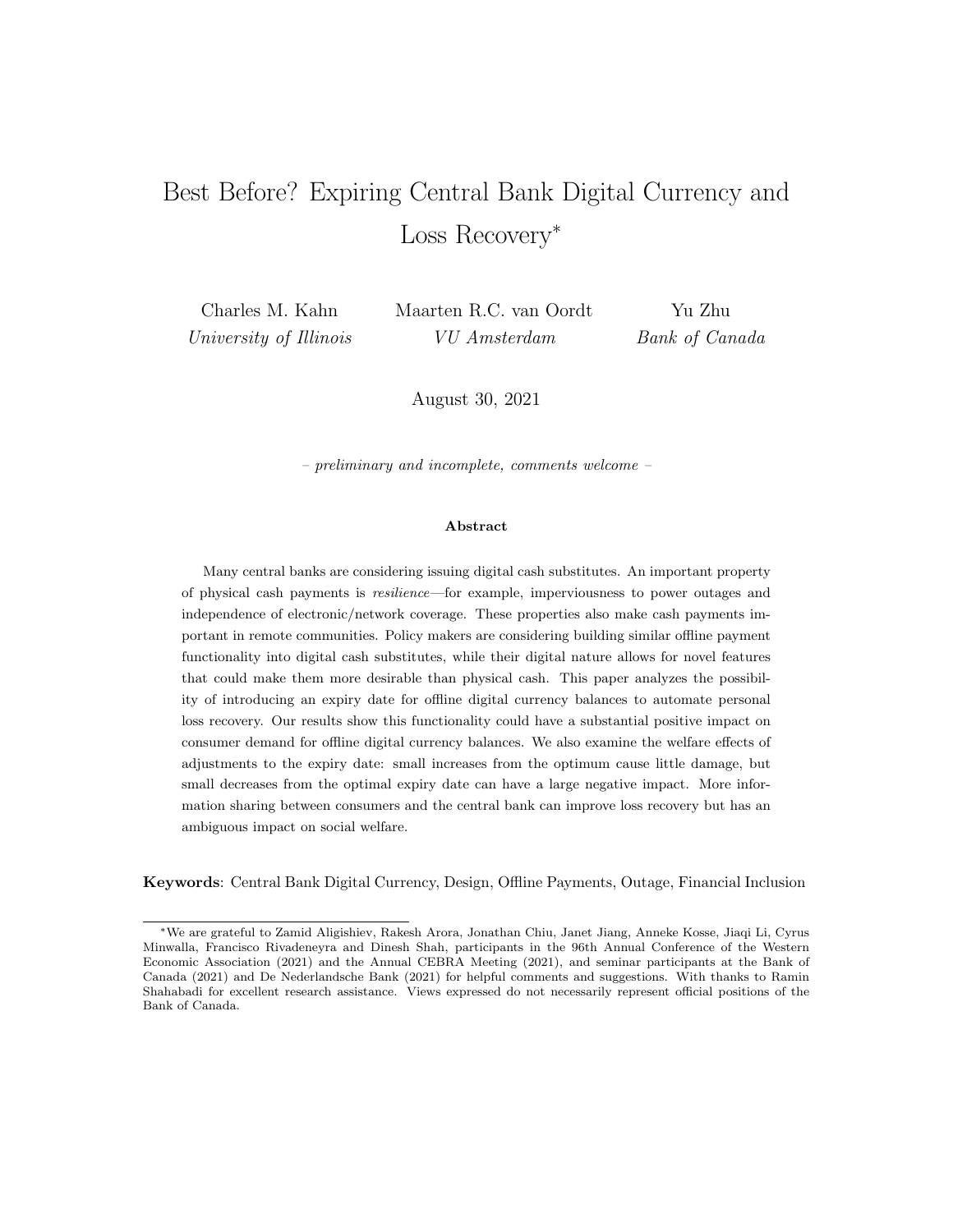# 1 Introduction

Many central banks are considering issuing digital cash substitutes as the transactional demand for physical cash wanes [\(Boar et al.,](#page-31-0) [2020\)](#page-31-0). An important property of a digital cash substitute is its resilience: Physical cash allows for economic exchange even in conditions without electrical power or network access. Policy makers are seeking to build similar offline payments functionality into digital cash substitutes, which could be used in remote communities and serve as a backstop system when any disruption occurs [\(Bank of Canada,](#page-30-0) [2020;](#page-30-0) [Bank of England,](#page-30-1) [2020;](#page-30-1) [Group of Seven](#page-31-1) [Central Banks,](#page-31-1)  $2020$ .<sup>[1](#page-1-0)</sup> At the same time, a digital cash substitute with offline functionality could have features that would make it more desirable to use than physical cash.

This paper considers one possible feature: the introduction of an expiry date on offline digital currency balances. Although such functionality might seem inconvenient at first sight, it has one major advantage, previously unconsidered: It would facilitate personal recovery of funds accidentally lost.[2](#page-1-1) An inconvenience of a bearer instrument such as cash is that it is easily lost with little possibility of recovery by the owner.[3](#page-1-2) One reason for the lack of opportunity for recovery is that it is usually difficult for the owner to prove that cash is truly lost and will never be used for payments in the future.[4](#page-1-3) This is different for a digital currency that is allowed to expire over time. Since money balances that remain unspent after their expiry date cannot be spent in the future, it would be safe for the central bank to reimburse the (most likely) owner in terms of online balances. The reimbursement of expired funds could be implemented in a fully automatic fashion without the

<span id="page-1-0"></span><sup>1</sup>Offline payments functionality may be even more important in developing countries where substantial shares of the population have unreliable access to electricity or no access at all (data collected by the [World Bank](#page-34-0) suggest that about 10 per cent of the world population had no access to electricity in 2019).

<span id="page-1-1"></span><sup>&</sup>lt;sup>2</sup>Protecting individuals against accidental loss of cash is a new rationale for an expiry date. Others have investigated alternative rationales, such as stimulating spending at the macro level; see the literature review for details. <sup>3</sup>In bitcoin, the problem is even more dramatic. According to the New York Times, "Of the existing 18.5 million

<span id="page-1-2"></span>Bitcoin, around 20 percent — currently worth around \$140 billion — appear to be in lost or otherwise stranded wallets, according to the cryptocurrency data firm Chainalysis." [\(Popper,](#page-33-0) [Jan. 12, 2021\)](#page-33-0).

<span id="page-1-3"></span><sup>4</sup>This statement does not consider mutilated and contaminated bank notes (in which case, often, the loss can be proven). Some central banks spend considerable effort to reimburse owners of damaged bank notes. An infamous anecdote is the story about a Dutch cow who ate a wallet without realizing that it would be her most expensive, and alas, also her last meal. The cow was slaughtered and her tripe was delivered to the Dutch Central Bank where currency recovery experts retrieved the remains of seven bank notes of a thousand guilders each [\(Dutch News Report,](#page-31-2) [1974\)](#page-31-2).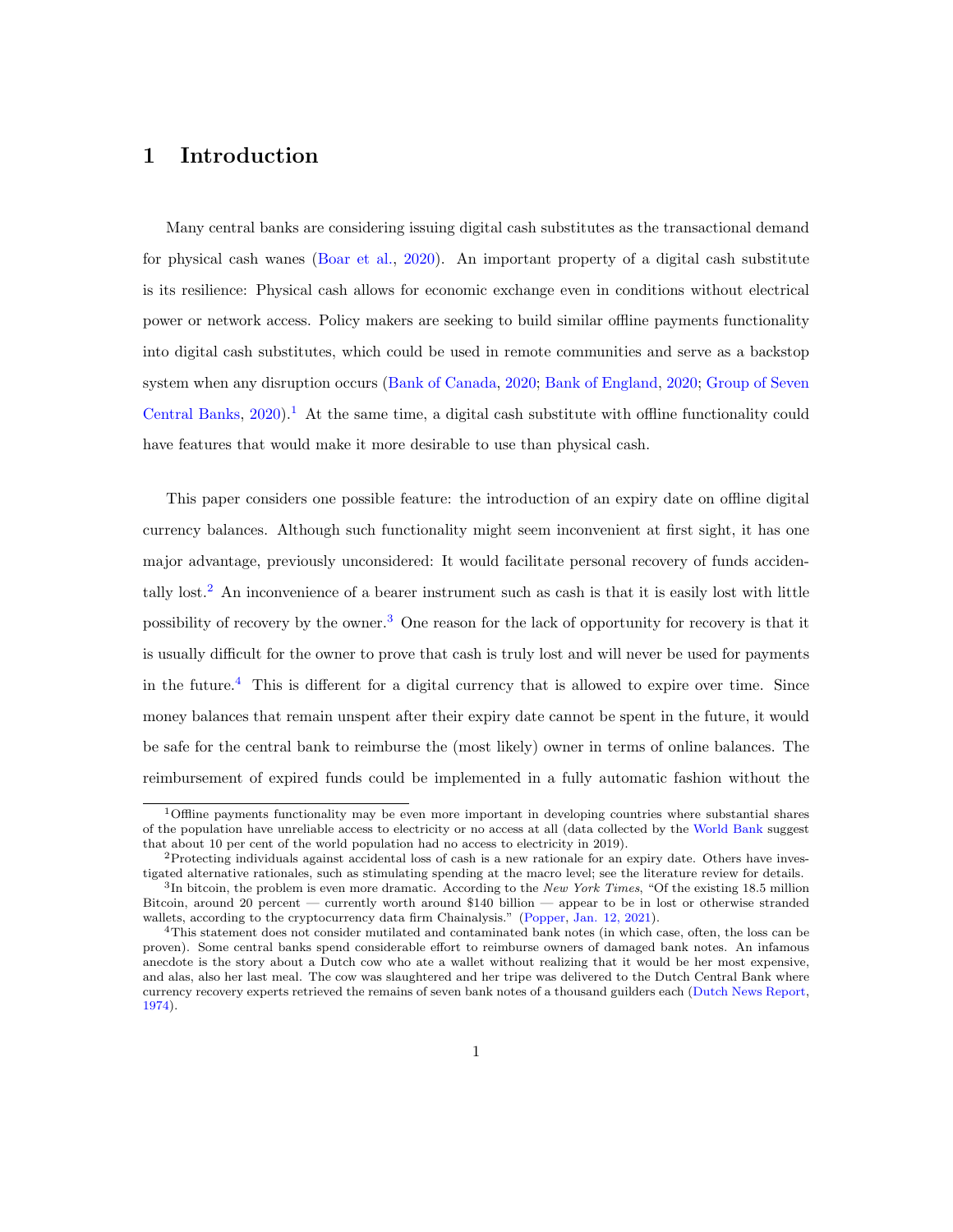need for the owner to file a loss claim. Similarly, the expiry date could automatically be refreshed whenever users' devices connect to the network before the funds expire.

The features that are necessary to rule out double-spending in a payment system for offline payments also cause digital currency balances to be subject to loss events. To completely rule out double-spending in offline environments, it is necessary to uniquely store offline digital currency balances in a single local device.<sup>[5](#page-2-0)</sup> To see this, consider the situation where copies of the same offline digital currency balances could be stored in multiple local devices. In this situation, the payer could simply double-spend the same funds by using different devices to pay different offline payees.<sup>[6](#page-2-1)</sup> By definition, offline payments do not allow verification of a payment based on real-time information in a central ledger, so it would be impossible for offline payees to be informed in a timely manner as to whether the payer is attempting to double-spend.[7](#page-2-2) Similarly, it is necessary to separate (or "earmark"/"lock") digital currency balances available for offline spending with a local device from balances that can be spend without that device.<sup>[8](#page-2-3)</sup> Otherwise, after storing funds in a local device for offline payments, a payer could continue to spend the same funds to pay an online payee while using the offline device to pay a different offline payee. There would be no way for either payee to be aware of the attempt to double-spend at the time of the payment. The separation of offline digital currency balances while storing them uniquely in a single local device makes those funds subject to loss due to, e.g., malfunctioning, physical theft, or loss of the device.

<span id="page-2-0"></span><sup>&</sup>lt;sup>5</sup>In practice, the design of a payment instrument for a generally accepted money is subject to a trilemma. As we will see, it can only have two out of three properties: "offline payment functionality", "no double-spending" and "loss of funds not implied by device loss".

<span id="page-2-1"></span> $6$ Note that uniquely storing funds in a single local device also rules out the possibility of the owner to create a back-up. The absence of the possibility to restore a back-up is necessary to prevent double-spending. Otherwise, an agent could pretend to have lost a local device and restore the funds on a second local device, which would allow the agent to use the two devices to double-spend at two different offline locations.

<span id="page-2-2"></span><sup>7</sup>A separate but related point is that the device to store funds needs to be tamper-resistant so that it is prohibitively expensive to restore a previous level of balances after making a payment, or to copy its contents to another device. Physical cash achieves this through its physical nature and security features that make it hard to copy (i.e., counterfeiting is difficult). An offline CBDC system may require additional security measures to mitigate the impact of a breach of tamper-resistance [\(Minwalla,](#page-33-1) [2020\)](#page-33-1).

<span id="page-2-3"></span> $8E.g.,$  when withdrawing physical cash, this occurs when the bank debits the withdrawer's account with the amount withdrawn.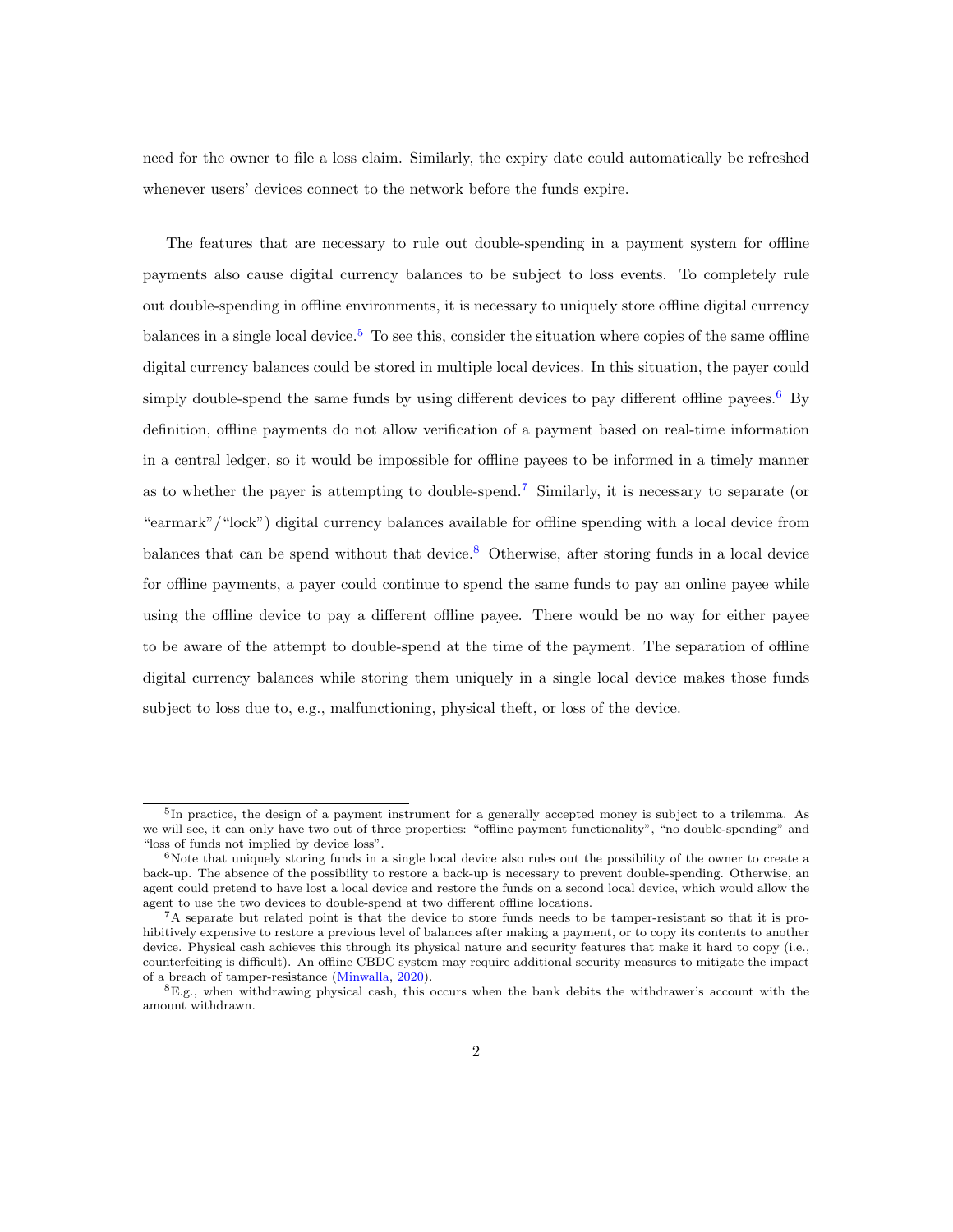The present paper starts from the position that the central bank would like to rule out doublespending, so that offline money balances will be separated and uniquely stored in a single local device, and, hence, will be subject to loss. We do so for two reasons. First, financial inclusiveness and universal access are regularly raised as core public policy goals for issuing digital cash substitutes [\(Miedema et al.,](#page-33-2) [2020\)](#page-33-2). Limiting fraud in a system that does not rule out double-spending may be prohibitively expensive if there are no possibilities to exclude bad actors who abuse possi-bilities to double-spend.<sup>[9](#page-3-0)</sup> Second, this is the combination of features that is most like the existing arrangements for cash. Currently, "offline money balances" consist of physical bank notes. They are "moved offline" by withdrawal from a bank account, and banks typically debit the account immediately when cash is withdrawn.

Given this design choice, the present paper studies the economics of introducing an expiry date to facilitate loss recovery for offline money balances. Consumers in our model need to choose the optimal distribution of their money between offline and online balances. Both types of balances can be used to pay in environments where consumers have network connectivity ("centralized meetings"). During an outage, consumers can exclusively trade in an environment without network connectivity ("decentralized meetings"), in which only offline money balances can be used. A difference with typical monetary models (for example the centralized/decentralized markets models such as [Lagos](#page-33-3) [and Wright,](#page-33-3) [2005\)](#page-33-3) is that both the occurrence and the length of decentralized periods are stochastic. In our model, an outage occurs occasionally and last for a number of periods. A disadvantage of offline money balances is that they can be lost. Users may be reimbursed automatically for lost offline balances after they expire.<sup>[10](#page-3-1)</sup> Without an expiry date, balances are irrecoverable, as is usually

<span id="page-3-0"></span><sup>9</sup>Some traditional systems for offline payments that do not completely rule out double-spending include cheques and store-and-forward payments with credit cards. In these settings, individuals can be excluded after abuse by denying them as client for a chequing account or credit card. Fraud may also be mitigated by introducing penalties for bad actors through law enforcement. Even with exclusion and law enforcement, the costs of fraud to payees can be considerable. Fraud with paper cheques continues to increase even as they are used less and less for payments [\(American Bankers Association,](#page-30-2) [2020\)](#page-30-2). Moreover, [Adyen](#page-29-0) [\(2020\)](#page-29-0) indicates that authorization for offline store-andforward payments with credit cards may be as low as 95 per cent.

<span id="page-3-1"></span> $10$ For this mechanism to be effective, it requires that spending electronic cash stored in a local device will require some form of user authorization (e.g., unlocking a phone when electronic cash is stored in a smart phone or entering a pin code when electronic cash is stored in a card), so that it is unlikely that someone finding or stealing a local device will result in the stored electronic cash being spent.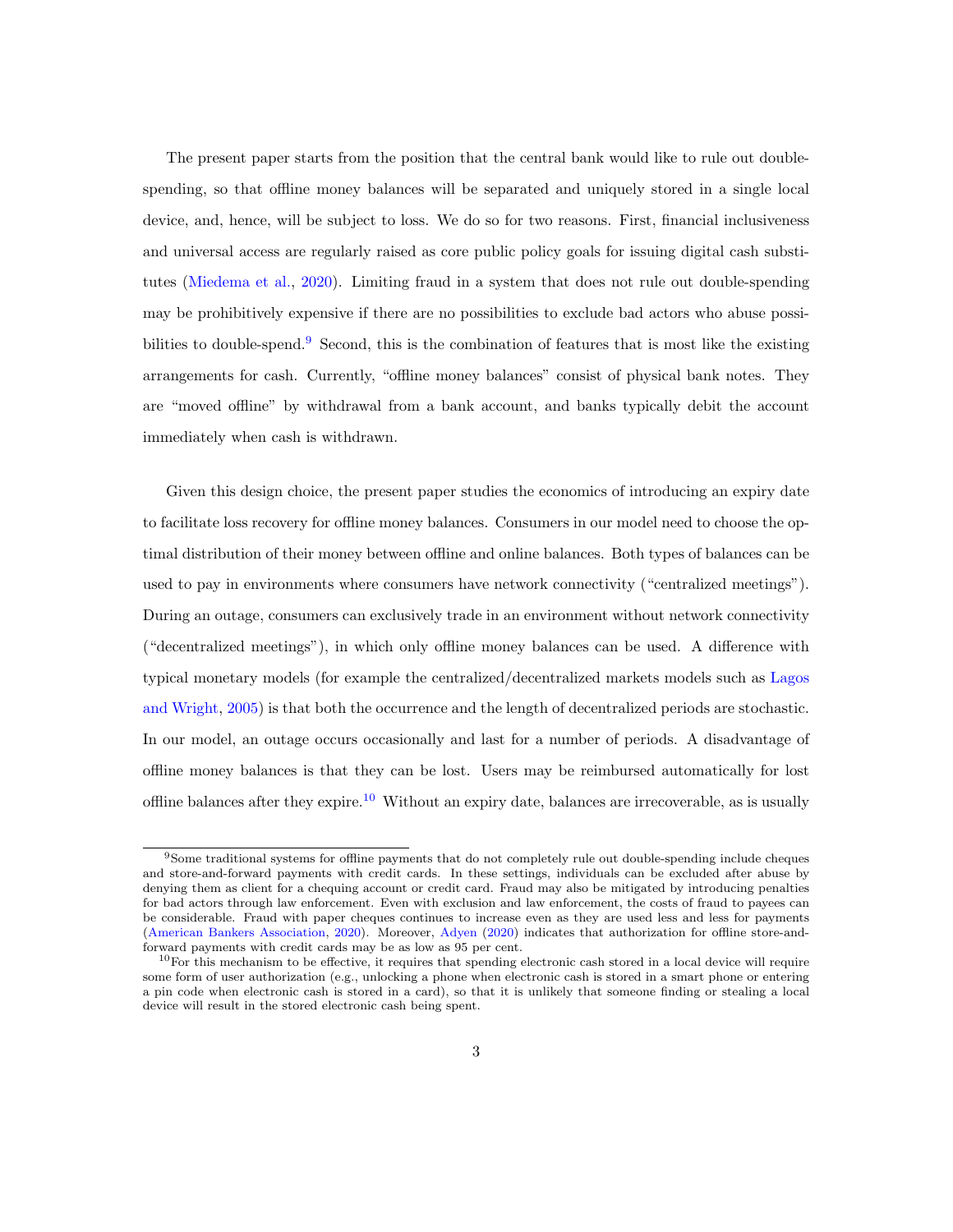the case with cash. With expiry date, users can be reimbursed for losses, but it may not always be optimal for merchants to accept offline money.

Our calibration results suggest that the introduction of an expiry date to facilitate loss recovery can have a substantial positive impact on consumer demand for offline digital currency balances. The reason is straightforward: The ability to reimburse individuals for personal losses once the lost digital currency expires reduces the cost of losses from the full amount to the inconvenience of temporarily not having access to the funds (until after they expire). This addresses a potentially significant cost to the users of offline money balances: A small survey we conduct suggests that, without an expiry date, the device losses might add an annual cost to offline money users that is roughly estimated to be in a range between 8 per cent (for funds stored locally in a smart phone) to 16 per cent (for funds stored locally in a payment card) of the offline money balances.<sup>[11](#page-4-0)</sup>

Starting from the optimal expiry date, we find that the cost of small deviations is strongly asymmetric. There is a high cost associated with setting an expiry date that is shorter than optimal, while the cost of setting an expiry date somewhat longer than optimal is limited. The high cost associated with setting an expiry date that is somewhat too short, is that it may prevent the ability to conduct any transactions when payees expect to remain offline for a period that exceeds the expiry date. Payees will refuse to accept offline transactions, and in the limit an extremely short expiry date is equivalent to a situation with no offline cash. The only inconvenience to the users from setting an expiry date that is longer than optimal is the additional delay in recovering lost offline digital currency balances. An infinitely distant expiry date is equivalent to physical cash (which does not facilitate loss recovery).

Determining the likely owner of expired offline digital currency balances requires exchange of information between the central bank and the devices of consumers when the devices are online. We consider a low- and a high-information model for how the central bank infers whether an agent's expired digital currency balances remained unspent. The low-information model places the onus

<span id="page-4-0"></span><sup>11</sup>The details of the survey are reported in Appendix [A.](#page-35-0)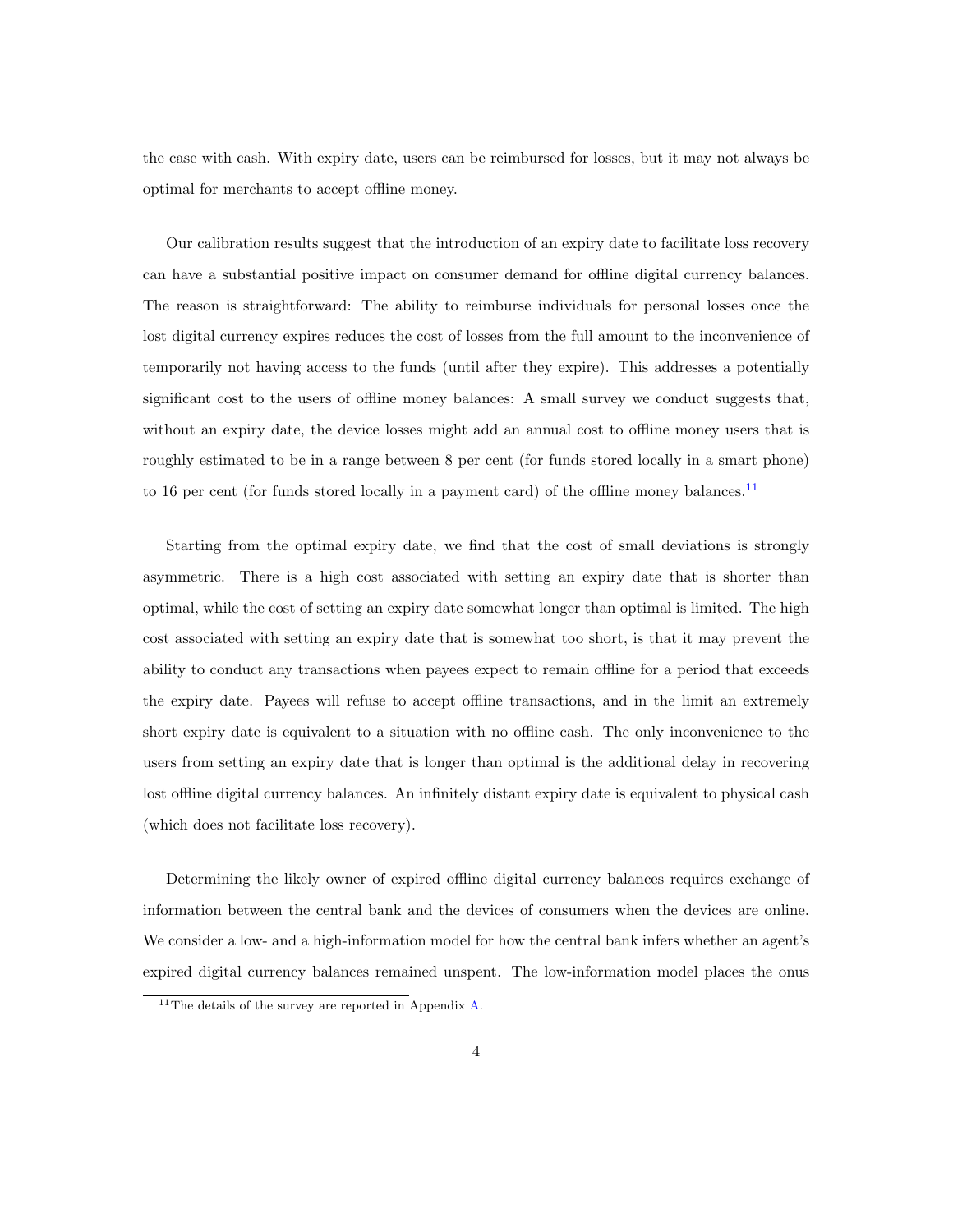fully on the payee to deposit offline digital currency balances before the expiry date. This model provides a higher level of privacy in that it does not require the payer's device to reveal whether and where offline digital currency balances have been spent. However, loss recovery in this model is less precise in that the payer may be reimbursed for expired funds that a payee failed to deposit in a timely manner.<sup>[12](#page-5-0)</sup> The high-information model provides less privacy to the payer by requiring the payer's device to reveal whether and where funds have been spend when connecting to the central bank. Again, the payee is required to deposit received offline digital currency balances before the expiry date. However, whenever a payee fails to do so, then disclosure by the payer's device may allow the central bank to reimburse the payee rather than the payer. Our results suggest that more information sharing has an ambiguous impact on social welfare. Whether it improves social welfare depends on whether payers allow their devices to reconnect with offline digital currency balances after making offline payments. Whether they do so, depends on how the amount of foregone interest on unspent offline balances compares to the likelihood of a windfall gain if the payee fails to deposit the spent balances. If payers were to choose to reconnect their devices, then loss allocation and social welfare are higher in the high information model. However, if it were optimal for payers to not reconnect, then the high information model would lead to lower social welfare. Payers will forego interest over their offline balances for a longer period of time and are therefore inclined to carry lower offline balances resulting in lower spending during offline periods.

The remainder of the paper is organized as follows. Section [2](#page-6-0) discusses related literature. Section [3](#page-7-0) illustrates the major trade-offs involving cash related to outages and loss events in the context of simple finite-time model. Section [4](#page-18-0) introduces a more complex infinite-time model with a stochastic length for offline periods to obtain a better understanding of the quantitative impact of introducing an expiry date to facilitate loss recovery. Section [5](#page-23-0) discusses the results of calibrating the more complex model. Section [6](#page-29-1) concludes.

<span id="page-5-0"></span> $12A$  comparable windfall profit for the payee occurs in a traditional payment setting when a payee fails to deposit a cheque written by the payer.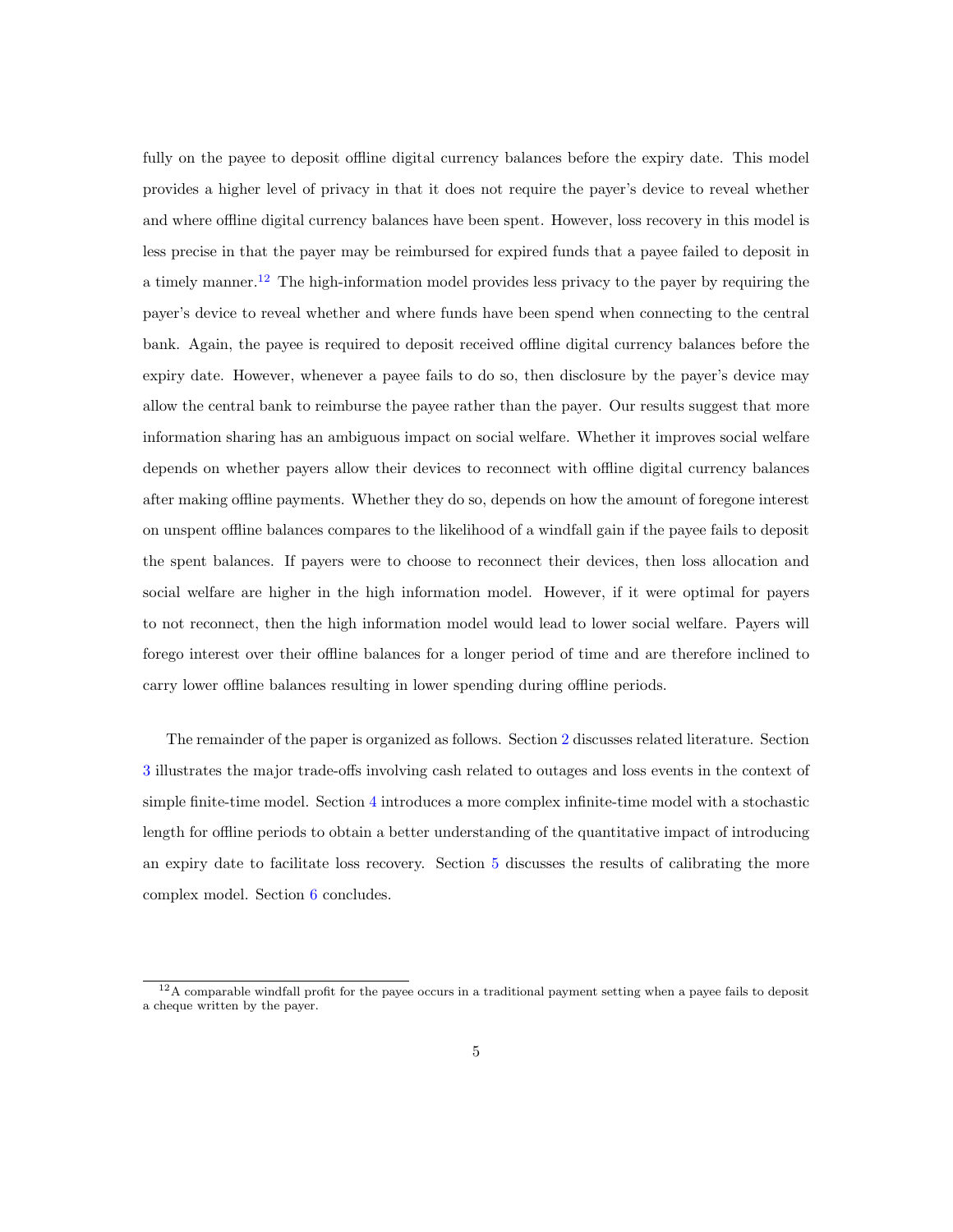### <span id="page-6-0"></span>2 Related Literature

Our paper fits into the quickly expanding economic literature on CBDC.<sup>[13](#page-6-1)</sup> Early economic research on this topic focused primarily on whether it would be beneficial if central banks were to issue CBDCs [\(Barrdear and Kumhof,](#page-30-3) [forthcoming;](#page-30-3) [Brunnermeier and Niepelt,](#page-31-3) [2019;](#page-31-3) [Keister and](#page-32-0) [Sanches,](#page-32-0) [2019;](#page-31-4) [Andolfatto,](#page-30-4) [2021;](#page-31-5) [Chiu et al.,](#page-31-4) 2019; Fernández-Villaverde et al., 2021; [Schilling et al.,](#page-33-4) [2020\)](#page-33-4). More recently, the focus has increasingly shifted towards design aspects of CBDC. These include the security features of a CBDC [\(Kahn et al.,](#page-32-1) [2020\)](#page-32-1), the privacy it provides to its users [\(Kahn et al.,](#page-32-2) [2005;](#page-32-2) [Garratt and Van Oordt,](#page-31-6) [2021;](#page-31-6) [Lee and Garratt,](#page-33-5) [2021\)](#page-33-5), whether CBDC should generally be more deposit-like or more cash-like [\(Agur et al.,](#page-30-5) [forthcoming\)](#page-30-5), the programmability of payments [\(Kahn and Van Oordt,](#page-32-3) [2021\)](#page-32-3), and whether CBDC balances should pay interest [\(Keister](#page-32-0) [and Sanches,](#page-32-0) [2019;](#page-32-0) [Jiang and Zhu,](#page-32-4) [2021;](#page-32-4) [Garratt and Zhu,](#page-31-7) [2021\)](#page-31-7). [Li](#page-33-6) [\(2021\)](#page-33-6), [Bijlsma et al.](#page-30-6) [\(2021\)](#page-30-6) and [Huynh et al.](#page-32-5) [\(2020\)](#page-32-5) estimate how some of these features could affect the demand for CBDC based on survey data. [Auer et al.](#page-30-7) [\(2020\)](#page-30-7) study the technological approaches and policy stances of central banks on the issuance of CBDC. Our paper contributes to this literature by studying whether a digital cash substitute should be designed with a potential expiry date where users are automatically reimbursed for expired balances in order to enable the recovery of lost balances.

The traditional Baumol-Tobin model to understand cash demand suggests that cash holdings should explode as the interest rate approaches zero [\(Baumol,](#page-30-8) [1952;](#page-30-8) [Tobin,](#page-34-1) [1956\)](#page-34-1). More recent literature has recognized that the cost of carrying cash consists not only of the foregone interest but also of the risk of losing cash balances. [Alvarez and Lippi](#page-30-9) [\(2009\)](#page-30-9) approximate the costs of carrying cash as the sum of the nominal interest rate and the probability of cash theft – as a source of cash losses – when estimating a dynamic cash inventory model.<sup>[14](#page-6-2)</sup> [Sanches and Williamson](#page-33-7) [\(2010\)](#page-33-7) explain theoretically how credit can co-exist with cash in an environment with limited commitment when cash can be subject to theft. Moreover, the model of [Williamson](#page-34-2) [\(2019\)](#page-34-2) considers CBDC

<span id="page-6-2"></span><span id="page-6-1"></span><sup>13</sup>See [Kiff et al.](#page-32-6) [\(2020\)](#page-32-6) and [Carapella and Flemming](#page-31-8) [\(2020\)](#page-31-8) for early surveys.

 $14$ [Kosse](#page-32-7) [\(2013\)](#page-32-7) and Kahn and Liñares-Zegarra [\(2016\)](#page-32-8) document some empirical evidence on the relationship between perceived safety and cash use.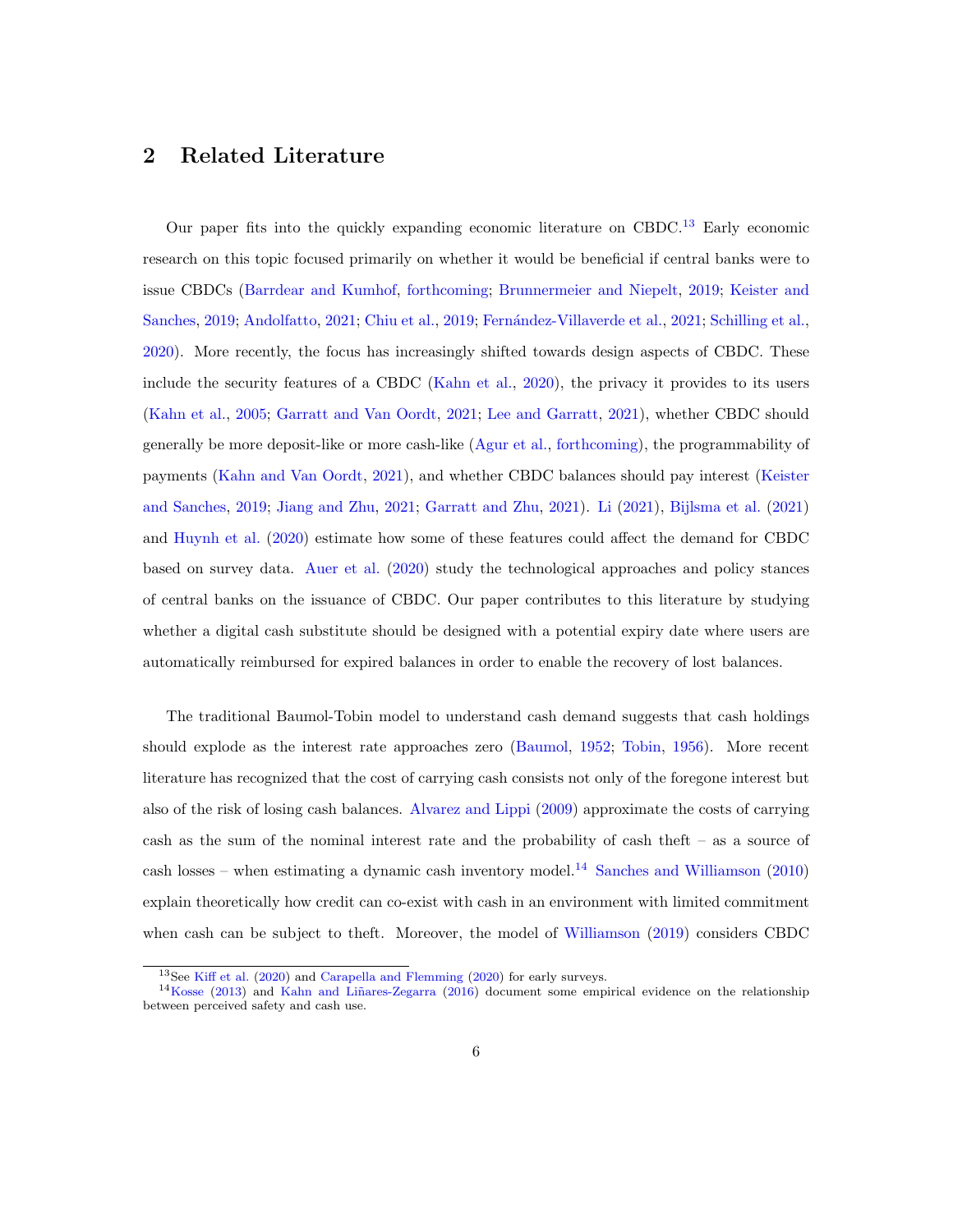while explicitly assuming that CBDC comes with the advantage over cash that it cannot be stolen. Arguably, in the current low-interest-rate environment, one could reasonably take the position that the risk of losing cash has become one of the major reasons why individuals don't carry around substantial amounts of cash (another being potential budget constraints). Our paper analyzes how what may have become one of the major cost of carrying funds for offline payments can be limited for a digital cash substitute.

The motivation for an expiry date on a digital cash substitute to enable recovery of lost balances is distinct from that of putting an expiry date on stimulus money in order to encourage consumer spending in recessions  $(Andolfatto, 2020).$  $(Andolfatto, 2020).$  $(Andolfatto, 2020).$ <sup>[15](#page-7-1)</sup> Imposing an expiry date on a digital cash substitute without reimbursing the owner for expired balances effectively increases the cost of carrying those balances: It imposes the threat of a tax on its owner if the funds are not spend before the expiry date. This has quite the opposite effect of the introduction of an expiry date to enable recovery of lost balances, which reduces the cost of holding balances. Imposing an expiry date without reimbursing owners for expired balances leads to worse outcomes in our model, as our model includes no rationale for the government to stimulate spending.

### <span id="page-7-0"></span>3 A Model of Lost Cash and Outages

The major trade-offs involving cash related to outages and loss events can be illustrated in a simple discrete finite-time model. In this setup, we analyze the incentives of a consumer to hold cash based on the properties of the cash issued by the central bank in an environment where outages may occur. We consider a broad concept of "cash". The essence of cash in our model is that it is a bearer instrument that can be used for making offline payments during outages. It may be physical cash in the form of coins and bank notes, or it may be stored-value in a payment card or smartphone. Carrying cash provides the ability to purchase consumption goods during an outage,

<span id="page-7-1"></span><sup>15</sup>Some stimulus programs provided shopping vouchers with expiry dates [\(Kan et al.,](#page-32-9) [2017\)](#page-32-9).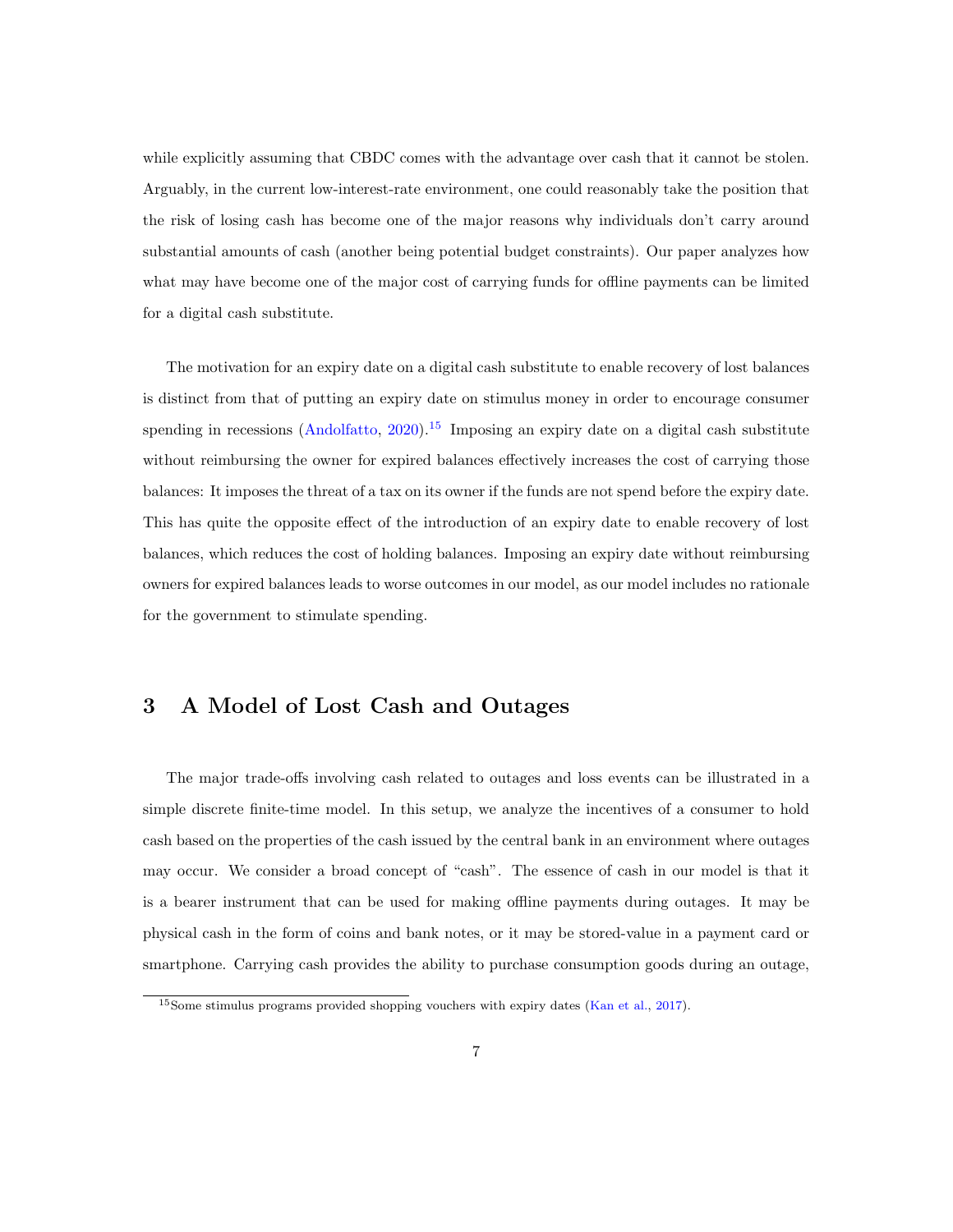but entails the cost of foregone interest as well as the risk of losing the cash. The properties of the cash issued by the central bank determine whether cash lost once is lost forever.

All agents are assumed to have quasi linear preferences; in the simple model this assumption will reduce to risk neutrality. Agents discount time with factor  $\beta < 1$ . There are two categories of agents–producers (she) and consumers (he)–and two types of consumers, denoted by  $s \in \{1,2\}$ . A consumer of type s will have a demand for at most s units of the good manufactured by the producer. A consumer starts out with  $m$  units of money balances. He will divide them between cash and online money holdings. Cash pays no interest; online holdings pay interest at the rate  $i = \beta^{-1} - 1.$ 

The timeline of the model is shown in Figure [1.](#page-9-0) At the initial date  $t = 0$ , the consumer decides what part of his money balances to hold as cash, denoted by  $z$ . (For simplicity, we treat cash holdings in excess of  $m$  as borrowings of online money balances at interest rate i.) At the end of  $t = 0$ , the consumer discovers his own type (we assume the two types are equally probable). Producers cannot observe the consumer's type.

At  $t = 1$ , there is a possibility for the consumer to purchase units of the good from producers and to consume them. Each producer can supply at most one unit of the good at a cost of  $\beta$ . The value of each unit to the consumer is  $v$ , up to the capacity determined by the consumer's type  $(1)$ or 2). Every consumer has the possibility to meet multiple producers at  $t = 1$ . Trading during a meeting works as follows: The consumer makes a take-it-or-leave-it offer that consists of a price per unit  $p_j$  and a method of payment  $j \in \{c, d\}$ , where c stands for cash and d stands for online money. Then the producer makes an acceptance decision  $a \in \{0, 1\}$ , where  $a = 1$  stands for accepting the offer and producing the good. The transaction technology allows for an exchange of the good and money based on the agreed-upon price and method of payment.

Two types of adverse events may occur before the consumer gets to make an offer at  $t = 1$ . First, with probability  $\delta$  the consumer may lose his cash. The occurrence of the loss is denoted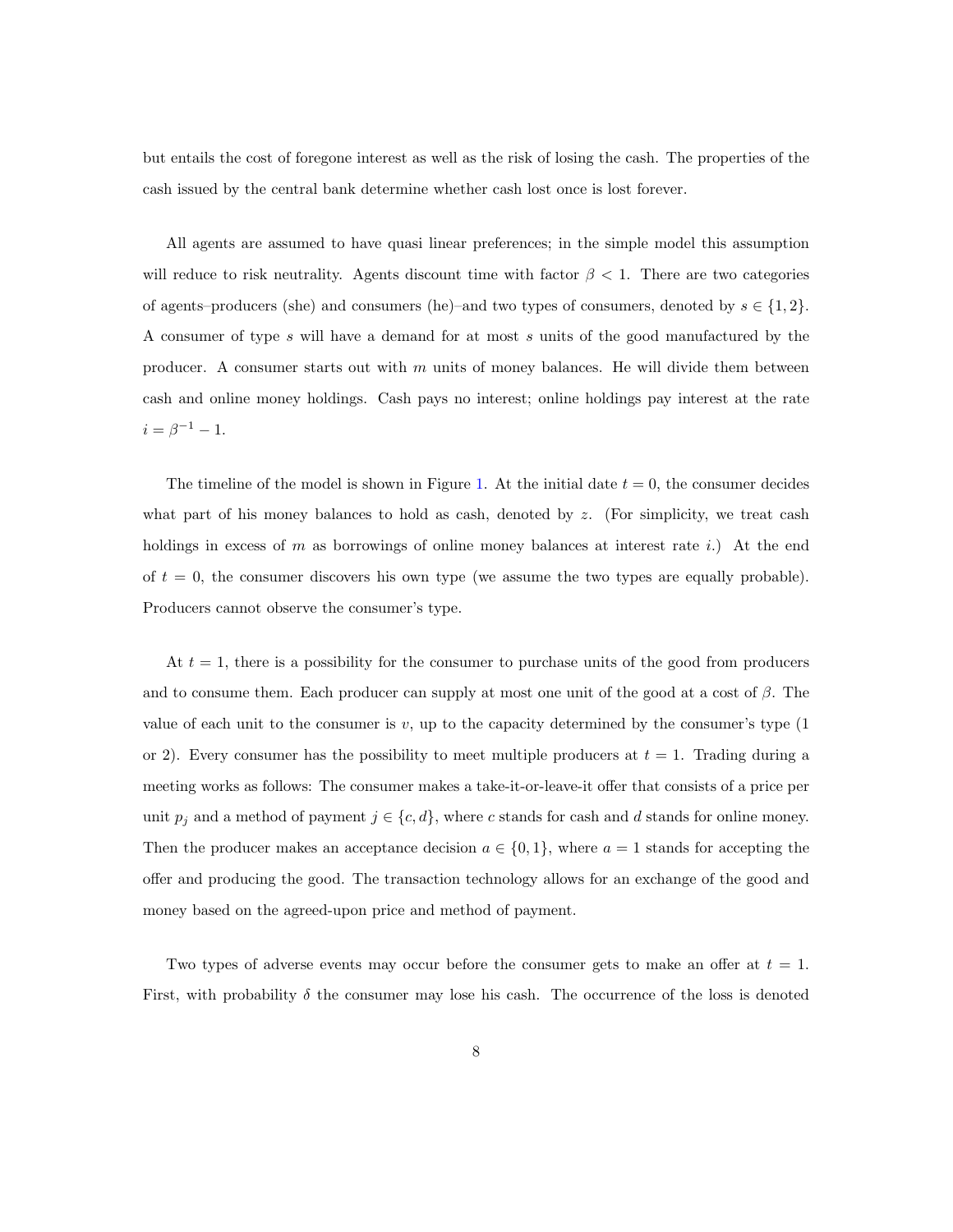#### <span id="page-9-0"></span>Figure 1: Model of Lost Cash and Outages: Timeline

| $t=0$                                                   | $t=1$                                                                                   |                                         | $t=3$                                         |
|---------------------------------------------------------|-----------------------------------------------------------------------------------------|-----------------------------------------|-----------------------------------------------|
|                                                         | Earn interest                                                                           | Earn interest                           | Earn interest                                 |
|                                                         | Potential outage starts $(\lambda)$                                                     | Potential outage ends                   |                                               |
|                                                         | Consumer may lose cash $(\delta)$                                                       | Producer may lose cash $(\tilde{\eta})$ |                                               |
| Withdraw/deposit cash<br>Consumer learns her type $(s)$ | Withdraw/deposit cash (no outage) Withdraw/deposit cash<br>Consumer and producers trade | Electronic payments arrive              | Withdraw/deposit cash<br>Enjoy counting money |

by  $\tilde{\delta} \in \{0, 1\}$ . Second, with probability  $\lambda$  an outage may occur. The occurrence of the outage is denoted by  $\lambda \in \{0,1\}$ . If there is no outage, then the consumer can pay with both online money balances and cash. Payments with online money take one period to settle, so that an online payment made by the payee at  $t = 1$  starts earning interest for the payee from  $t = 2$  onward. If there is an outage, then the consumer can pay with cash only. So, no consumption is possible in the unhappy state where there is an outage and the consumer has lost his cash. If the consumer pays with cash, then there is a probability  $\eta$  that the producer will lose the cash.<sup>[16](#page-9-1)</sup> The occurrence of the loss is denoted as  $\tilde{\eta} \in \{0, 1\}$ . All chance events are drawn independently. We assume the following parameter restriction:

<span id="page-9-3"></span>
$$
v > \frac{1}{1 - \eta}.\tag{1}
$$

Otherwise, the probability of the producer losing cash would be so great that she would have no incentive to accept it.

Formally, the payoff of the consumer as a function of consumption at  $t = 1$  and the consumer's terminal money holdings  $w_c$  at  $t = 3$  is given as

<span id="page-9-2"></span>
$$
u(q, w_c; s) = \beta \max\{q, s\}v + \beta^3 w_c,
$$
\n<sup>(2)</sup>

where  $q$  denotes the number of accepted offers, which is the sum of the number of accepted cash offers,  $q_c$ , and the number of accepted offers involving online payments,  $q_d$ .

<span id="page-9-1"></span><sup>&</sup>lt;sup>16</sup>Part of  $\eta$  may also be thought of as the cost of handling cash; this leaves the results in conditions [\(6\)](#page-11-0) and [\(7\)](#page-12-0) unaffected.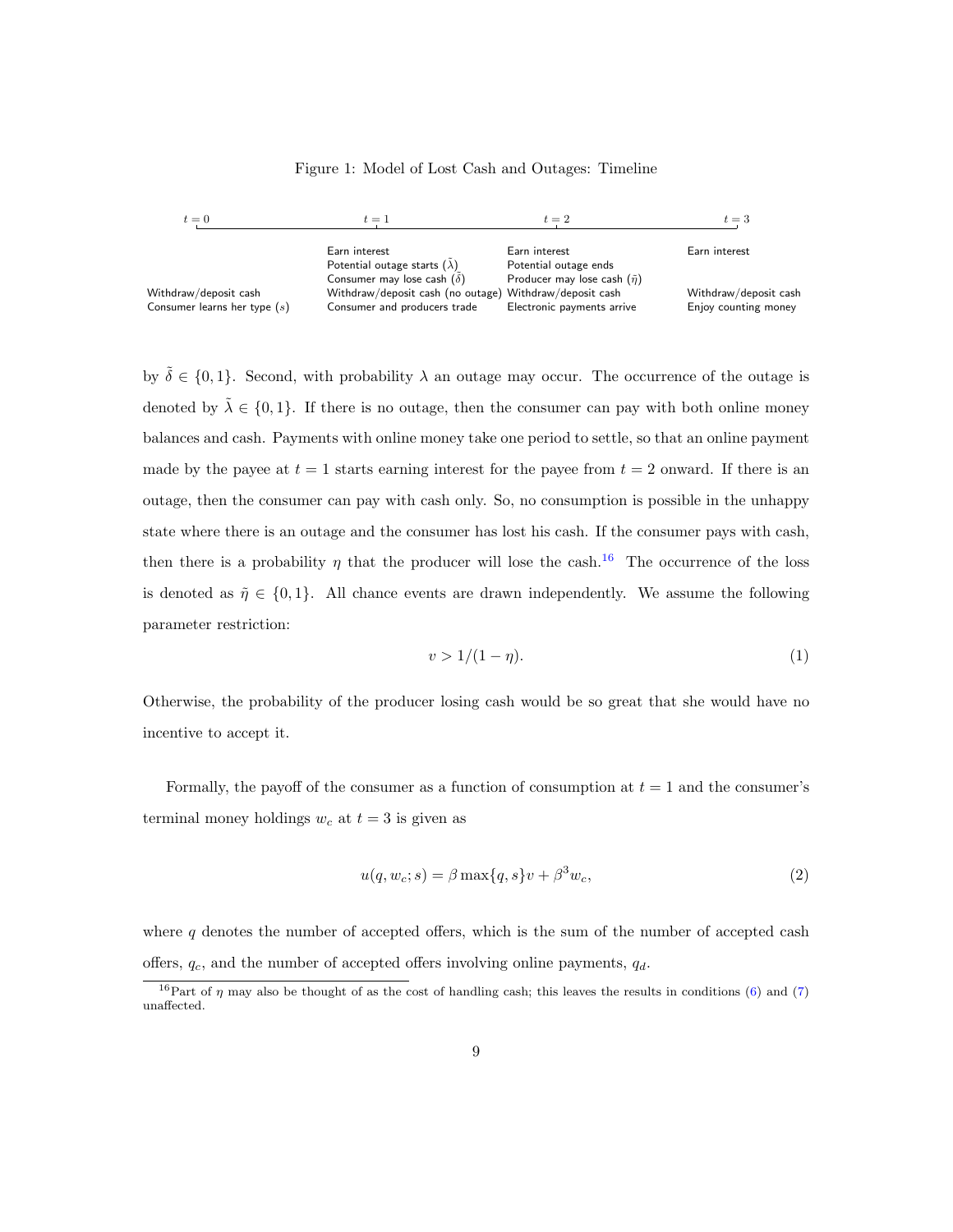The consumer chooses a combination of  $(z, p_j, j)$  to maximize the payoff function in [\(2\)](#page-9-2) subject to a cash-in-advance constraint for offers involving cash payments

$$
q_c p_c \le z(1 - \tilde{\delta})\tag{3}
$$

and a no-outage constraint for offers involving online payments

$$
\tilde{\lambda}q_d p_d \le 0. \tag{4}
$$

The producers simply need to decide whether to accept the offer they receive; the payoff function of a producer is given by

$$
u_p(a, w_p) = -\beta^2 a + \beta^3 w_p. \tag{5}
$$

The income of the central bank consists of the seigniorage from cash losses, foregone interest on cash holdings and foregone interest on online money in transit. All the cost from money and payments for the consumer and producer are income for the central bank.

Welfare is defined as the sum of the payoffs of the consumers, the producers and the central bank. Welfare analysis in the model is simple and in essence boils down to analyzing the expected number of units that will be sold to each consumer.

#### 3.1 Cash lost is lost forever

We first consider the case where, as with physical cash, there is no possibility for the consumer to recover lost balances. In this situation, the ultimate money holdings of the consumer are given by

$$
w_c = [(m - z)(1 + i) + z(1 - \tilde{\delta}) - qp_j] \times (1 + i)^2,
$$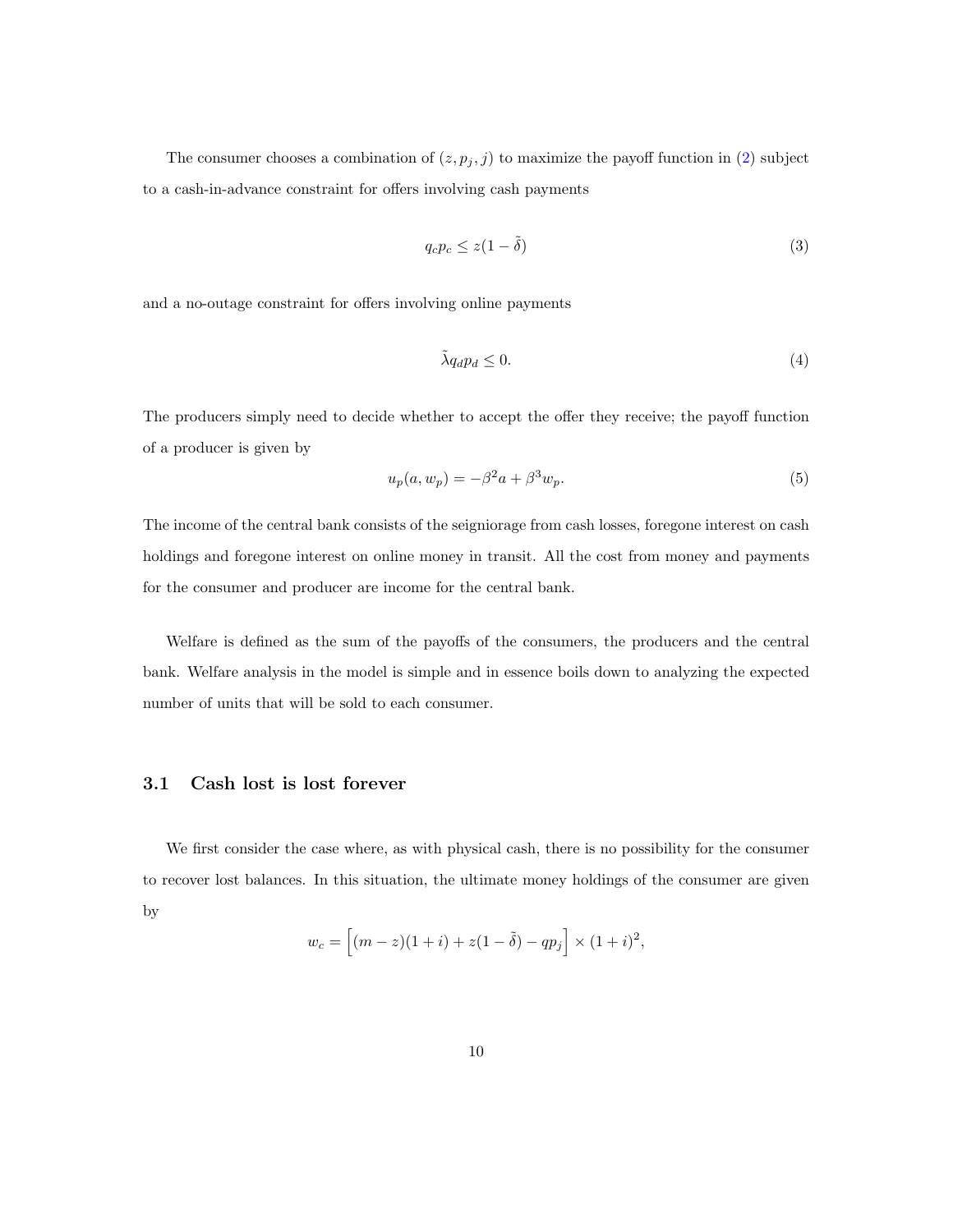where the elements within brackets are the sum of the online money holdings and the cash that has not been lost minus the money used to pay the producer. Similarly, the ultimate money holdings of the producer are given by the sales revenue—unless sales were paid with cash and lost—i.e.,

$$
w_p = ap_j(1 - \tilde{\eta} \mathbf{1}_{j=c})(1+i).
$$

Online money will be the default payment instrument of choice for the consumer, since the producer needs to be reimbursed for the risk of losing cash: If the consumer were to offer an online payment, then the producer accepts any offer with a price greater or equal than  $p_d = 1$ . If the consumer were to offer a cash payment, then the producer rejects the offer unless the price is greater or equal than

$$
p_c = \frac{1}{1 - \eta}.
$$

It is optimal for the consumer to make a take-it-or-leave-it-offer of an infinitesimal amount above these prices. So, it is cheaper from the consumer's point of view to pay with online money whenever possible, that is, whenever there is no outage. Moreover, restriction [\(1\)](#page-9-3) implies that, if an outage were to occur so that the consumer cannot pay with online money, he would always be willing to buy the quantity of goods he wants to consume at the higher price when carrying enough cash.

The only remaining question is whether the consumer is willing to carry enough cash to be able to pay during an outage. Carrying cash is costly because of foregone interest and the risk of losing it. So, the consumer will either choose not to carry cash at all, or to carry exactly enough to pay  $p_c$  for one unit during an outage, or the amount to pay  $2p_c$  for two units during an outage. Which amount the consumer chooses depends on whether the cost of carrying cash is less than the benefit of the insurance for consumption during outages. The consumer is willing to carry enough cash to purchase at least one unit of the good during an outage if and only if

<span id="page-11-0"></span>
$$
i + \delta < \lambda(1 - \delta) \times \left[\nu(1 - \eta) - 1\right].\tag{6}
$$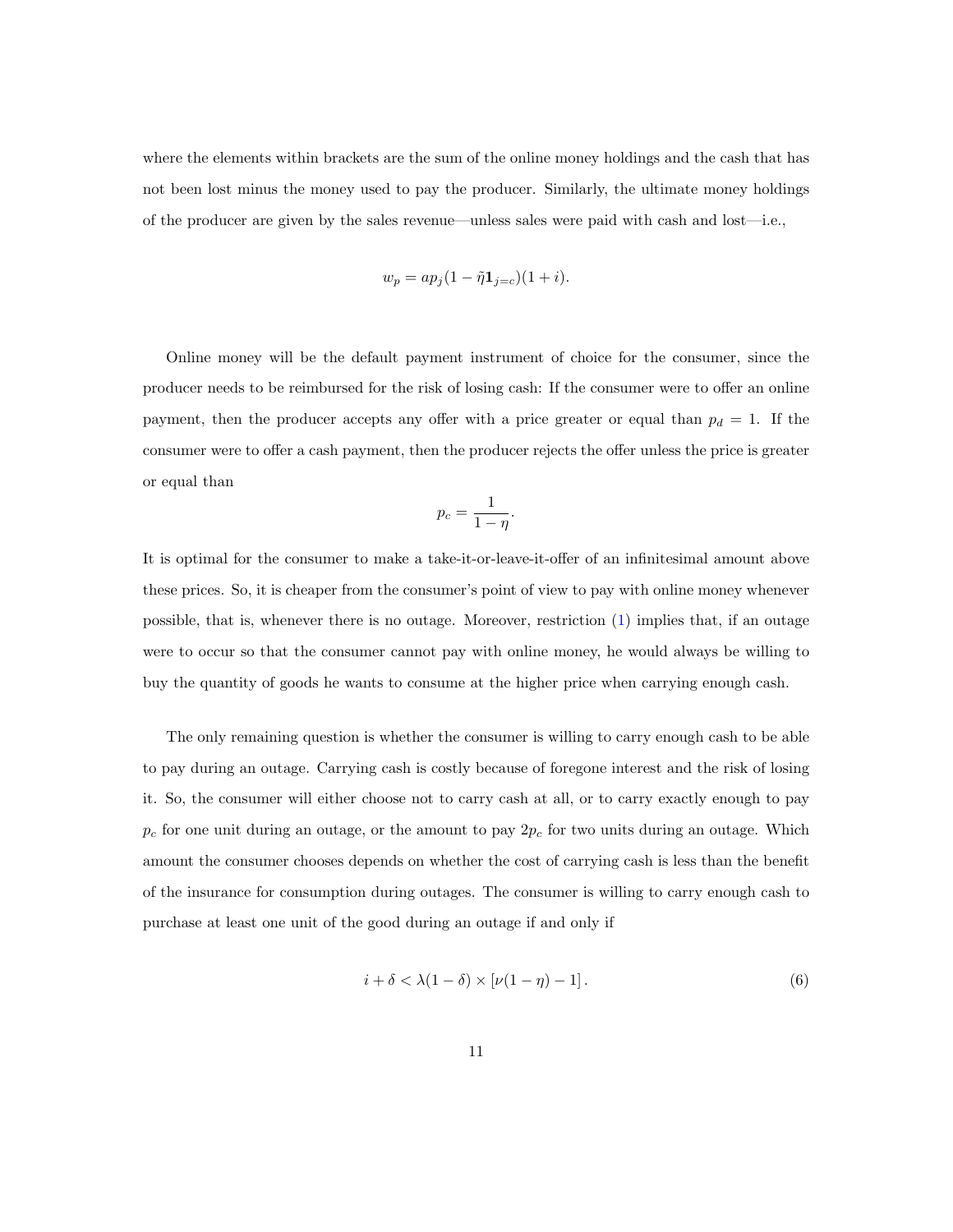The condition means that, for the consumer to hold one unit of cash, the cost of doing so – the sum of foregone interest and expected costs of losing cash – on the left-hand-side needs to be less than the probability that it can be used in an outage multiplied with the marginal benefit of spending with cash during an outage on the right-hand-side.

For the consumer to be willing to carry more cash, a stronger condition needs to hold true. In particular, the consumer would be willing to carry enough cash to purchase two units of the goods during an outage if and only if

<span id="page-12-0"></span>
$$
i + \delta < \frac{\lambda}{2}(1 - \delta) \times \left[ \nu(1 - \eta) - 1 - \frac{i}{1 + i} \right]. \tag{7}
$$

This condition is stronger for two reasons. First, the probability that the consumer wants to consume the second unit during an outage is half the probability that he will want to purchase the first unit. So carrying additional cash insures against a smaller probability event. Second, and more subtly, the consumer will forego interest over two periods on the additional cash if he turns out not to need the larger amount during the outage.

Social welfare depends on the cost of carrying cash, i.e., the level of  $i + \delta$ . Social welfare is lowest if the cost of carrying cash is sufficiently high that condition [\(6\)](#page-11-0) is violated. In this situation, consumers carry no cash and transactions between producers and consumers occur only when there is no outage. The expected number of units sold per consumer equals  $\frac{3}{2}(1-\lambda)$ . If the cost of carrying cash is at an intermediate level such that condition  $(6)$  is satisfied but  $(7)$  is not, then consumers carry sufficient cash to purchase only one unit when there is an outage. If there is no outage, then consumers buy all the goods they would like to consume, and when there is an outage and they haven't lost their cash, then they purchase one unit. The expected number of units sold per consumer equals  $\frac{3}{2}(1-\frac{2}{3}\lambda\delta-\frac{1}{3}\lambda)$ . Social welfare is highest if the cost of carrying cash is sufficiently low that condition [\(7\)](#page-12-0) is satisfied. In this situation, consumers always purchase all the goods they would like to consume, except in the joint event where there is both an outage and the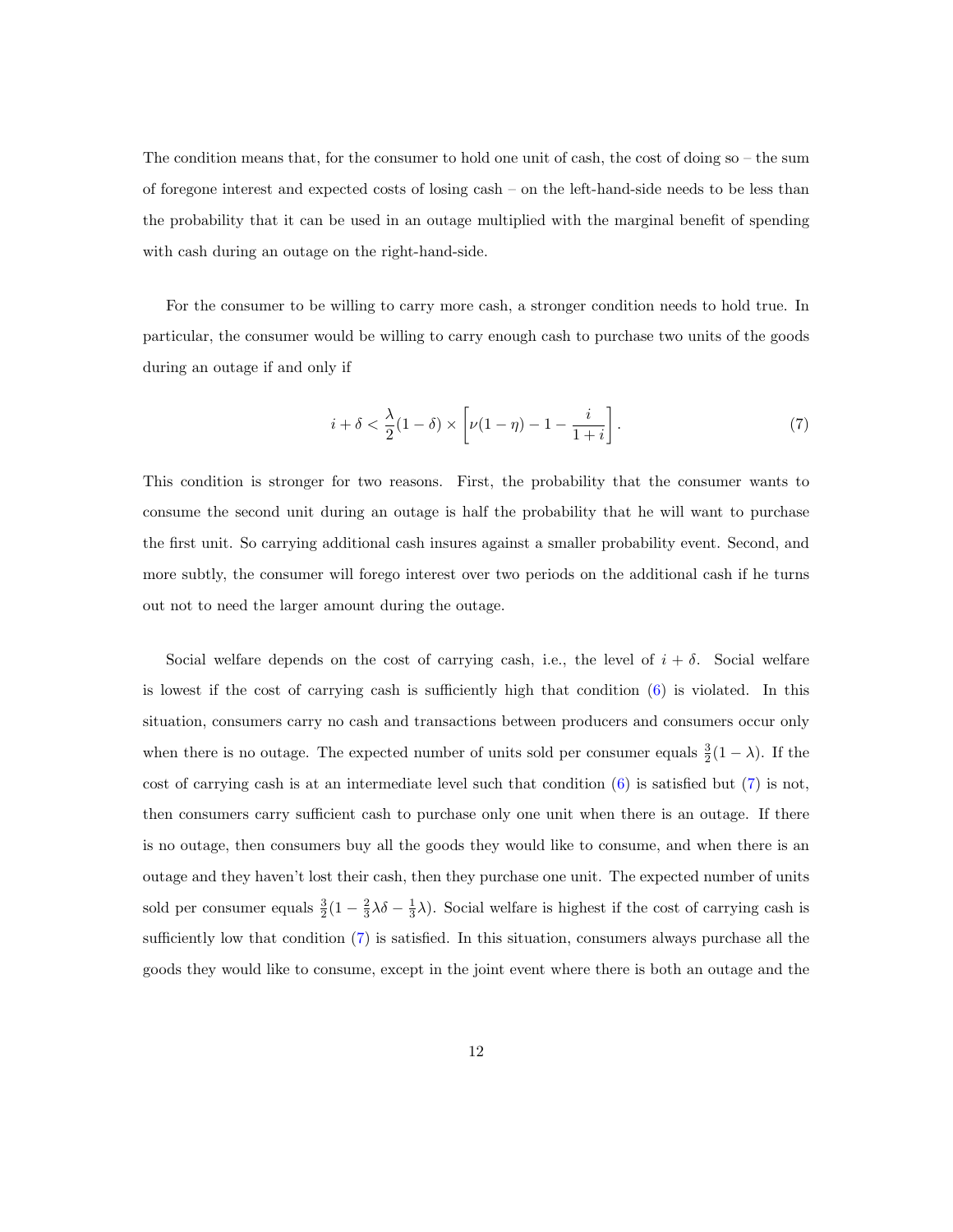consumer loses his cash. The expected number of units sold per consumer equals  $\frac{3}{2}(1 - \lambda \delta)$  in this situation.

#### 3.2 Cash with loss recovery and no information exchange

The conditions in [\(6\)](#page-11-0) and [\(7\)](#page-12-0) show that the probability of cash losses may induce consumers to carry too little cash to insure themselves against outages. Next, we consider schemes involving an expiry date on cash that could help to weaken those constraints by alleviating the consequences of cash losses. The idea of introducing an expiry date on digital cash is that all cash that expires will be treated as lost and can be automatically reimbursed by the central bank in terms of online money balances to the agent who (most likely) lost it. Deriving which agent most likely lost the cash depends on the information exchange that occurs between the devices of consumers and the central bank when the devices are online.

We first consider the environment without any information sharing between the consumer's device and the central bank, so that connecting the consumer's device does not reveal to the central bank whether and where the consumer spent offline balances. As a consequence, the onus will be on the producer to deposit the cash received from the consumer before it expires (note that the producer may fail to do so if she lost the cash). If no one deposits the cash before the expiry date, then the central bank will infer that the consumer still owns the cash when it expires.

A shelf life of  $t + 2$  allows the consumer to pay the merchant during an outage at  $t = 1$  with money withdrawn at  $t = 0$  while leaving enough time for the merchant to deposit the money in her online account at  $t = 2$  before it expires. Since no information is provided to the central bank, the consumer's decision to deposit unspent balances after an outage at  $t + 2$  will not be affected by the expiry date. If the money is not deposited at  $t = 2$  by the merchant or the consumer, then the central bank reimburses the consumer at  $t = 3$  without any risk of losses to the central bank.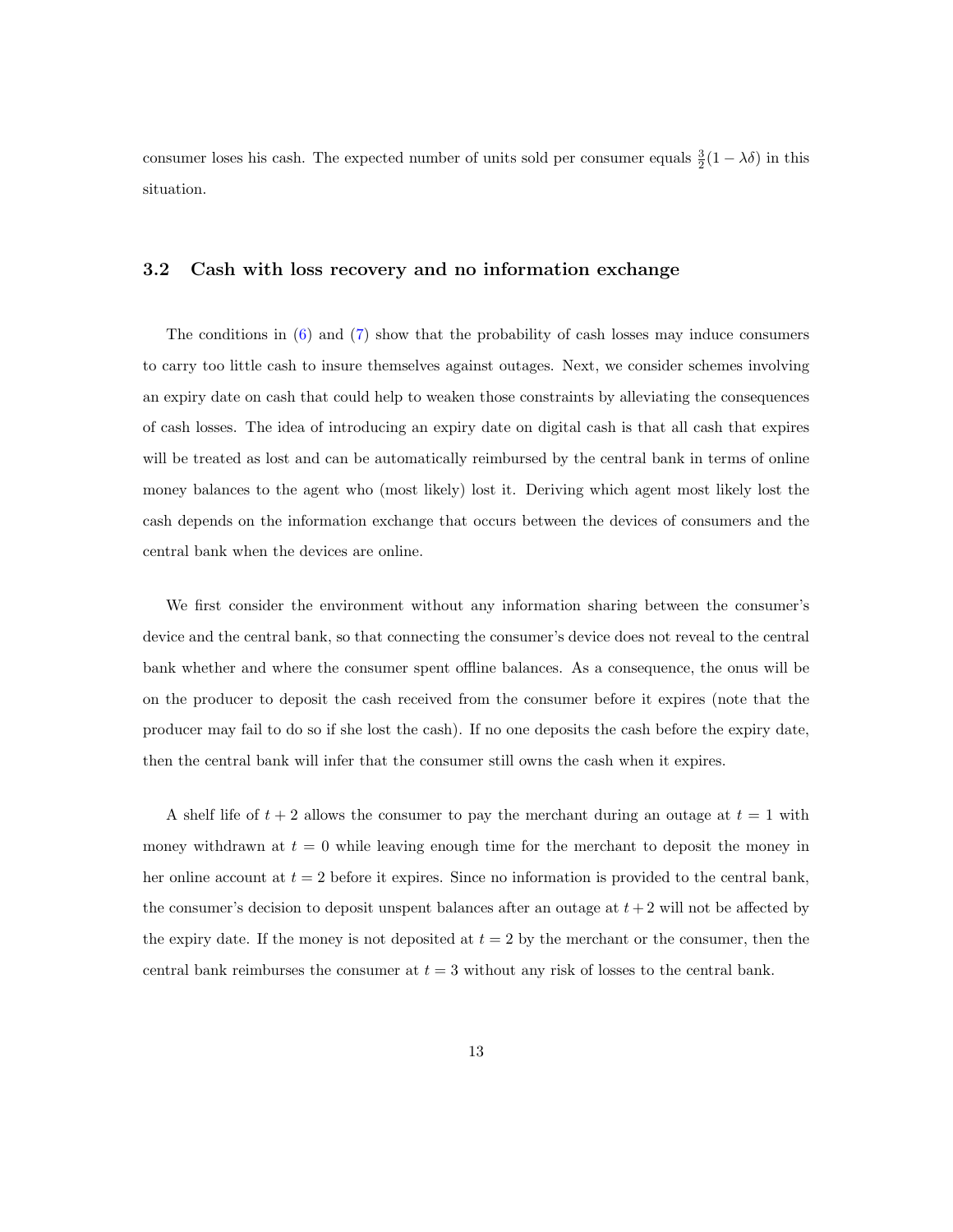With an expiry date and no information sharing, the consumer would be willing to hold enough cash to purchase a single unit during outages if and only if

<span id="page-14-0"></span>
$$
i + \delta \left(1 - \beta^2\right) < \lambda(1 - \delta) \times \left[\nu(1 - \eta) - \left(1 - \eta\beta^2\right)\right].\tag{8}
$$

This condition based on cash with an expiry date is weaker than condition [\(6\)](#page-11-0) for two reasons. The main reason is the lower cost of cash losses to the consumer, which reduces the cost of holding cash on the left-hand-side of the condition. Before, cash lost would be lost forever. With loss recovery, there is only a cost of a delay during which the consumer cannot access the cash as he has to wait until after the expiry date before the central bank can reimburse her. The second reason is the more subtle impact of putting the onus on the producer to deposit the cash before it expires. The producer will fail to do so if the cash is lost by the producer, in which case the consumer will have the luck of being reimbursed for cash that was lost by the producer. Note from before that the potential of cash losses lead the producer to require higher prices for cash payments. With the expiry date, the consumer has a small chance of being reimbursed without losing cash, which reduces the wedge between the costs of cash and electronic payments to the consumer. The reduction in the wedge increases the marginal benefit of spending with cash during an outage, as shown on the right-hand-side.

With an expiry date and no information sharing, the consumer would be willing to hold enough cash to purchase two units during outages if and only if

<span id="page-14-1"></span>
$$
i + \delta (1 - \beta^2) < \frac{\lambda}{2} (1 - \delta) \times \left[ \nu (1 - \eta) - (1 - \eta \beta^2) - \frac{i}{1 + i} \right]. \tag{9}
$$

This condition compares to condition [\(7\)](#page-12-0) in a very similar manner as the conditions for holding enough cash to purchase a single unit.

In summary, the introduction of an expiry date with the objective of loss recovery has the potential to improve social welfare in an environment without information exchange between the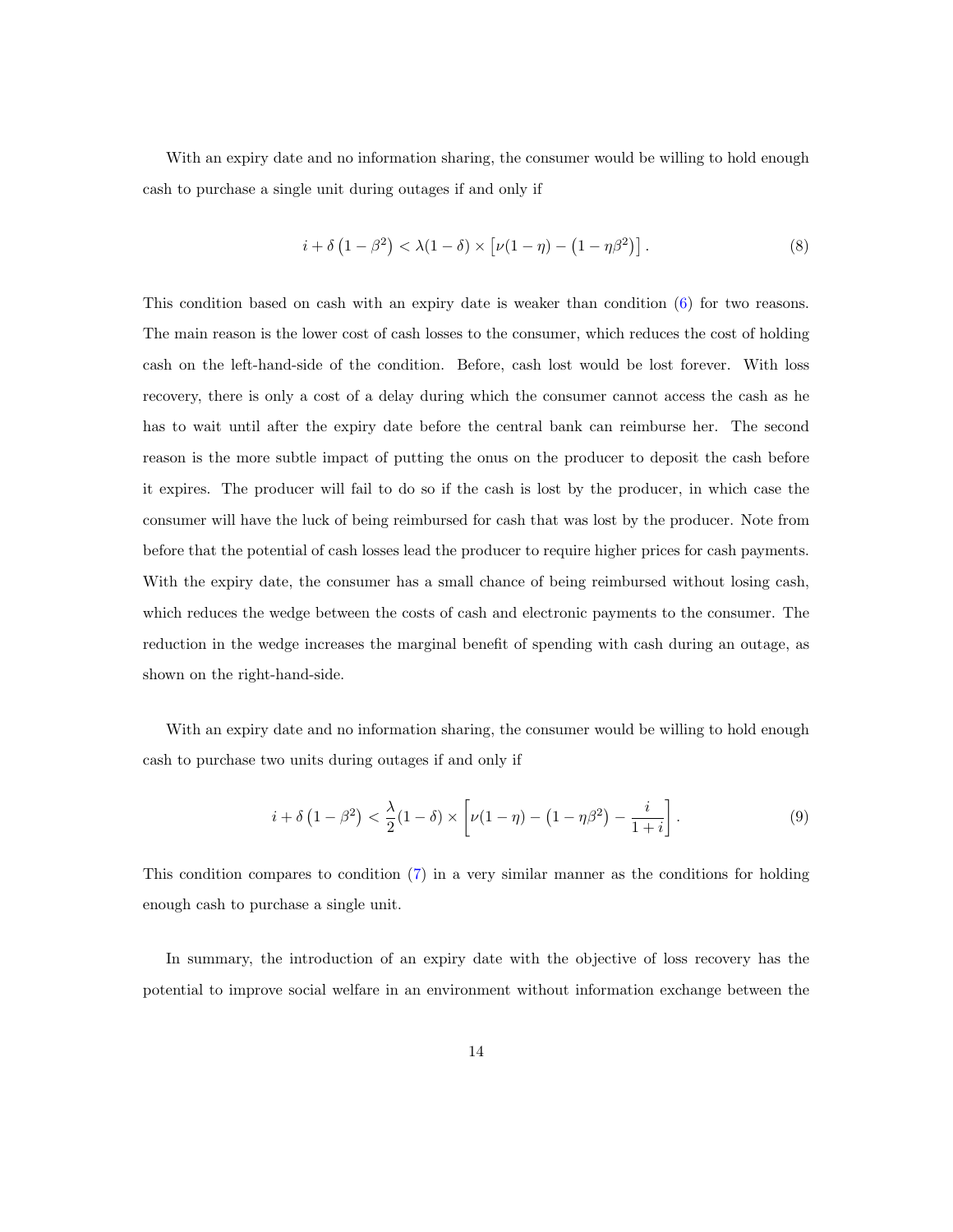consumer's devices and the central bank. A potential disadvantage of the model with an expiry date but no information exchange between the consumer's device and the central bank is the imprecise nature of loss recovery in that consumers may receive windfall reimbursements after spending cash when producers lose the cash.

#### 3.3 Cash with loss recovery and information exchange

As a potential solution to the imprecise nature of loss recovery without information exchange, we explore an alternative scheme where the consumer's device reveals whether and where cash balances have been spent. The information released by the consumer's device can then be used by the central bank to reimburse the producer for cash she received and lost, rather than causing a windfall profit for the consumer. Whether this improves social welfare depends on the incentives for consumer's to connect their devices to the central bank since they cannot be required to do so.<sup>[17](#page-15-0)</sup>

Suppose the environment is such that the consumer holds only enough cash to purchase a single unit. In this situation, the consumer has no incentive to reconnect after an outage. (The consumer would have spend all his money, so reconnecting only eliminates the probability to get the windfall profit of having the spent money returned when lost by merchants). So, information exchange or no information exchange between the consumer's device and the central bank does not change condition [\(8\)](#page-14-0) which determines whether consumers carry any cash at all.

Things are different if the environment is such that consumers hold enough cash for two units. In this situation, consumers who spent all their cash still have no incentives to reconnect. However, a consumer who does not spend all his cash may have incentives to reconnect, since depositing unspent cash allows him to earn interest. This also comes at a cost to him as he foregoes the windfall from being reimbursed by the central bank for cash previously spent during an outage

<span id="page-15-0"></span><sup>&</sup>lt;sup>17</sup>Requiring consumers to reconnect their device before receiving a reimbursement for cash losses defeats the purpose of loss recovery as they cannot connect lost devices.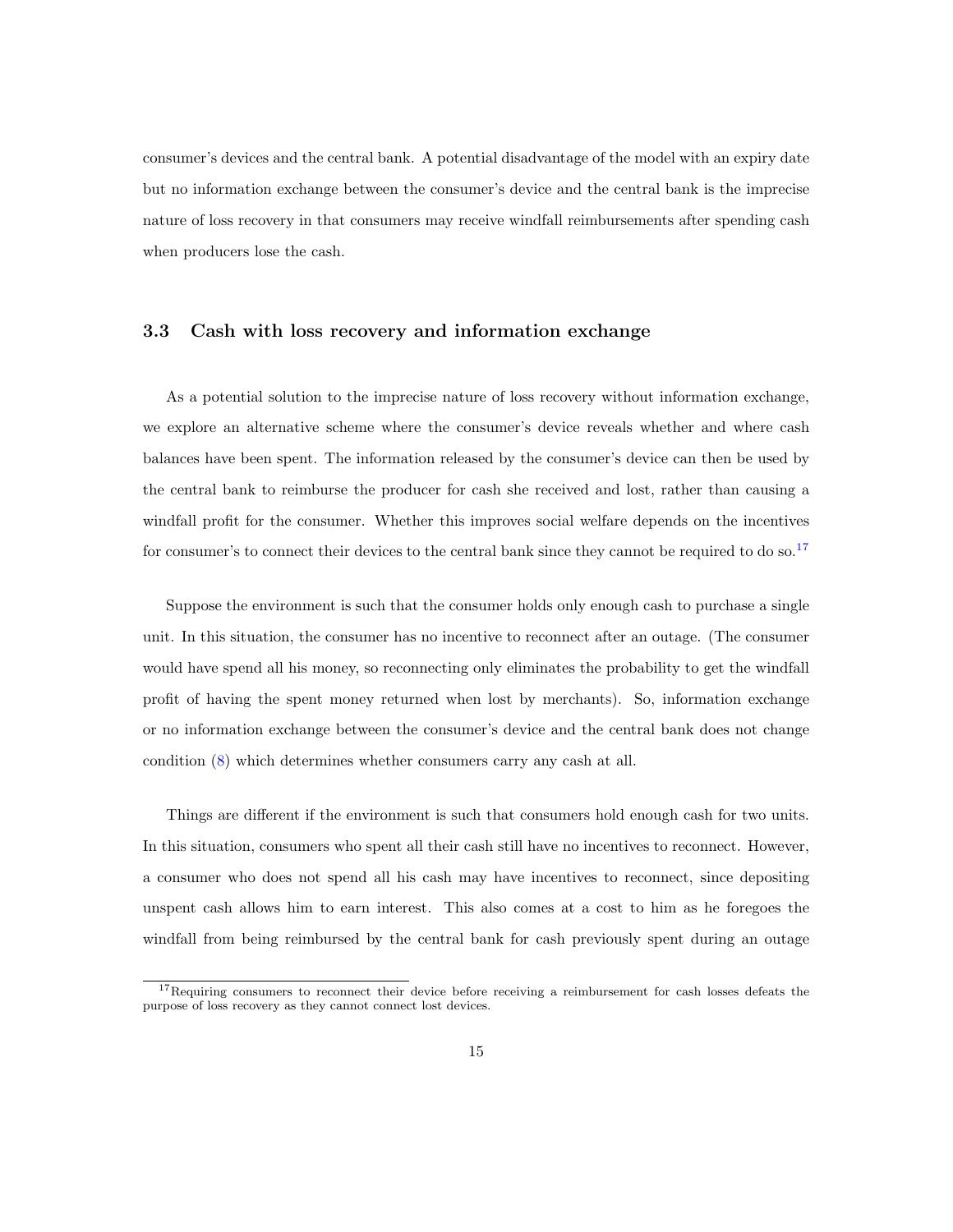that was lost by the producer. So, the consumer decides based on trading off foregone interest on unspent cash balances against the luck of getting back spent cash balances.

We first derive the condition under which consumers who did not spent all cash balances would be willing to reconnect to the central bank and, as a consequence, inform the central bank when and where they spend cash. Suppose those consumers who purchased a single unit were to reconnect at  $t = 2$ , then the lowest cash prices that risk-neutral producers would accept for any unit sold equals

$$
p_c^I=\frac{1-\frac{1}{3}\eta}{1-\eta},
$$

where the one-third in the numerator comes from the fact that the producer will be reimbursed by the central bank for lost cash when the consumers who purchased a single unit connect to deposit their unspent cash. The possibility of reimbursement for lost cash reduces the cost of accepting cash. Given the cash price  $p_c^I$  for products, it is optimal for a consumer who bought a single unit and held enough cash to purchase two units to reconnect if

<span id="page-16-0"></span>
$$
i \ge \eta. \tag{10}
$$

With information exchange and reconnect condition  $(10)$  holding true, then consumers would be willing to hold enough cash to purchase two units during an outage if:

<span id="page-16-1"></span>
$$
i + \delta \left( 1 - \beta^2 \right) < \frac{\lambda}{2} (1 - \delta) \times \left[ (\nu - 1) \frac{1 - \eta}{1 - \frac{2}{3}\eta} - \frac{i}{1 + i} \frac{1 - \frac{1}{3}\eta}{1 - \frac{2}{3}\eta} - \frac{2\beta^2 \eta^2}{1 - \frac{2}{3}\eta} \right]. \tag{11}
$$

If the reconnect condition  $(10)$  holds true, then condition  $(11)$  is weaker than condition  $(9).^{18}$  $(9).^{18}$  $(9).^{18}$  In other words, individuals are more inclined to hold high cash balances with information exchange when it is optimal for them to re-connect than without information exchange. This comes from the fact that, thanks to the better targeted loss recovery, producers can accept more favorable

<span id="page-16-2"></span><sup>18</sup>This is not immediately clear from the expressions. One can easily derive that the right-hand-side of condition [\(11\)](#page-16-1) is larger than the right-hand-side of condition [\(9\)](#page-14-1) by ignoring the fact that the right-hand-side of condition [\(11\)](#page-16-1) is divided by  $(1 - \frac{2}{3}\eta)$  and using  $i \ge \eta$  from condition [\(10\)](#page-16-0).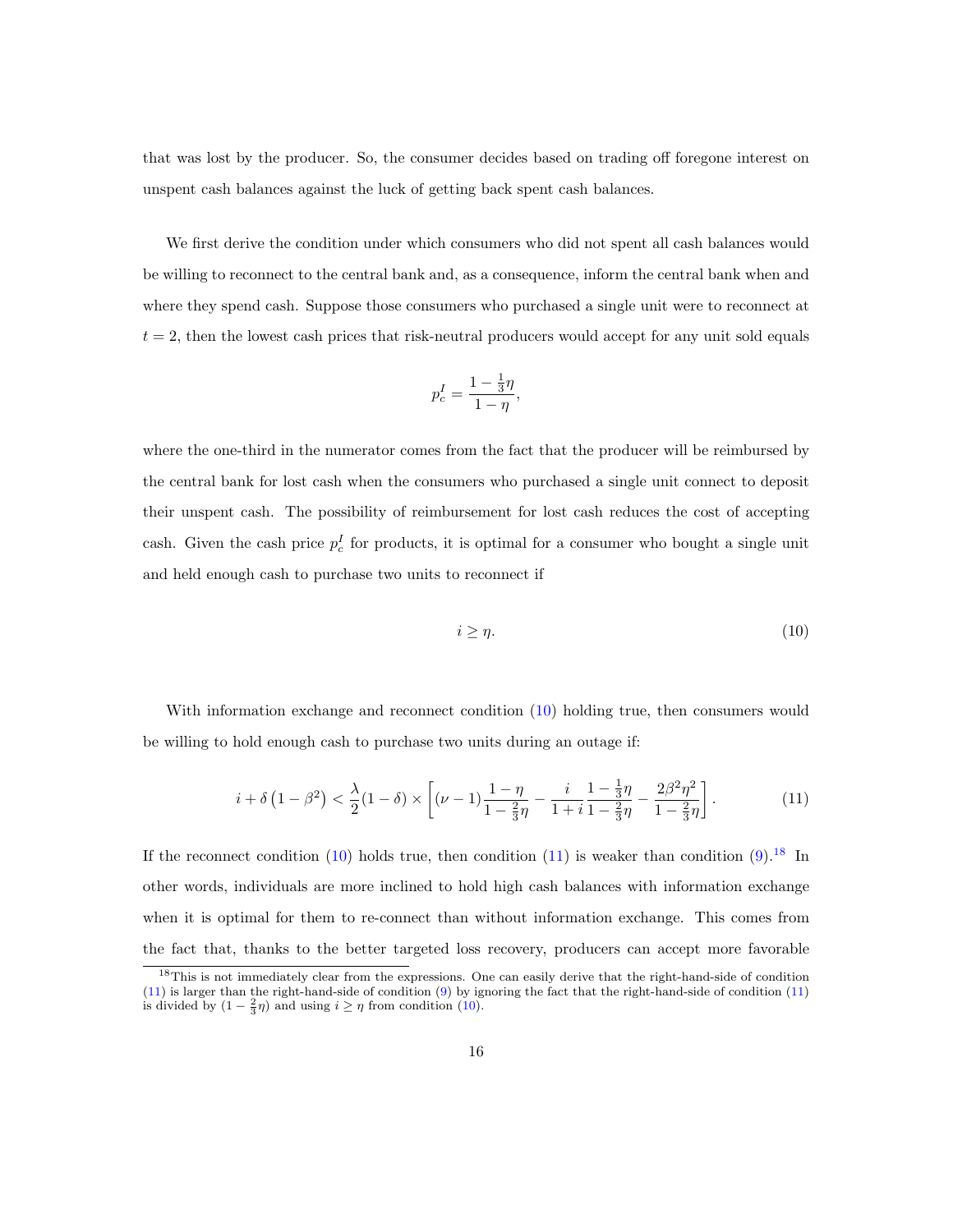prices when customers pay with cash. Hence, if customers reconnect condition [\(10\)](#page-16-0) holds true, then enabling more targeted then enabling better targeted loss recovery through information exchange could improve social welfare.

If the reconnect condition [\(10\)](#page-16-0) is violated, then consumers would not reconnect because they don't want to forego the possibility of being reimbursed for spent cash balances. In this situation, the cash prices will be unchanged from before, i.e.,  $1/(1 - \eta)$ . The average cost of carrying cash balances to consumers increases, because they have an incentive to delay depositing unspent cash balances after an outage. By not reconnecting and depositing unspent cash balances directly after the outage, they have a chance of obtaining cash lost by retailers. Under information exchange, if condition [\(10\)](#page-16-0) violated, consumers will only hold enough cash to purchase two units of consumption if:

$$
i + \delta \left( 1 - \beta^2 \right) < \frac{\lambda}{2} (1 - \delta) \times \left[ \nu (1 - \eta) - \left( 1 - \eta \beta^2 \right) - \frac{i}{1 + i} \frac{2 + i}{1 + i} \right]. \tag{12}
$$

The higher cost of carrying cash compared to the case without information exchange is captured in the last element of the inequality which reflects the delay in depositing unspent cash balances, which makes this a stronger condition than the one without information exchange in  $(9)$ . Hence, information exchange could reduce social welfare if the reconnect condition in [\(10\)](#page-16-0) is violated.

In summary, the conclusion is that information exchange can make matters both better and worse. This comes from the fact that consumers strategically may chose to avoid reconnecting devices for offline payments in case of information exchange. Doing so increases the effective cost of carrying cash, which may induce consumers to carry less cash compared to the case where there is no information exchange. Finally, regardless of whether information exchange occurs, loss recovery is never fully precise as some consumers have no incentives to reconnect (in the model those who spent all their cash).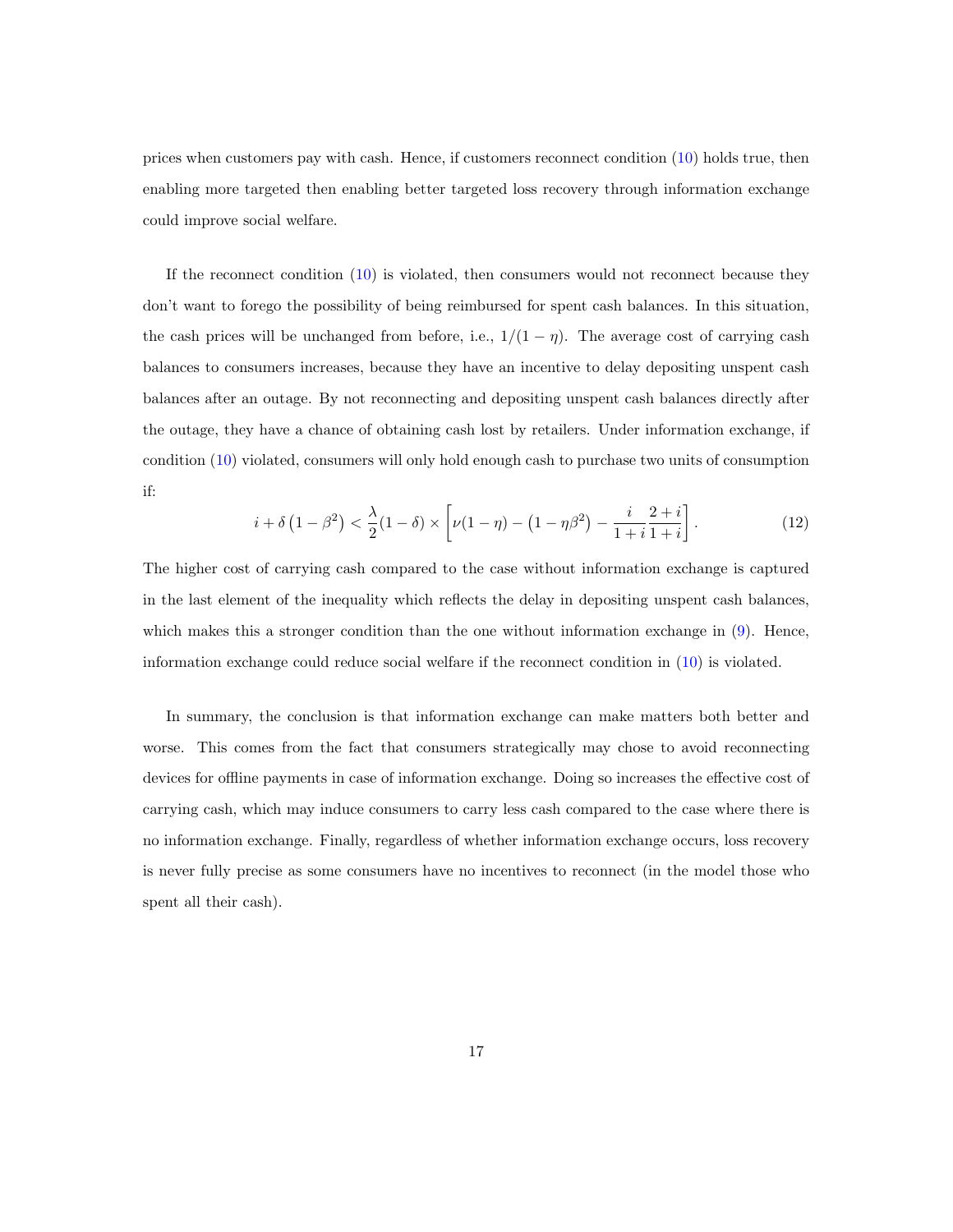# <span id="page-18-0"></span>4 An Infinite Horizon Model

To better study the impact of an expiry date on the demand for cash and the optimal length of the period before cash expires, it is convenient to consider a model with no limit on the number of periods. Time is discrete as before and periods are numbered 0, 1, 2, .... An outage begins at a random date  $t \geq 1$ . Once the outage is over, no further outages occur. (This assumption allows us to avoid some technical complications arising when successive surprise outages occur with no gaps. Given that outages occur infrequently, this assumption is a reasonable approximation.) Conditional on the outage not having occurred by period  $t-1$  the probability that the outage begins in period t is a constant  $\lambda$ . The outage is of stochastic length;  $g_{\tau}$  is the probability it lasts  $\tau$  periods. The length of the outage is revealed at the first period of the outage and known to all agents.

Following [Lucas](#page-33-8) [\(1982\)](#page-33-8) and [King et al.](#page-32-10) [\(1992\)](#page-32-10), we assume that every producer, who is in charge of selling, forms a household with a consumer, who is in charge of shopping. Every consumer can use only the offline cash that his partner accumulated in the last normal period. Consumers cannot consume the production by members of their household. In a normal period, agents derive utility  $u(x)$  from consuming x units of the numeraire good, which can be produced a at constant marginal cost which is normalized to one. We assume that  $u(x)$  is concave and strictly increasing in x and  $u(0) = 0$ . Agents decide the real value of offline money brought into the next period. To focus on the essence, we assume that post-outage, the real value of offline money is constant over time, i.e., inflation is zero. As in the normal periods, buyers want to consume the good in the outage, but the utility of the consumption of x units depends on the length of the outage. At the beginning of the outage, buyers buy all goods needed from sellers and then consume them during the outage. We assume each period in the outage, buyers consume the same amount.<sup>[19](#page-18-1)</sup> Hence, their indirect utility from consuming x during the outage is  $U(x, \tau)$ , where

<span id="page-18-2"></span>
$$
U(x,\tau) = u(x/\tau) \frac{1 - \beta^{\tau}}{1 - \beta}.
$$

<span id="page-18-1"></span><sup>&</sup>lt;sup>19</sup>This assumption is not necessary but makes computation simpler.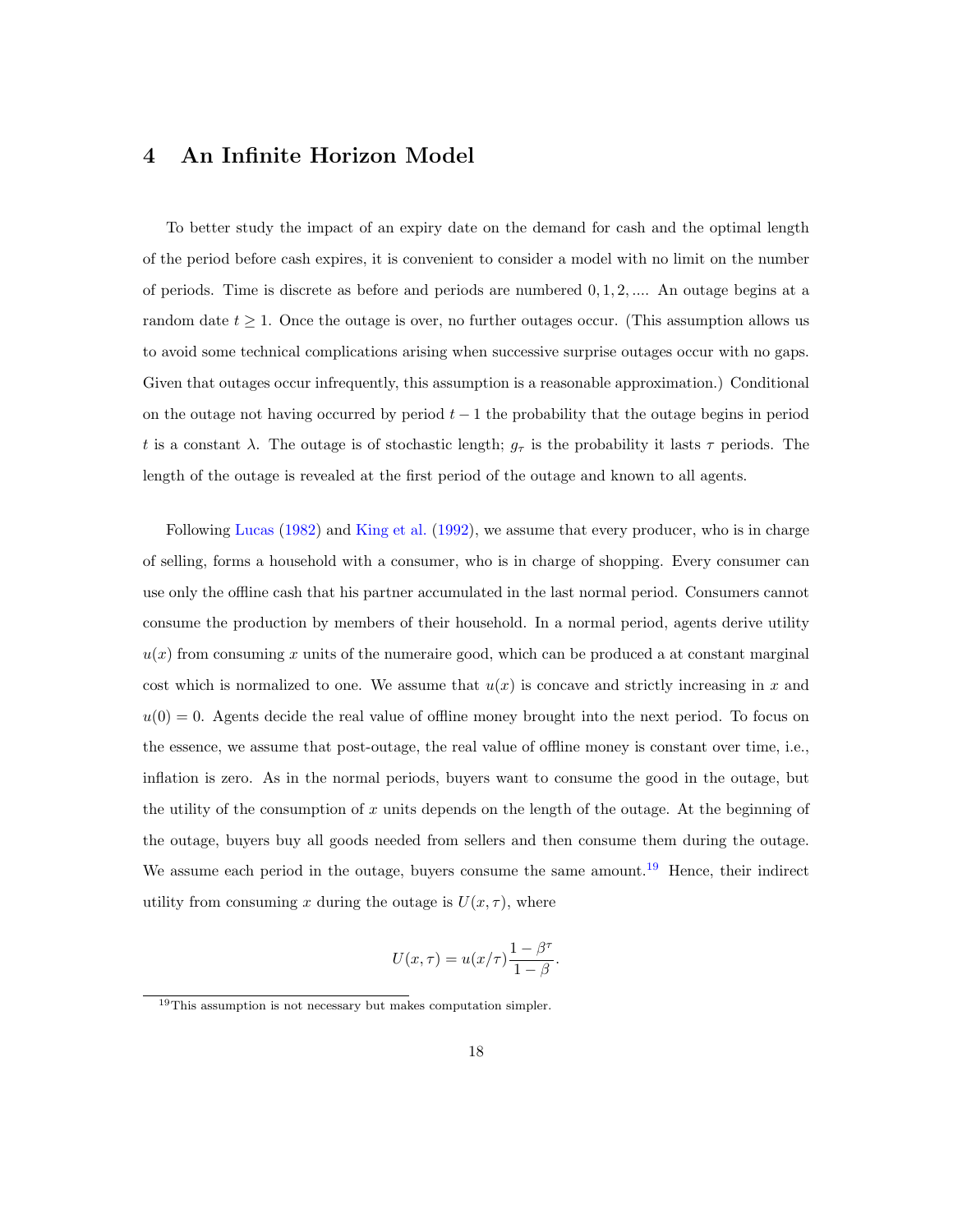During the outage, any transaction must be facilitated by offline cash due to the lack of double coincidence. Offline cash expires after  $T$  periods and, unless it is deposited by another agent, it will be reimbursed to the account of the buyer in the first period after the outage as before. If a seller receives offline cash, then she can deposit it by connecting to the central bank before the cash expires. But if the seller has no opportunity to connect to the central bank before the money expires, then she would not be willing to accept cash. Therefore, no producer is willing to accept the offline money if  $\tau \geq T$  in an outage (Figure [2,](#page-22-0) panel a). If, however,  $\tau < T$ , there can be trade (Figure [2,](#page-22-0) panel b). Each period, buyers may lose their devices with probability  $\delta$  and sellers may lose their devices with probability  $\eta$ . The event of loss occurs at the beginning of each period before any other actions as in the simple model.

We solve the model backwards. First, we consider the first period after the outage. Let a be the value in the buyer's online account, plus the expected value of reimbursements still due to be received for cash losses up to the present, discounted by the wait time until those reimbursements will be made, and let  $z$  be the current offline cash holding. Then the buyer's value function is

$$
Q(a, z) = (1 - \delta)\overline{Q}(a, z) + \delta\overline{Q}(\overline{a}, 0)
$$

where  $\overline{Q}(a, z)$  and  $\overline{Q}(\overline{a}, 0)$  are respectively the value functions when the buyer keeps her device or loses her device at the beginning of this period. Suppose the buyer loses the remaining cash balances in the first period after the outage ends (that is, just before reconnection is established), then the buyer will be reimbursed for those losses by the central bank after  $\max(T - \tau, 0)$  periods, where  $\tau$ is the realized length of the outage period. So, the discounted value of reimbursements increases by  $z\beta^{\max(T-\tau,0)}$  when he loses the cash in the first period after an outage, hence,  $\bar{a} = a + z\beta^{\max(T-\tau,0)}$ . After the outage, there are no further incentives for the buyer to hold cash because no further outages occur and cash is costly to hold due to discounting and the possibility of a loss.

In a more general formulation it might be necessary to keep track of the entire history of cash losses by the buyer, since reimbursements of different losses could occur in different future periods.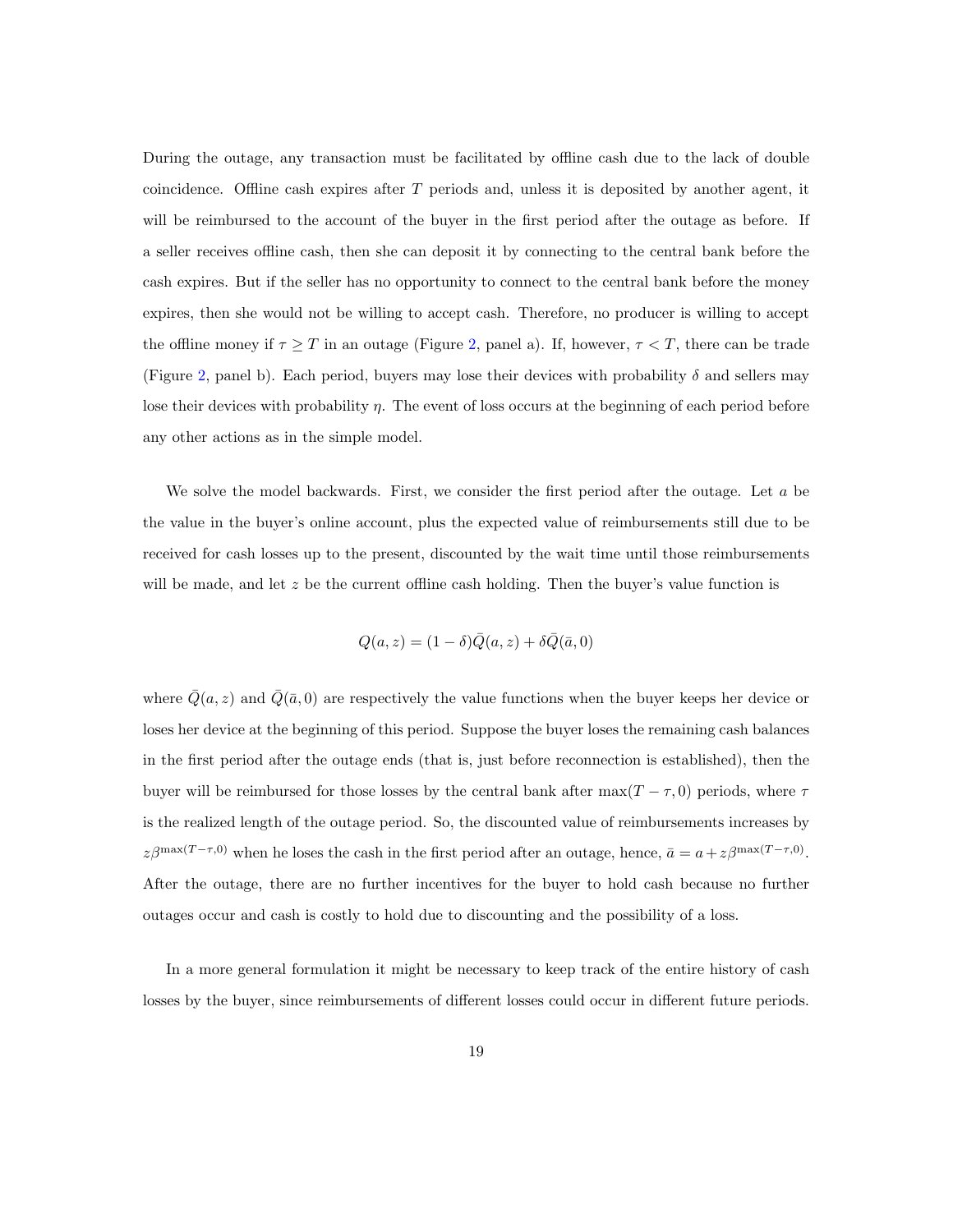Fortunately, given the quasi-linear utility, only the expected present value of the reimbursement is relevant: actual value functions are equal to those in a scenario where agents get offline money reimbursed immediately after the loss, as long as the reimbursed value equals the expected discounted value of the future reimbursement. This allows us to write

$$
\overline{Q}(a, z) = \max_{x, \ell} u(x) - \ell + \beta \overline{Q}(0, 0),
$$
  
st  $x = \ell + z + a$ .

In this formulation, agents are reimbursed the expected discounted value a right away and have no future reimbursement; thus a enters the budget equation but not the continuation value function  $\overline{Q}$ . Also, notice that agents do not hold offline money after the outage. Therefore, the continuation value function is  $\overline{Q}$ . An immediate consequence is that  $\overline{Q}_a(a,z) = \overline{Q}_z(a,z) = 1$ . Therefore,  $Q_a(a, z) = 1$  and  $Q_z(a, z) = (1 - \delta) + \delta \beta^{\max(T - \tau, 0)}$ .

Now we consider the problems before and during the outage. Let  $W(a, z)$  be the value function at the beginning of a period. It equals the sum of the value function of a normal period and the value function of an outage weighted by the probability of an outage:

$$
W(a, z) = (1 - \lambda)W^{n}(a, z) + \lambda W^{o}(a, z),
$$

where  $W^n$  and  $W^o$  are the value functions in a normal period and an outage period, respectively.

The value function of a buyer in a normal period can be written as

$$
W^{n}(a, z) = (1 - \delta)\overline{W}^{n}(a, z) + \delta\overline{W}^{n}(\overline{a}, 0),
$$

where a buyer's value function is  $\bar{W}^n(\bar{a},0)$  if he loses his device and  $\bar{W}^n(a,z)$  otherwise. And  $\bar{a} = a + \mathbb{E}\beta^{\phi(T)}z$  where  $\phi(T)$  is the random time required to get reimbursement of lost cash. It depends on  $T$  and is random because it can be impacted by a potential outage, of which the arrival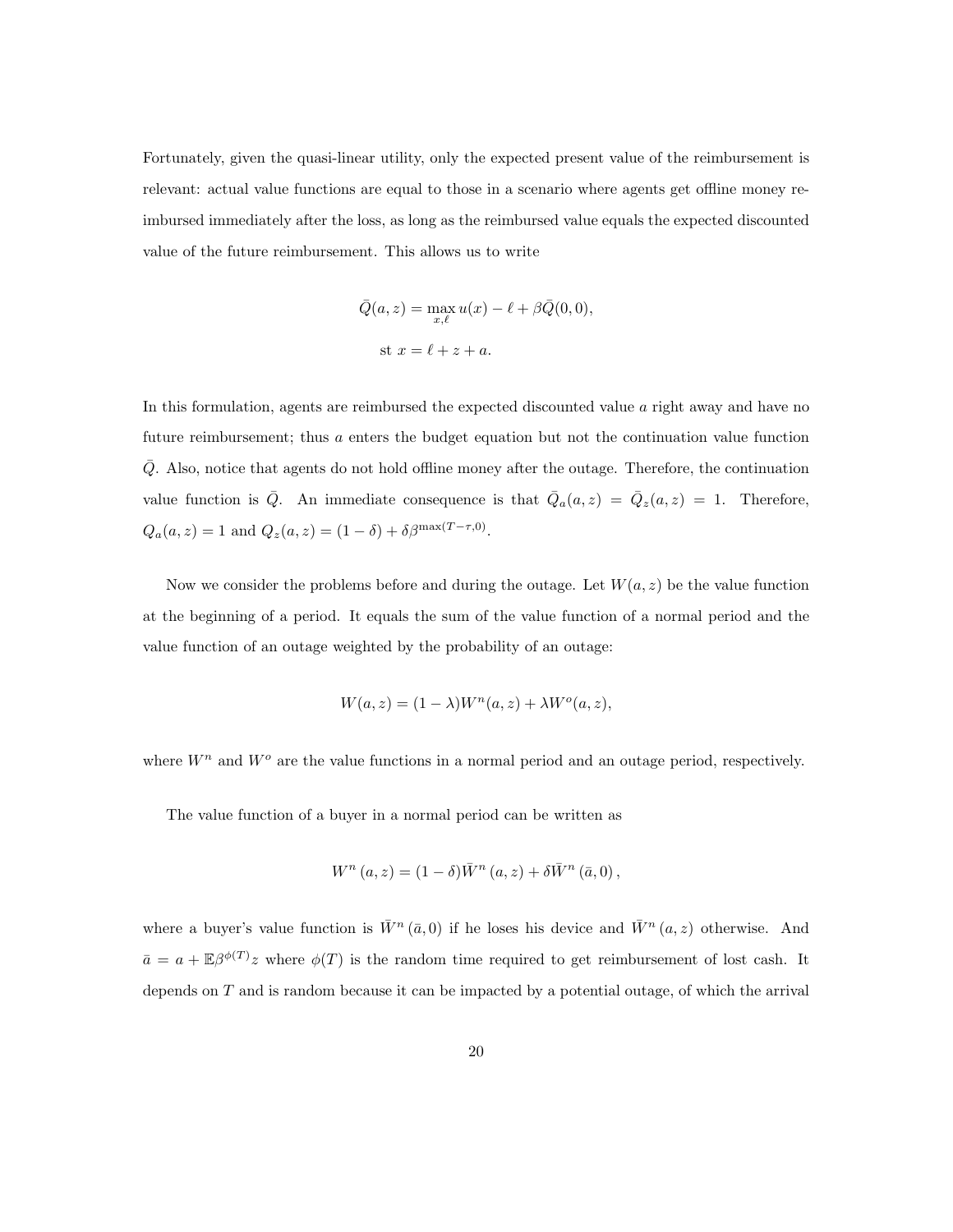time and length are random. The calculation of the value of  $\mathbb{E}\beta^{\phi(T)}$  is given in Appendix [B.](#page-37-0) One can write

$$
\bar{W}^n (a, z) = \max_{\hat{z}, \ell, x} u(x) - \ell + \beta W(0, \hat{z}),
$$
  
st  $x = \ell + a + z.$  (13)

This implies that  $W_a^n(a, z) = 1$  and  $W_z^n(a, z) = (1 - \delta) + \delta \mathbb{E} \beta^{\phi(T)}$ .

Now move to the value function at the beginning of an outage. One implication of [\(13\)](#page-18-2) is that we can assume that buyers carry no a into the next period if the outage does not occur, i.e., they use the discounted value of cash waiting for future reimbursement to consume now. Therefore, without loss of generality, we only need to consider the case where  $a = 0$  at the beginning of the outage:

$$
Wo(0, z) = \sum_{\tau} g_{\tau} J^{\tau}(z)
$$
\n(14)

where  $J_{\tau}$  is the value function at the beginning of an outage conditional on an outage length of  $\tau$ periods. If  $\tau \geq T$ , offline cash expires in the middle of the outage and is reimbursed to the buyer after the outage (Figure [2,](#page-22-0) panel a). Therefore, no transaction occurs because a seller anticipates that she could not deposit the money before the expiration date. This implies that  $J^{\tau}(z) = \beta^{\tau} Q(z, 0)$ . If  $\tau < T$ , a seller can deposit the offline balances she receives if she does not lose her device (Figure [2,](#page-22-0) panel b). Therefore, a buyer can buy goods if he does not lose his device. This implies that if  $\tau < T$ ,

$$
J^{\tau}(z) = (1 - \delta) \max_{x,p} [U(x,\tau) + \beta^{\tau} (1 - \delta_{\tau}) \bar{Q}(0, z - p) + \beta^T \delta_{\tau} \bar{Q}(z - p, 0)] + \delta \beta^T z, \text{ st } p \le z. \tag{15}
$$

Here  $\delta_{\tau} = 1 - (1 - \delta)^{\tau}$  is the probability that a buyer loses his device after trading in the first period of the outage but before he can deposit the cash. This formula follows because a buyer can lose his device with  $\delta$  probability in each of the remaining  $\tau - 1$  outage period and also in the first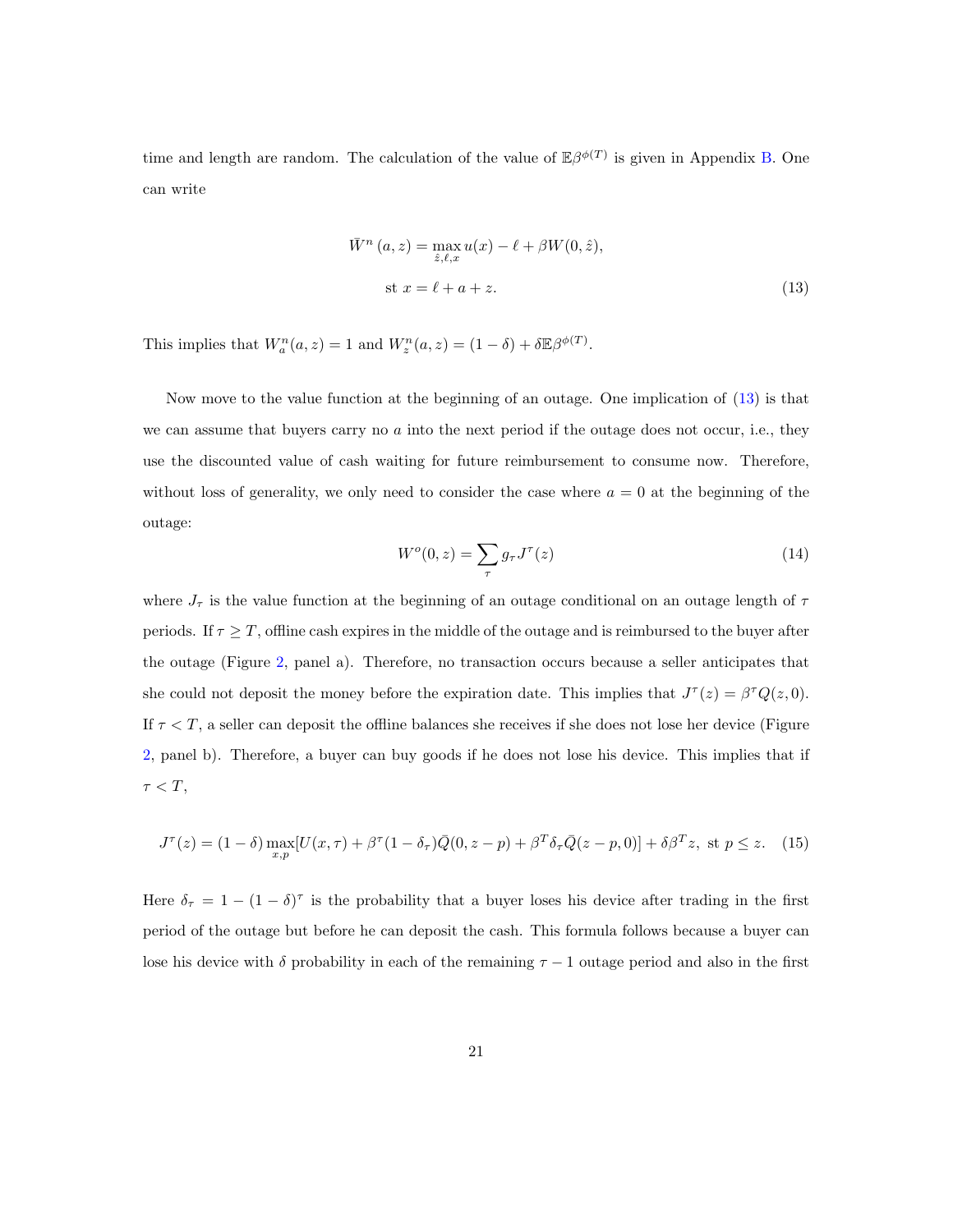#### <span id="page-22-0"></span>Figure 2: Shelf life and outages

Panel (a): Shelf life does not exceed length of outage



Panel (b): Shelf life exceeds length of outage



period after the outage. The buyer decides his consumption  $x$  and payment  $p$  given that the terms of trade are determined by buyers making take-it-or-leave-it offer.

Sellers lose their devices with probability  $\eta_{\tau} = 1 - (1 - \eta)^{\tau}$  after the trade and before they can deposit the cash. If a seller loses her device, she cannot claim the money because it will be reimbursed to the buyer. The buyer makes the seller indifferent between a trade and no trade, which implies  $\beta^{\tau}(1-\eta_{\tau})p=x$ . The  $\beta^{\tau}$  captures the fact that sellers use the received funds to consume only after the outage is over. Then the envelope condition of  $J^{\tau}$  is

$$
\frac{\partial}{\partial z}J^{\tau}(z) = (1 - \delta)(\Lambda(z, \tau) + \beta^{\tau}(1 - \delta_{\tau}) + \delta_{\tau}\beta^T) + \delta\beta^T,
$$
\n(16)

where

$$
\Lambda(z,\tau) = \max\{\beta^{\tau}(1-\eta_{\tau})U_x(\beta^{\tau}(1-\eta_{\tau})z,\tau) - (\beta^{\tau}(1-\delta_{\tau}) + \delta_{\tau}\beta^T),0\}
$$
(17)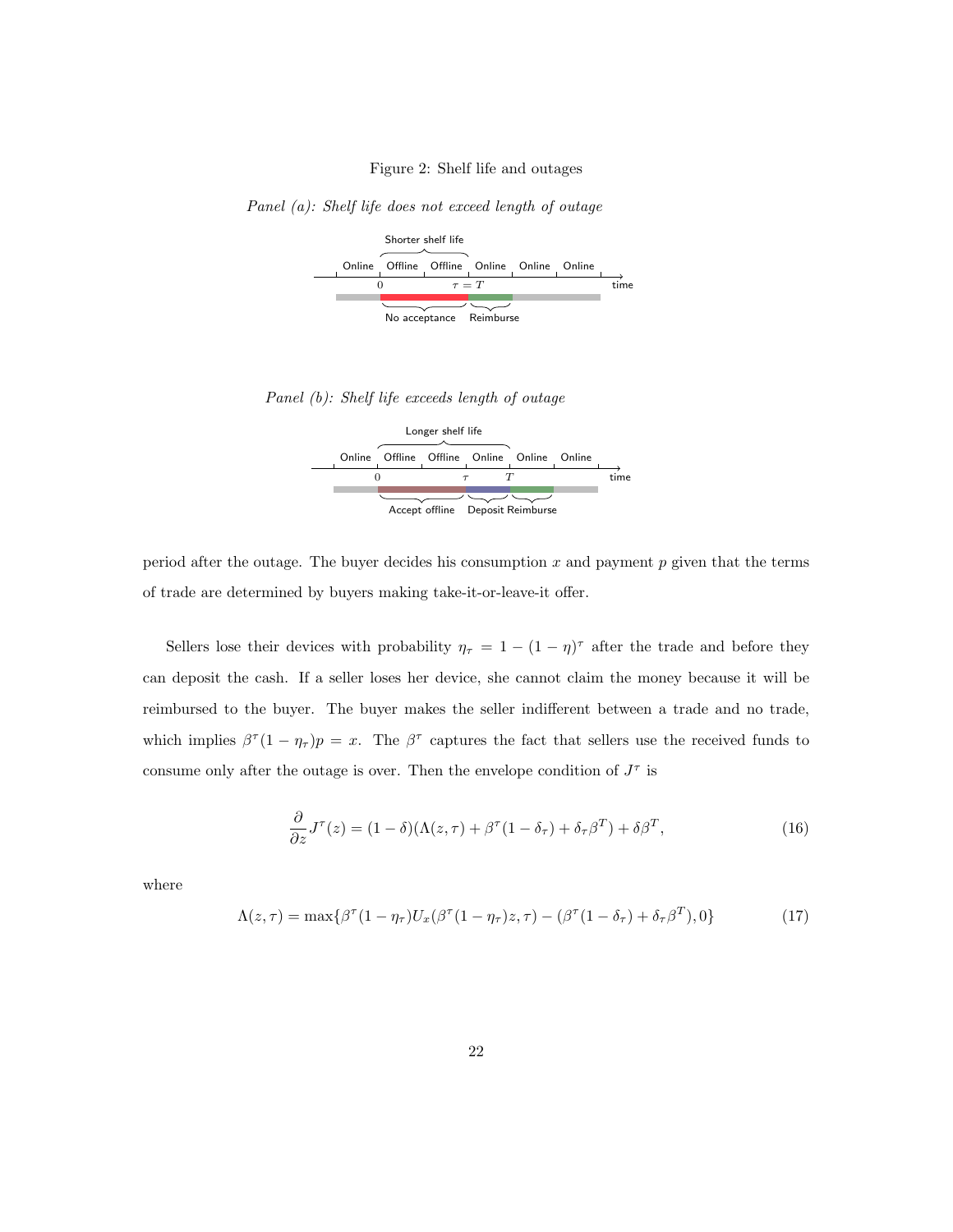Then in a normal period before the outage, a buyer brings  $z^*$  into the next period, where  $z^*$  solves the following equation in  $z$ :

<span id="page-23-1"></span>
$$
1 = \beta \lambda \sum_{\tau=1}^{T-1} g_{\tau} [(1 - \delta)(\Lambda(z, \tau) + \beta^{\tau} (1 - \delta_{\tau}) + \delta_{\tau} \beta^{T}) + \delta \beta^{T}] + \lambda \sum_{\tau=T}^{\infty} g_{\tau} \beta^{\tau+1} + (1 - \lambda) \beta [(1 - \delta) + \delta \mathbb{E} \beta^{\phi(T)}].
$$
 (18)

Because  $\Gamma$  is decreasing in z, the right-hand side of [\(18\)](#page-23-1) is decreasing in z. Therefore, the solution to this equation is positive and unique if  $T > 1$ . The equation highlights the trade-offs involved in the choice of  $T$ . On the one hand a higher  $T$ , allows agents to trade in longer outages, which is reflected by the first summation on the right-hand side of [\(18\)](#page-23-1). This increases the right-hand side of [\(18\)](#page-23-1) and encourages the use of cash. On the other hand, it delays reimbursement of the lost offline cash, which is reflected by the terms  $\beta^T$  and  $\beta^{\phi(T)}$ . This decreases the right-hand side of [\(18\)](#page-23-1) and discourages the use of cash. As a result, both the optimal cash holdings  $(z^*)$  and consumption in the outage may increase or decrease with  $T$ . Given  $z^*$ , the welfare of the buyer at period 0 is

$$
W^{n}(0,0) = u(x^{*}) - x^{*} - z^{*} + \beta W(0, z^{*}),
$$
\n(19)

<span id="page-23-0"></span>where  $u'(x^*) = 1$ .

# 5 Quantitative Analysis

Theoretically, offline cash with a longer T enables consumers to consume in more outage states, but consumers also need to wait longer to retrieve it if they lost their device. It remains an empirical question as to how to optimally set  $T$ . In this section, we calibrate the infinite horizon model to data and try to provide some insights to this question.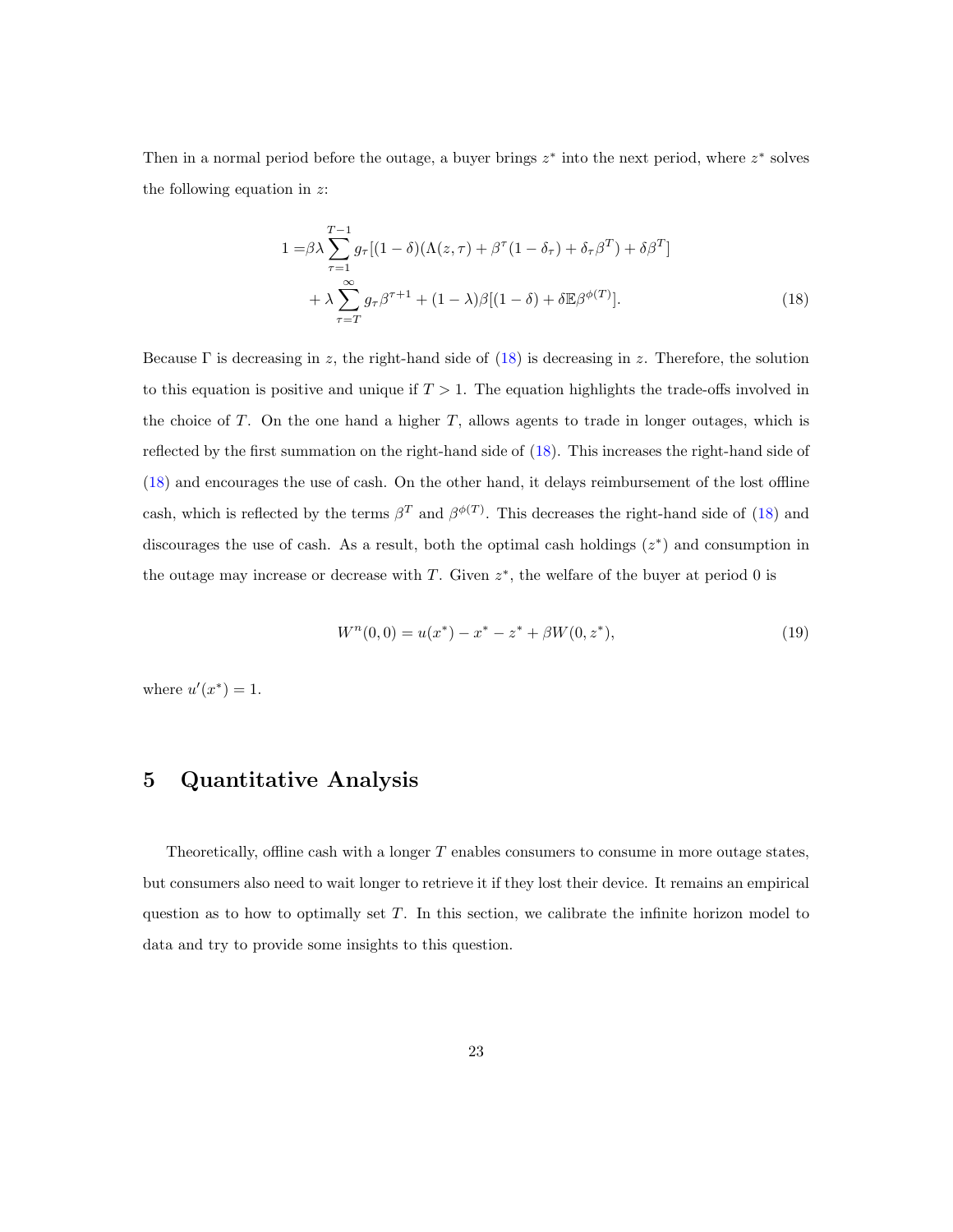#### 5.1 Calibration

We first parameterize the model. For the functional form of the utility function, we choose the familiar form  $u(x) = x^{1-\sigma}/(1-\sigma)$ . The distribution of  $\tau$  follows a Poisson distribution with a parameter  $\gamma$ . Then the model is calibrated by specifying values for the unknown parameters of the model  $(\beta, \lambda, \sigma, \delta, \eta, \gamma)$ .

We consider a daily calibration. We set  $\beta$  to match an annual discount factor of 0.96. The risk aversion parameter  $\sigma$  determines the demand for offline cash. It is analogous to the curvature of the utility function in the decentralized market in the literature on money search, e.g. [Lagos and](#page-33-3) [Wright](#page-33-3) [\(2005\)](#page-33-3). Many papers in this literature try to calibrate the curvature of this utility function. And the resulting risk aversion parameter ranges from around 0.2 to more than 0.9. We set  $\sigma$  to be 0.7 in our benchmark calibration, but we also experimented with other values.

Next, we calibrate the loss probability for consumers,  $\delta$ . To pin down this parameter, we conduct an online survey to estimate the probability of a consumer losing offline digital currency balances that would be locally stored in a payment card (see Appendix [A](#page-35-0) for more details). The results suggest that the annual probability of a consumer losing digital currency balances stored locally in a payment card is around 16%.<sup>[20](#page-24-0)</sup> We calibrate  $\delta$  to match this probability. We assume that the probability that a seller loses cash stored in her device  $(\eta)$  is the same as that for the buyer. In a sensitivity analysis, we calibrate the model such that the loss probability corresponds to that when digital currency balances were locally stored in a phone and obtain qualitatively similar results (see Appendix [C\)](#page-38-0).

Lastly, we calibrate the parameters related to the likelihood and the length of an outage,  $\lambda$  and  $\gamma$ . For the likelihood, we choose  $\lambda$  such that someone is expected to enter into an extended offline

<span id="page-24-0"></span><sup>&</sup>lt;sup>20</sup>This is higher than the number used by [Alvarez and Lippi](#page-30-9) [\(2009\)](#page-30-9) to approximate the probability of losing physical crash. They calibrate their model based on the annual probability that someone loses physical cash as a consequence of crime, which was around 2 per cent in Italy in 2002. The difference can be explained by the substantial probability of losing cash as a consequence of chance or carelessness.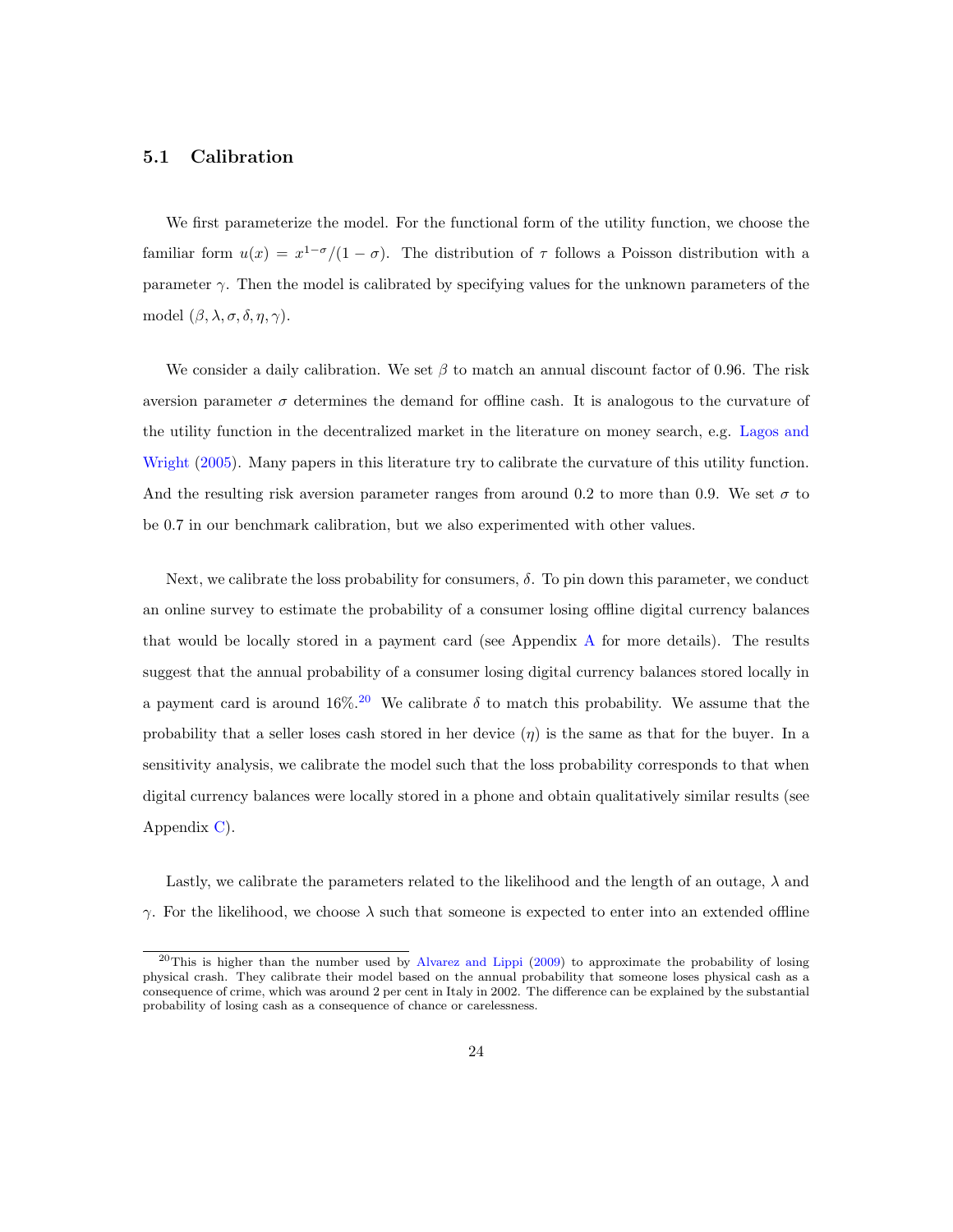| Parameter                                 | Daily value | Annualized level |
|-------------------------------------------|-------------|------------------|
| Discount factor $(\beta)$                 | 0.99990     | 0.96             |
| Risk aversion ( $\sigma$ )                | 0.70        |                  |
| Loss probability consumer $(\delta)$      | 0.0004845   | 0.162            |
| Loss probability producer $(\eta)$        | 0.0004845   | 0.162            |
| Outage probability $(\lambda)$            | 0.00061     | 0.200            |
| - Length: Poisson distribution $(\gamma)$ | 6.375       | 0.0175           |

<span id="page-25-1"></span>Table 1: Calibration

period about once every five years. For the length of the outage, we choose  $\gamma$  such that the offline money balances are well over twice the level of daily spending as  $T \to \infty$ . The idea is that if  $T = \infty$ — that is, if it takes infinitely long before lost cash is returned to the owners — that then the costs of carrying offline digital currency balances in the model should be equivalent to the cost of carrying physical cash. Survey evidence of [Greene and Stavins](#page-31-9) [\(2020\)](#page-31-9) suggests that, on average, the level of precautionary cash holdings is well over twice the amount of daily spending on purchases.<sup>[21](#page-25-0)</sup> Table [1](#page-25-1) summarizes the calibration.

#### 5.2 Effects of the expiry date

We now use the calibrated model to analysis how  $T$  affects the demand for offline money balances and the welfare of buyers. Figure [3,](#page-26-0) panel (a) shows the demand for offline balances as  $T$  increases. Recall that a higher T enables consumers to consume in outages that last longer but also makes consumers wait longer to be reimbursed if they lose their device. The former effect increases the demand for offline money while the latter effect reduces the demand. If  $T$  is small, the acceptanceduring-outages effect dominates because it is very likely that the outage is longer than T. Therefore,

<span id="page-25-0"></span> $21$ Survey evidence suggests that consumers in the United States spend on average \$50.32 per day on purchases (\$1559.9 divided by 31) while the level of precautionary cash holdings measured as cash held elsewhere is estimated at on average \$120.20 [\(Greene and Stavins,](#page-31-9) [2020,](#page-31-9) Tables 3a and 7). This suggests a ratio of about  $120.20/50.32 \approx 2.4$ .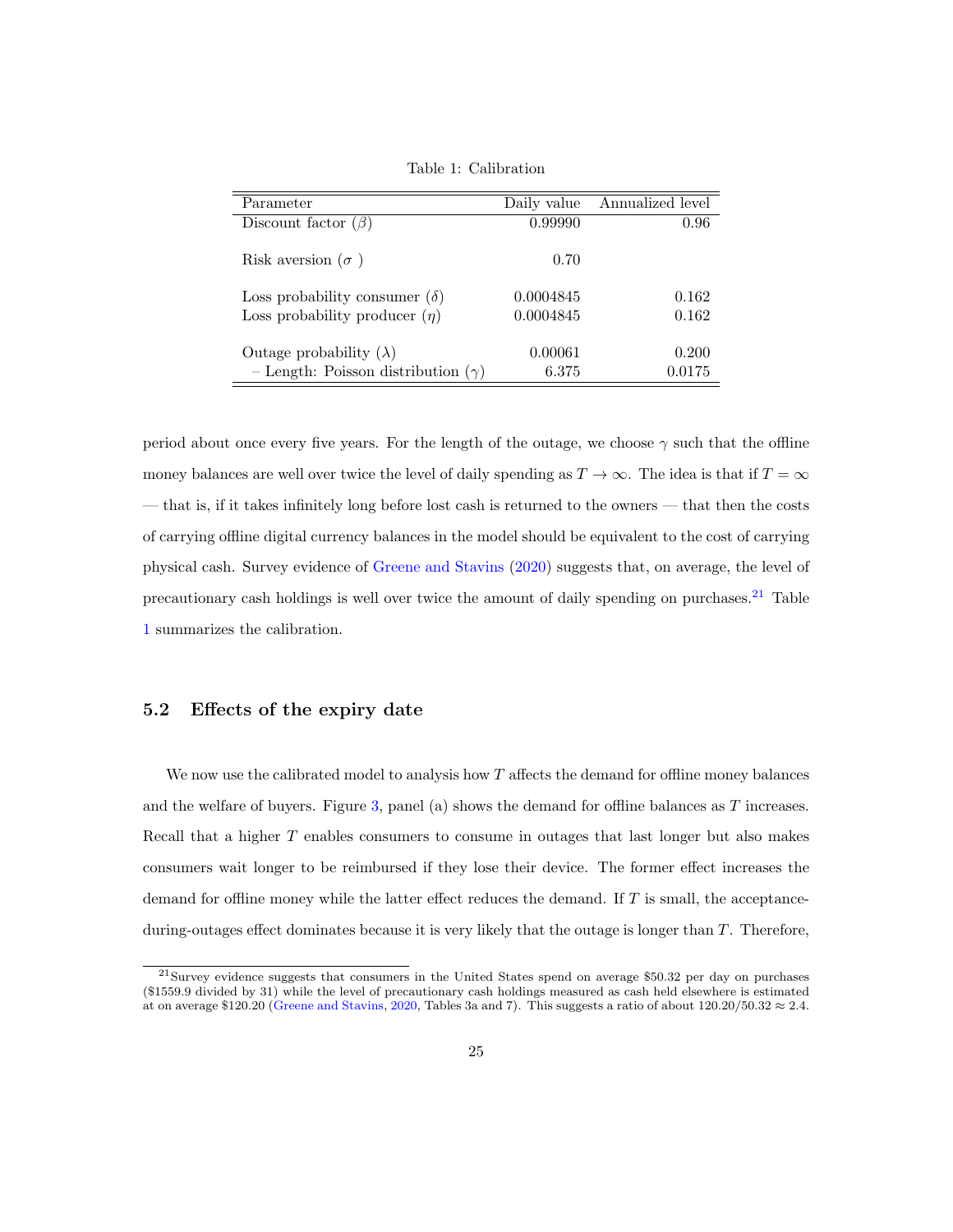<span id="page-26-0"></span>Panel (a): Optimal cash holdings as a function of the expiry date



Panel (b): Daily utility during outages as a function of the expiry date



Panel (c): Daily consumption during outages as a function of the expiry date



Note: Panel (a) shows the optimal cash holdings as a multiple of daily consumption for different lengths of the expiry dates. Panel (b) measures the expected utility in the outage minus the cost of bringing offline money. Panel (c) measures the expected daily consumption in an outage. The calibration of the model is reported in Table [1.](#page-25-1)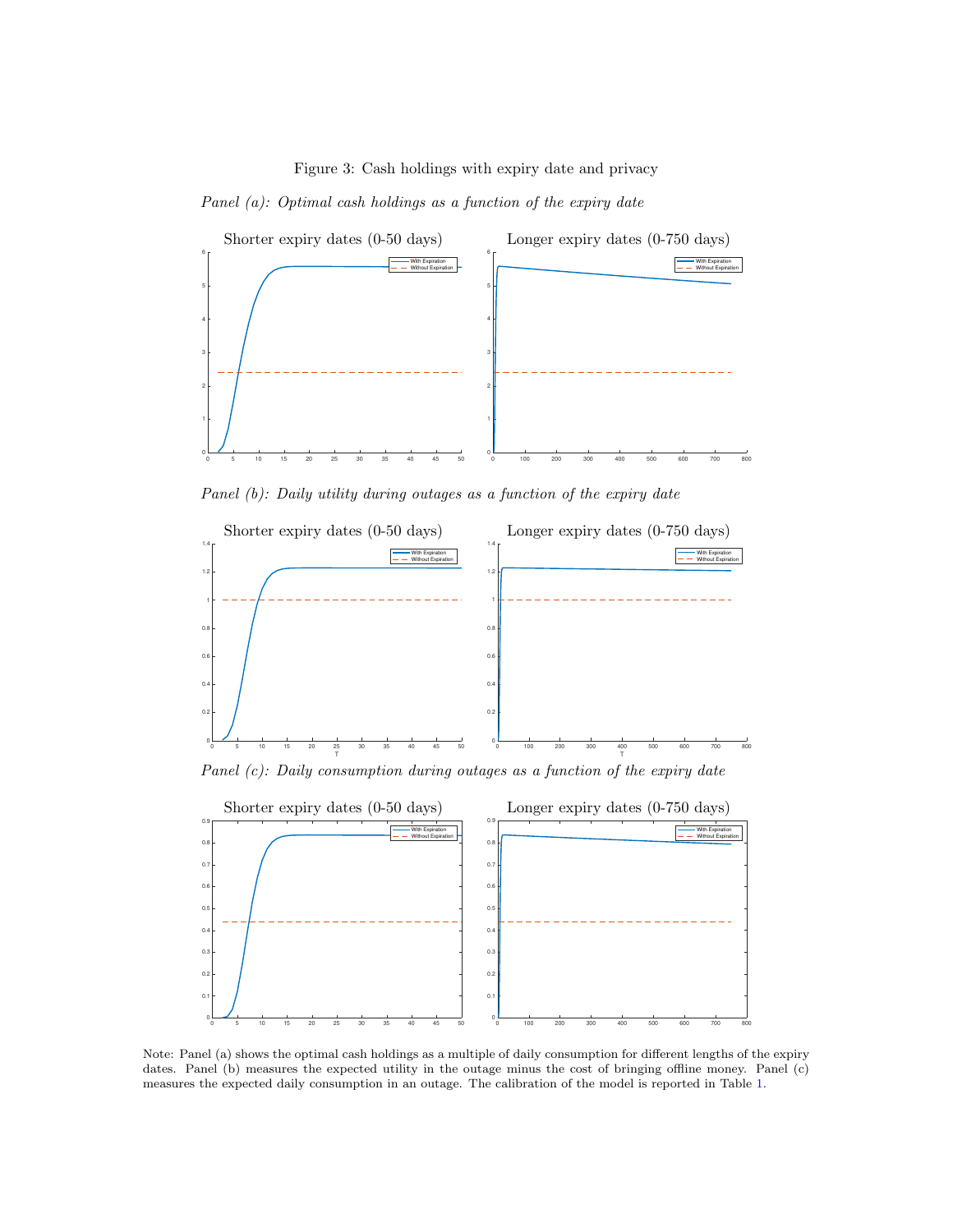the demand for offline money increases. But if  $T$  is large, the slow-reimbursement effect dominates, and the demand decreases. Notice that when  $T$  is small, the demand rises sharply with  $T$ , while the demand decreases slowly if  $T$  is large. This is because consumption in outage is very valuable and delay in reimbursement is not very costly because agents are patient. The demand for offline money peaks at  $T = 19$  days, but this is sensitive to the shape of the distribution function for the length of the offline periods. Importantly, the demand for offline balances is substantially higher with an expiry date and loss recovery. For our specific calibration, the maximum demand is about 136% higher than the demand for offline money when there is no expiry date, i.e., when  $T = \infty$ . Panel (b) shows consumer welfare measured by the expected daily utility during the outage. We also normalize the welfare without an expiry date to 1. The welfare maximizing expiry date  $T$  is 20 days. It increases welfare by 23% compared to the case of physical cash without an expiry date. Similar to the impact on demand, the cost of setting a longer than optimal expiry date is small, while setting an expiry date that is too short has a large negative impact. Lastly, panel (c) presents the expected per period consumption in an outage. Its pattern is similar to that of offline money balances and welfare. At the optimal  $T$ , the expected per period consumption is about 0.84 in an outage. It is less than 1, which is the consumption during a normal period. This is because of the cost associated with offline money balances. Compared to the case under  $T = \infty$ , the optimal T increases consumption during outages by about 90%.

The main insights are not very sensitive to the choice of the risk aversion parameter  $\sigma$ , but quantitative implications can be. Suppose, for example,  $\sigma = 0.5$ . Then, the  $\gamma$  needs to be set of 9.501 to match the diary data. The values of  $T$  that maximizes offline money demand and welfare are 23 and 24, respectively. Compared to the case without an expiry date, the welfare-maximizing T raises offline money holding by 194%, total welfare by around 65.3% and expected per period consumption in an outage by  $168\%$ . Again, setting T larger than the optimal value leads to small welfare loss, while setting it smaller than  $T$  is very costly.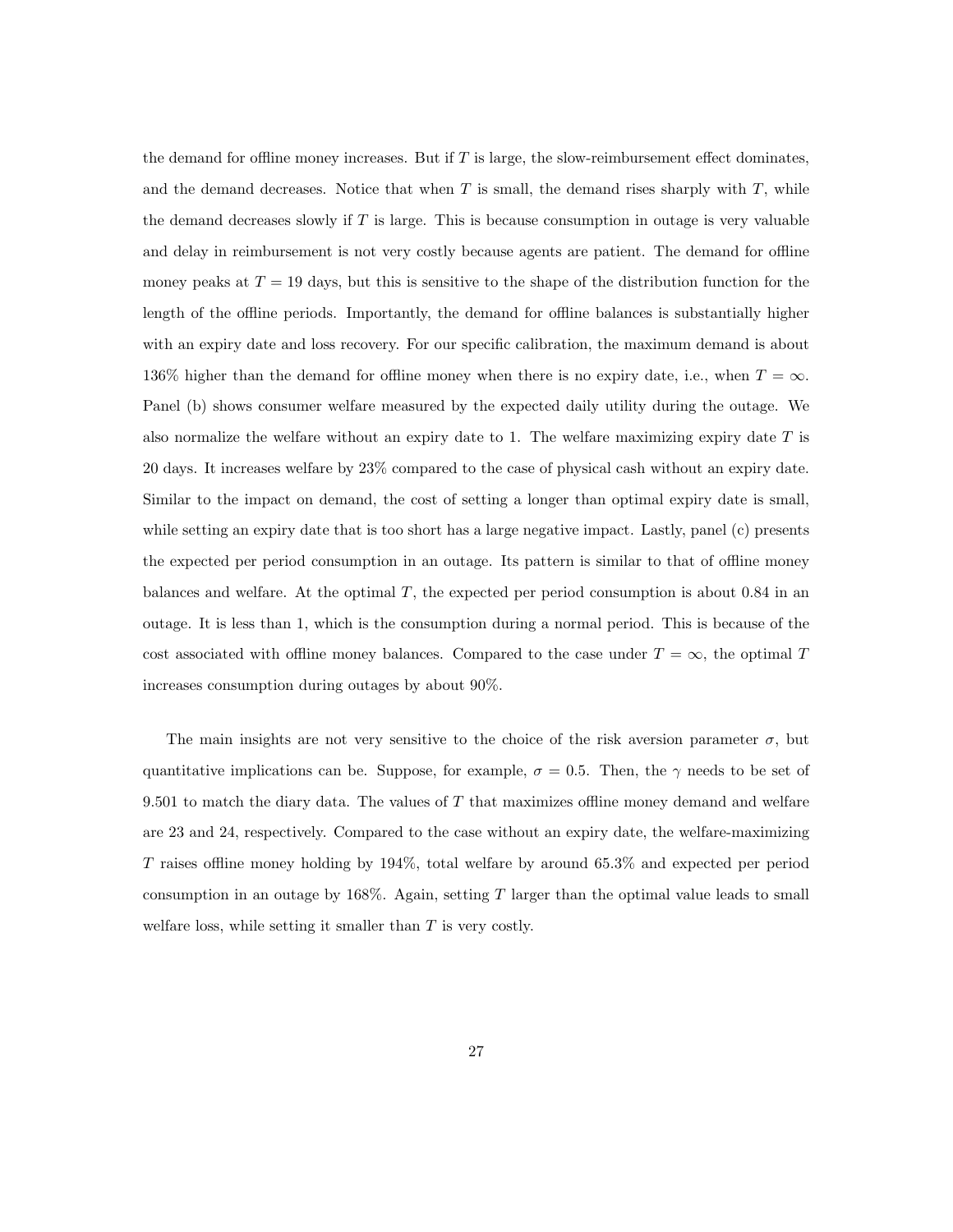

<span id="page-28-0"></span>Figure 4: Expiry date with a low discount factor

Note: Panel (a) shows the optimal cash holdings as a multiple of daily consumption for different lengths of the expiry dates. Panel (b) measures the expected daily consumption in an outage. The discount factor is set at an annualized level of 0.76. The other parameter values are set as reported in Table [1.](#page-25-1)

The relative flatness of the optimal cash holdings for longer expiry dates is partially driven by the choice for the discount factor. Our baseline calibration with an annualized level of 0.96 implies that the waiting cost of the consumer for a refund after two years equals about 8 per cent of the lost balance. One may argue that this calibration does not reflect scenarios where consumers are financially-constrained or the situation in some developing countries with high inflation rates. As an alternative, we set the discount factor at the more extreme annualized level of 0.76 – which implies that the consumer's waiting cost for a refund after two years equals about 42 per cent of the lost balance – while keeping all other parameter values identical to those in Table [1.](#page-25-1) Figure [4](#page-28-0) summarizes the results for this alternative calibration. The main difference with the baseline results is that the levels of the optimal cash holdings and consumption during outages with expiry date (blue lines) converge more quickly to their levels without expiry date (dashed lines). In other words, it becomes more costly to set an expiration date that is longer than optimal, so the discount factor is an aspect that the policy maker would need to take into account. That said, the asymmetry in deviations from the optimal expiry date remains because optimal cash holdings and consumption during outages converge to zero as the expiry date tends to zero on the left side of the chart.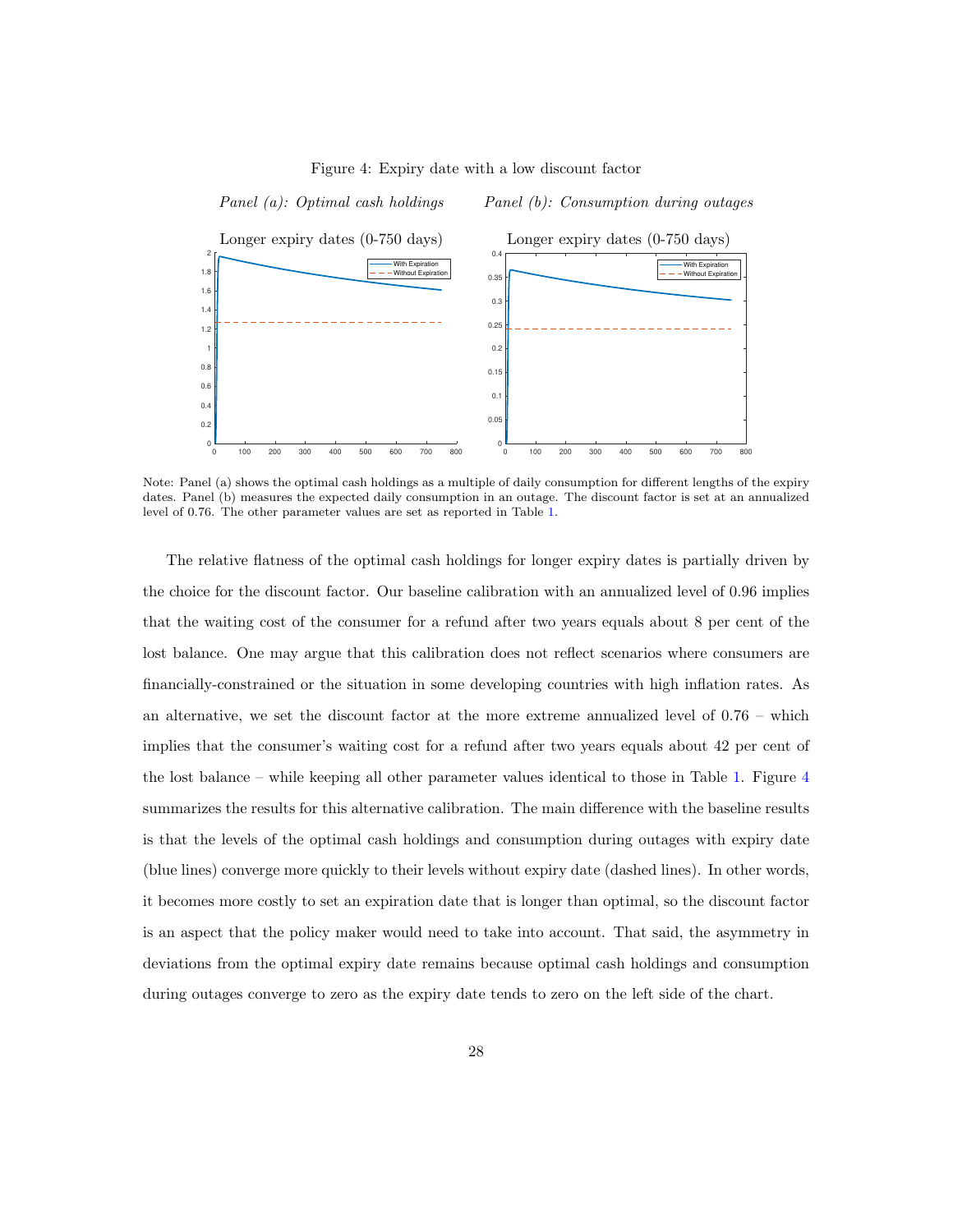# <span id="page-29-1"></span>6 Conclusion

The robustness of physical cash as a means of payment comes at a cost: it is essentially impossible for a user of cash to convincingly demonstrate to the issuer that it has been lost and should be replaced. In this paper we argue that central bank digital currency can be designed to improve on physical cash–combining offline robustness with loss recovery–by including an expiry date, automatically renewable whenever the holder is online.

We have provided a simple model of the process, and used it to examine the incentive issues entailed by such an arrangement. While a facility for recovering lost cash would be welfare improving, the details of its design matter. Increasing the information shared between consumers and the central bank in the loss recovery process could discourage consumers to carry cash.

We have also provided a more complicated dynamic model of outages and cash loss, one amenable to calibration. Our results show that including provision for loss recovery through expiry dates can have a significant welfare effect during outages, although it is clear that these calculations are only a first step in such an analysis. We have also examined the question of the optimal expiry date, and shown that the benefits are asymmetric: small upward deviations from the optimal duration have only minor welfare effects, while small deviations downward can entail major welfare losses. The preliminary conclusion then is that while a facility for limiting the life of offline CBDC is a desirable part of the design, given the inherent uncertainties it will be safest to make the offline CBDC relatively long-lasting.

# References

<span id="page-29-0"></span>Adyen. Offline Payments. Online documentation (retrieved on 21 October 2020), 2020. URL [https://docs.adyen.com/point-of-sale/offline-payments.](https://docs.adyen.com/point-of-sale/offline-payments)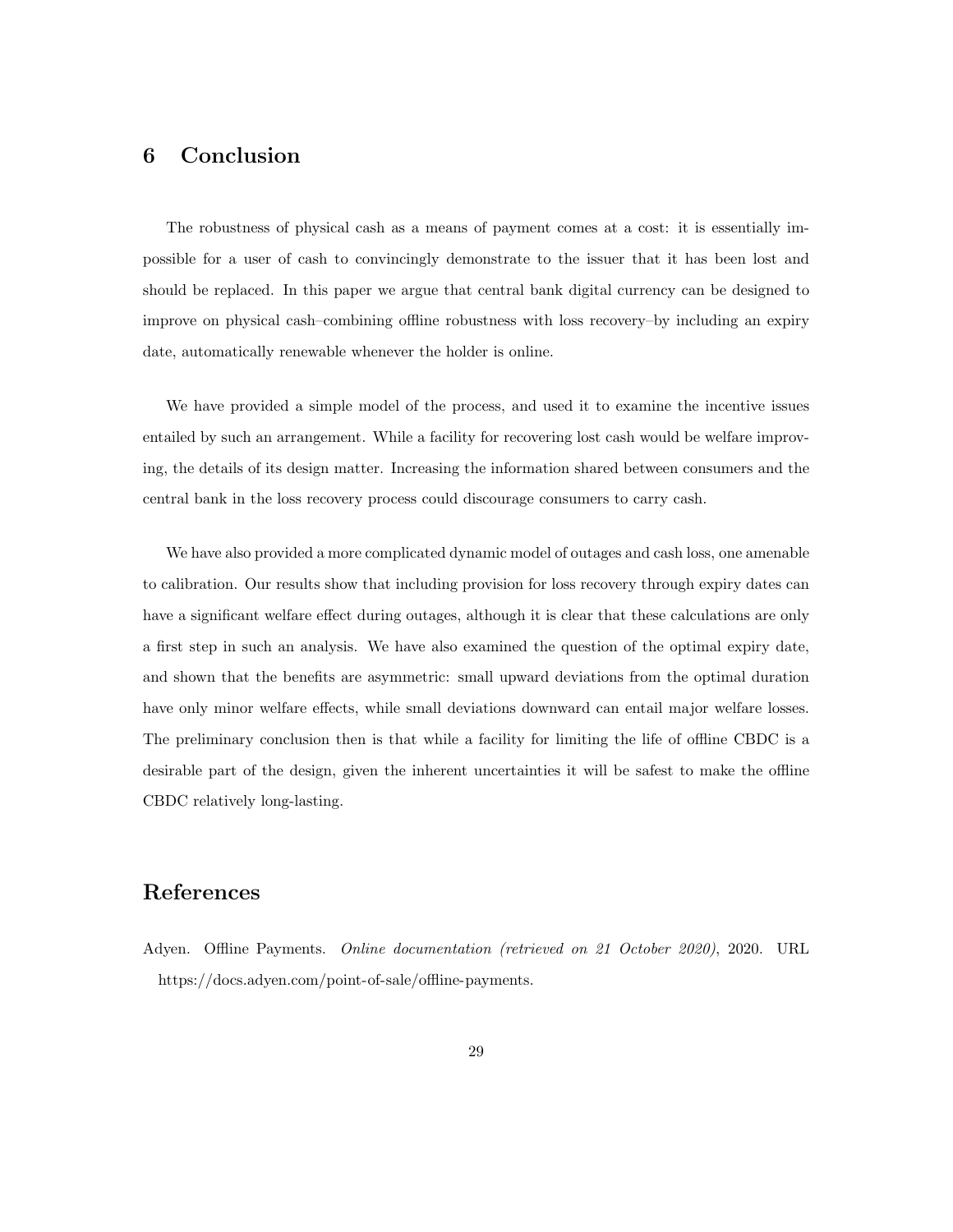- <span id="page-30-5"></span>I. Agur, A. Ari, and G. Dell'Ariccia. Designing Central Bank Digital Currencies. Journal of Monetary Economics, forthcoming.
- <span id="page-30-9"></span>F. Alvarez and F. Lippi. Financial Innovation and the Transactions Demand for Cash. Econometrica, 77(2):363–402, 2009.
- <span id="page-30-2"></span>American Bankers Association. Deposit Account Fraud Survey: 2019 Highlights. Online report (retrieved on 16 April 2021), 2020. URL [https://www.aba.com/news-research/research-analysis/](https://www.aba.com/news-research/research-analysis/deposit-account-fraud-survey-report) [deposit-account-fraud-survey-report.](https://www.aba.com/news-research/research-analysis/deposit-account-fraud-survey-report)
- <span id="page-30-10"></span>D. Andolfatto. Hot Money for a Cold Economy. Federal Reserve Bank of St. Louis Working Paper, 2020-019, 2020.
- <span id="page-30-4"></span>D. Andolfatto. Assessing the Impact of Central Bank Digital Currency on Private Banks. Economic Journal, 131(634):525–540, 2021.
- <span id="page-30-7"></span>R.A. Auer, G. Cornelli, and J. Frost. Rise of the Central Bank Digital Currencies: Drivers, Approaches and Technologies. BIS Working Paper, 880, 2020.
- <span id="page-30-0"></span>Bank of Canada. Contingency Planning for a Central Bank Digital Currency. Technical Document, 2020. URL [https://www.bankofcanada.ca/2020/02/](https://www.bankofcanada.ca/2020/02/contingency-planning-central-bank-digital-currency/) [contingency-planning-central-bank-digital-currency/.](https://www.bankofcanada.ca/2020/02/contingency-planning-central-bank-digital-currency/)
- <span id="page-30-1"></span>Bank of England. Central Bank Digital Currency: Opportunities, Challenges and Design. Discussion Paper, 2020.
- <span id="page-30-3"></span>J. Barrdear and M. Kumhof. The Macroeconomics of Central Bank Issued Digital Currencies. Journal of Economic Dynamics & Control, forthcoming.
- <span id="page-30-8"></span>W.J. Baumol. The Transactions Demand for Cash: An Inventory Theoretic Approach. Quarterly Journal of Economics, 66(4):545–556, 1952.
- <span id="page-30-6"></span>M. Bijlsma, C. van der Cruijsen, N. Jonker, and J. Reijerink. What Triggers Consumer Adoption of CBDC? De Nederlandsche Bank Working Paper, 709, 2021.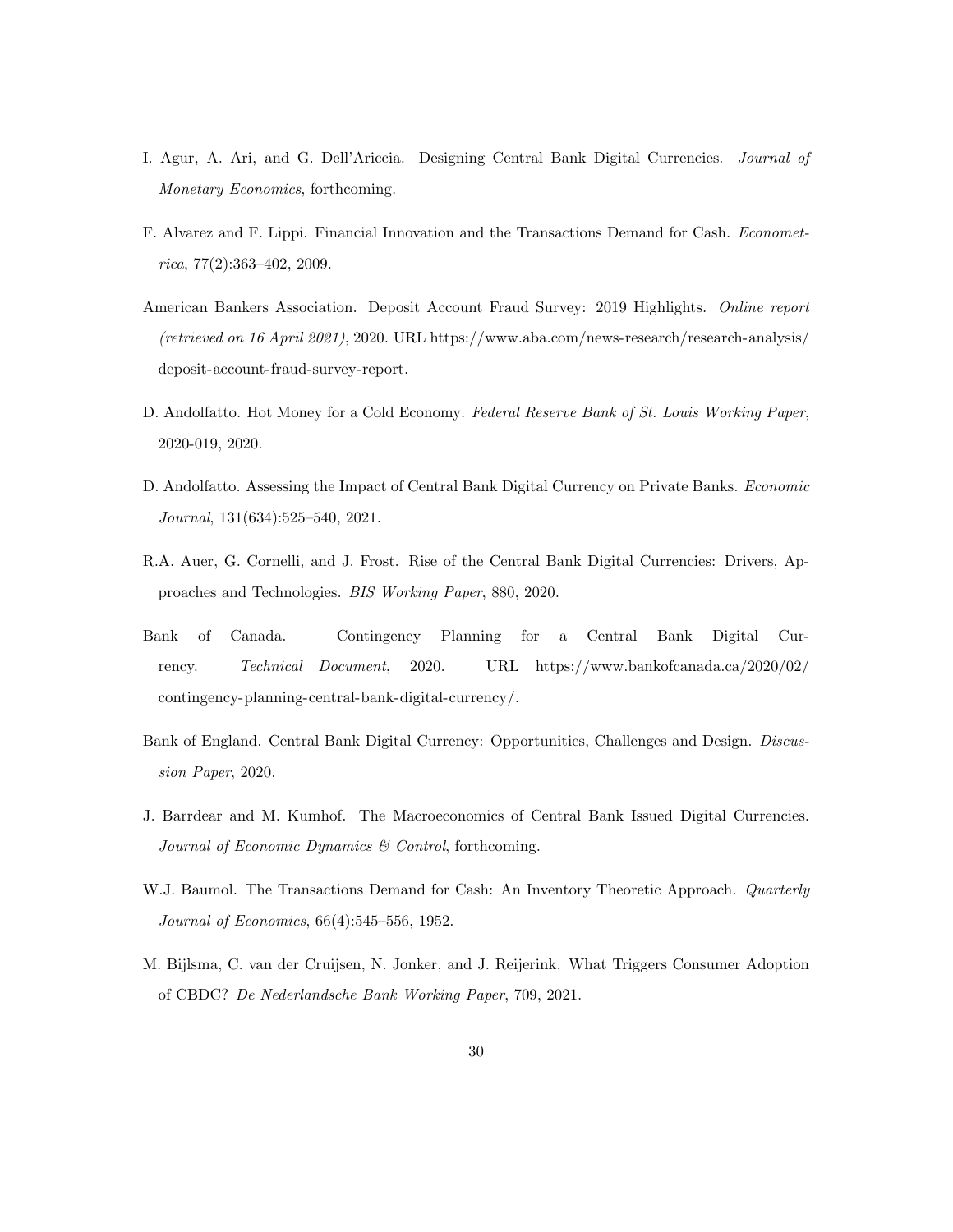- <span id="page-31-0"></span>C. Boar, H. Holden, and A. Wadsworth. Impending Arrival: A Sequel to the Survey on Central Bank Digital Currency. BIS Working Paper, 118, 2020.
- <span id="page-31-10"></span>L.D. Brown, T.T. Cai, and A. DasGupta. Interval Estimation for a Binomial Proportion. Statistical Science, 16(2):101–117, 2001.
- <span id="page-31-3"></span>M.K. Brunnermeier and D. Niepelt. On the Equivalence of Private and Public Money. Journal of Monetary Economics, 106:27–41, 2019.
- <span id="page-31-8"></span>F. Carapella and J. Flemming. Central Bank Digital Currency: A Literature Review. FEDS Notes (9 November), 2020. URL [https://doi.org/10.17016/2380-7172.2790.](https://doi.org/10.17016/2380-7172.2790)
- <span id="page-31-4"></span>J. Chiu, M. Davoodalhosseini, J.H. Jiang, and Y. Zhu. Central Bank Digital Currency and Banking. Bank of Canada Staff Working Paper, 2019-20, 2019.
- <span id="page-31-2"></span>Dutch News Report. Wij Verbranden Elke Dag Vijftien Miljoen Gulden (translation: We Burn Fifteen Million Guilders Everyday). Reformatorisch Dagblad (20 September), page 17, 1974.
- <span id="page-31-5"></span>J. Fern´andez-Villaverde, D. Sanches, L. Schilling, and H. Uhlig. Central Bank Digital Currency: Central Banking For All? Review of Economic Dynamics, 41:225–242, 2021.
- <span id="page-31-6"></span>R.J. Garratt and M.R.C. Van Oordt. Privacy as a Public Good: A Case for Electronic Cash. Journal of Political Economy, 129(7):2157–2180, 2021.
- <span id="page-31-7"></span>R.J. Garratt and H. Zhu. On Interest-Bearing Central Bank Digital Currency with Heterogeneous Banks. Working Paper, 2021.
- <span id="page-31-9"></span>C. Greene and J. Stavins. The 2019 Diary of Consumer Payment Choice. Federal Reserve Bank of Atlanta Research Data Reports, 20-4, 2020. URL [https://www.atlantafed.org/](https://www.atlantafed.org/-/media/documents/banking/consumer-payments/diary-of-consumer-payment-choice/2019/dcpc2019_tables-pdf.pdf) [-/media/documents/banking/consumer-payments/diary-of-consumer-payment-choice/2019/](https://www.atlantafed.org/-/media/documents/banking/consumer-payments/diary-of-consumer-payment-choice/2019/dcpc2019_tables-pdf.pdf) dcpc2019\_[tables-pdf.pdf.](https://www.atlantafed.org/-/media/documents/banking/consumer-payments/diary-of-consumer-payment-choice/2019/dcpc2019_tables-pdf.pdf)
- <span id="page-31-1"></span>Group of Seven Central Banks. Central Bank Digital Currencies: Foundational Principles and Core Features. Bank of International Settlements, 2020. ISBN 978-92-9259-427-5. URL [https:](https://www.bis.org/publ/othp33.pdf) [//www.bis.org/publ/othp33.pdf.](https://www.bis.org/publ/othp33.pdf)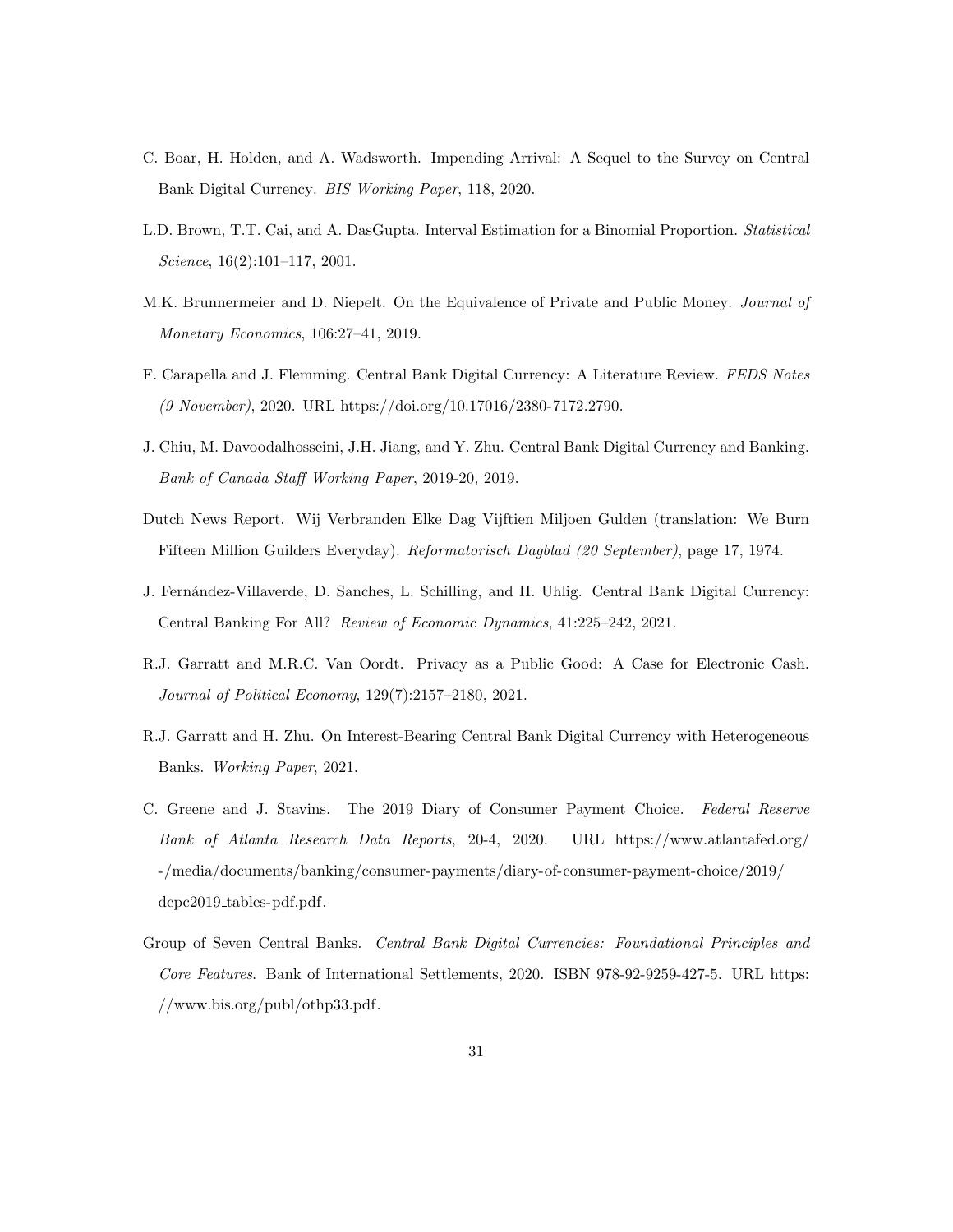- <span id="page-32-5"></span>K. Huynh, J. Molnar, O. Shcherbakov, and Q. Yu. Demand for Payment Services and Consumer Welfare: The Introduction of a Central Bank Digital Currency. Bank of Canada Staff Working Paper, 2020-7, 2020.
- <span id="page-32-4"></span>J. Jiang and Y. Zhu. Monetary Policy Pass-Through with Central Bank Digital Currency. Bank of Canada Staff Working Paper, 2021-10, 2021.
- <span id="page-32-8"></span>C.M. Kahn and J.M. Liñares-Zegarra. Identity Theft and Consumer Payment Choice: Does Security Really Matter? Journal of Financial Services Research, 50(1):121–159, 2016.
- <span id="page-32-3"></span>C.M. Kahn and M.R.C. Van Oordt. On the Demand for Programmable Payments. Working Paper, 2021.
- <span id="page-32-2"></span>C.M. Kahn, J. McAndrews, and W. Roberds. Money Is Privacy. International Economic Review, 46(2):377–399, 2005.
- <span id="page-32-1"></span>C.M. Kahn, F. Rivadeneyra, and T.-N. Wong. Eggs in One Basket: Security and Convenience of Digital Currencies. Federal Reserve Bank of St. Louis Working Paper, 2020-32, 2020.
- <span id="page-32-9"></span>K. Kan, S.-K. Peng, and P. Wang. Understanding Consumption Behavior: Evidence from Consumers' Reaction to Shopping Vouchers. American Economic Journal: Economic Policy, 9(1): 137–53, 2017.
- <span id="page-32-0"></span>T. Keister and D.R. Sanches. Should Central Banks Issue Digital Currency? Federal Reserve Bank of Philadelphia Working Paper, 19-26, 2019.
- <span id="page-32-6"></span>J. Kiff, J. Alwazir, S. Davidovic, A. Farias, A. Khan, T. Khiaonarong, M. Malaika, H.K. Monroe, N. Sugimoto, H. Tourpe, and P. Zhou. A Survey of Research on Retail Central Bank Digital Currency. IMF Working Paper, 2020-104, 2020.
- <span id="page-32-10"></span>R.G. King, N. Wallace, and W.E. Weber. Nonfundamental Uncertainty and Exchange Rates. Journal of International Economics, 32(1):83–108, 1992.
- <span id="page-32-7"></span>A. Kosse. The Safety of Cash and Debit Cards: A Study on the Perception and Behavior of Dutch Consumers. International Journal of Central Banking, 9(4):77–98, 2013.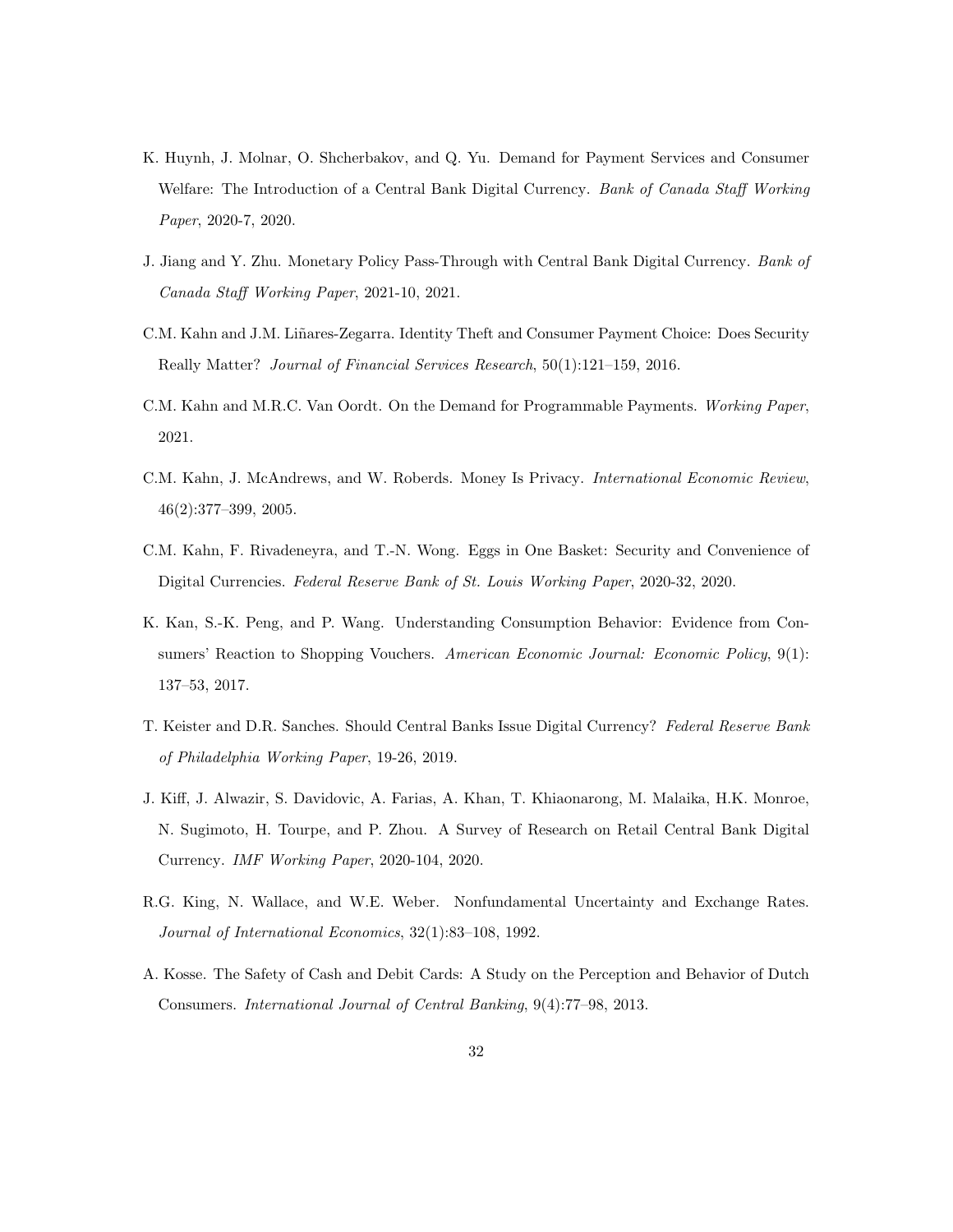- <span id="page-33-3"></span>R. Lagos and R. Wright. A Unified Framework for Monetary Theory and Policy Analysis. Journal of Political Economy, 113(3):463–484, 2005.
- <span id="page-33-5"></span>M. Lee and R.J. Garratt. Monetizing Privacy. Federal Reserve Bank of New York Staff Report, 958, 2021.
- <span id="page-33-6"></span>J. Li. Predicting the Demand for Central Bank Digital Currency: A Structural Analysis with Survey Data. Working Paper, 2021.
- <span id="page-33-8"></span>R.E. Lucas. Interest Rates and Currency Prices in a Two-Country World. Journal of Monetary Economics, 10(3):335–359, 1982.
- <span id="page-33-2"></span>J. Miedema, C. Minwalla, M. Warren, and D. Shah. Designing a CBDC for Universal Access. Bank of Canada Staff Analytical Note, 2020-10, 2020.
- <span id="page-33-1"></span>C. Minwalla. Security of a CBDC. Bank of Canada Staff Analytical Note, 2020-11, 2020.
- <span id="page-33-0"></span>N. Popper. Lost Passwords Lock Millionaires Out of Their Bitcoin Fortunes. New York Times, Jan. 12, 2021. URL [https://www.nytimes.com/2021/01/13/business/](https://www.nytimes.com/2021/01/13/business/tens-of-billions-worth-of-bitcoin-have-been-locked-by-people-who-forgot-their-key.html) [tens-of-billions-worth-of-bitcoin-have-been-locked-by-people-who-forgot-their-key.html.](https://www.nytimes.com/2021/01/13/business/tens-of-billions-worth-of-bitcoin-have-been-locked-by-people-who-forgot-their-key.html)
- <span id="page-33-7"></span>D. Sanches and S. Williamson. Money and Credit With Limited Commitment and Theft. Journal of Economic Theory, 145(4):1525–1549, 2010.
- <span id="page-33-10"></span>L.P. Santoso, R. Stein, and R. Stevenson. Survey Experiments with Google Consumer Surveys: Promise and Pitfalls for Academic Research in Social Science. Political Analysis, 24(3):356–373, 2016.
- <span id="page-33-4"></span>L. Schilling, J. Fernández-Villaverde, and H. Uhlig. Central Bank Digital Currency: When Price and Bank Stability Collide. NBER Working Paper, 28237, 2020.
- <span id="page-33-9"></span>K. Sostek and B.S. Slatkin. How Google Surveys Works. White Paper (June 2018), 2018. URL [https://services.google.com/fh/files/misc/white](https://services.google.com/fh/files/misc/white_paper_how_google_surveys_works.pdf) paper how google surveys works.pdf.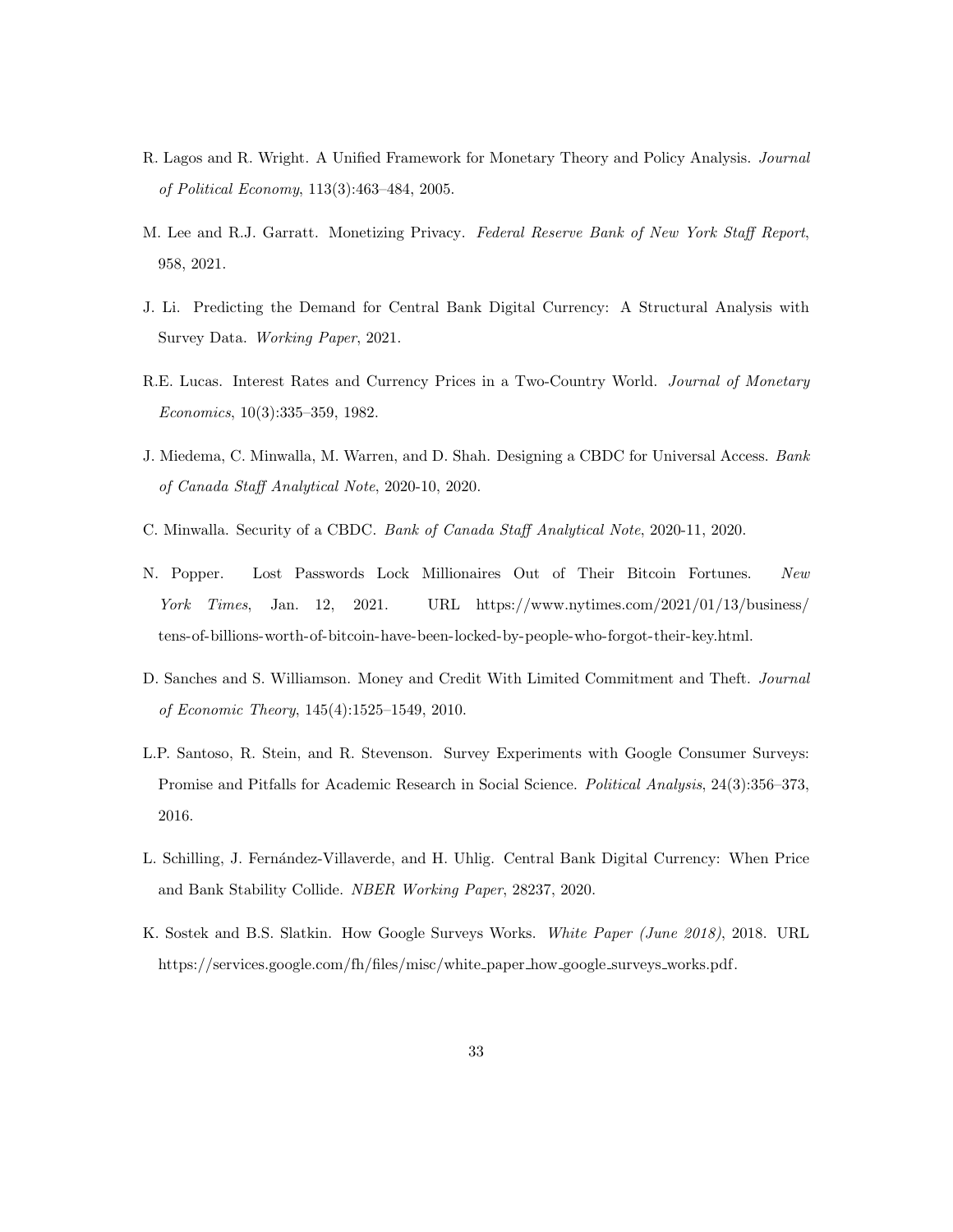- <span id="page-34-1"></span>J. Tobin. The Interest-Elasticity of Transactions Demand for Cash. Review of Economics and Statistics, 38(3):241–247, 1956.
- <span id="page-34-2"></span>S. Williamson. Central Bank Digital Currency: Welfare and Policy Implications. Working Paper, 2019.
- <span id="page-34-0"></span>World Bank. Access to Electricity. Data (retrieved on 3 June 2021), 2021. URL [https://data.](https://data.worldbank.org/indicator/EG.ELC.ACCS.ZS) [worldbank.org/indicator/EG.ELC.ACCS.ZS.](https://data.worldbank.org/indicator/EG.ELC.ACCS.ZS)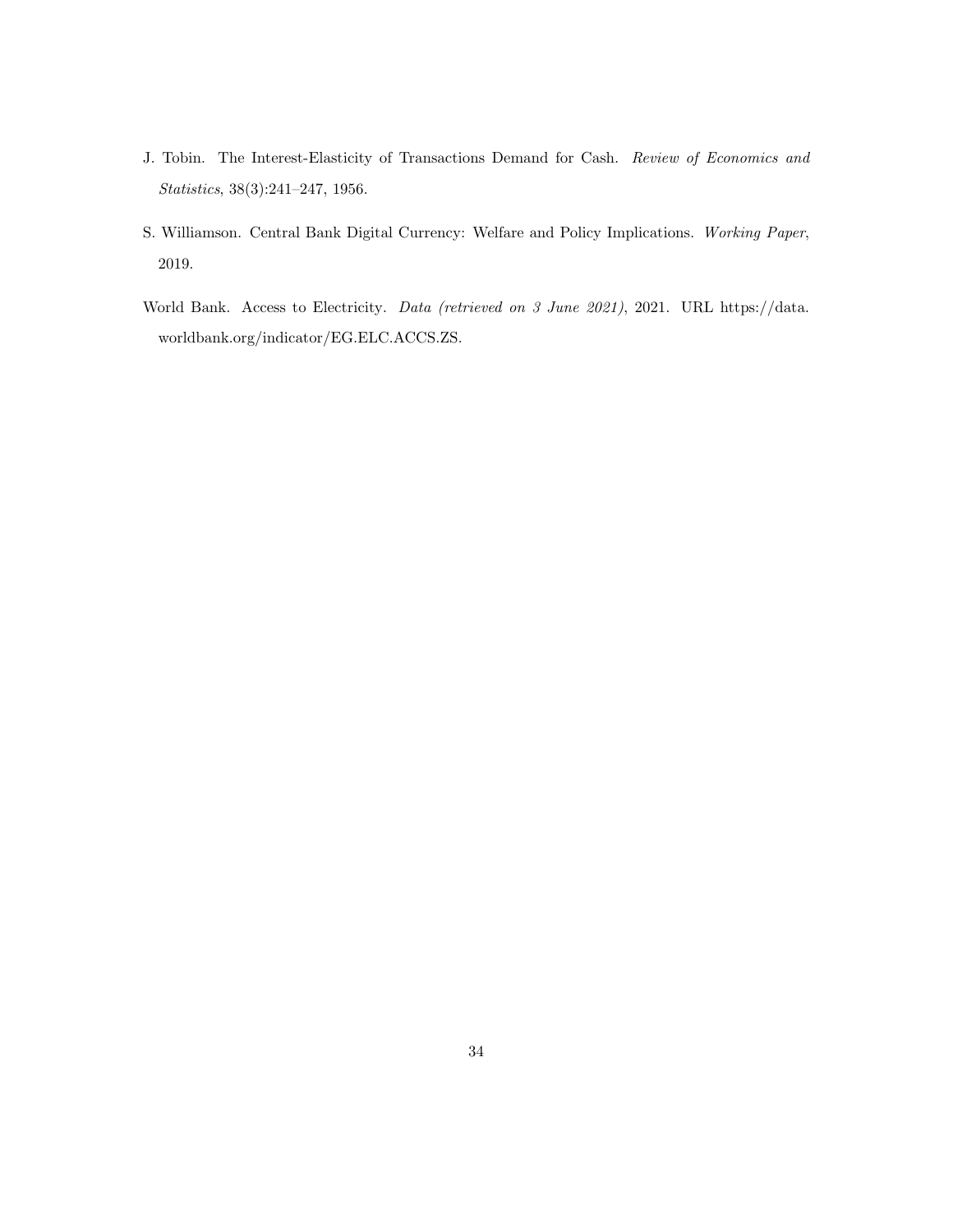# Appendix

#### <span id="page-35-0"></span>A Survey

We obtain a rough estimate of the probability of individuals losing offline digital currency balances based on two single-question online surveys. We do so for two potential modes to store offline digital currency balances: when offline digital currency balances would be stored in a secure element in a payment card and when offline digital currency balances would be stored in a secure element in a smart phone. In either case, we will presume that the devices require some form of user authentication (e.g., a pin code or unlocking the device), so that the balances cannot be spend by others when the device is stolen or lost. The survey questions and the responses are reported in Table [2.](#page-36-0)

Our service provider is Google Surveys. The responses are provided by users on websites in the Google Surveys publisher network, who are asked to fill out a survey before they can continue reading the content they would like to view (a so-called "survey wall"). Methodological details are provided by [Sostek and Slatkin](#page-33-9) [\(2018\)](#page-33-9). Generally spoken, the service provider implements several mitigation strategies to deal with response biases and provides weights to weight responses by age, gender and region. [Santoso et al.](#page-33-10) [\(2016\)](#page-33-10) provide a relatively positive assessment of the service for academic research in social science, albeit with some cautions. One concern they identify is the potentially less substantive engagement of respondents when facing a survey wall. We include both a "Don't know" option and a "Don't want to answer" option as potential responses to our survey questions in order to mitigate the risk of this impacting our outcomes. We find that the percentage of respondents who choose one of these options in our surveys is comparable to the percentage of responses for the "Don't know" option observed in the assessment of Google Surveys by [\(Santoso](#page-33-10) [et al.,](#page-33-10) [2016,](#page-33-10) p. 364).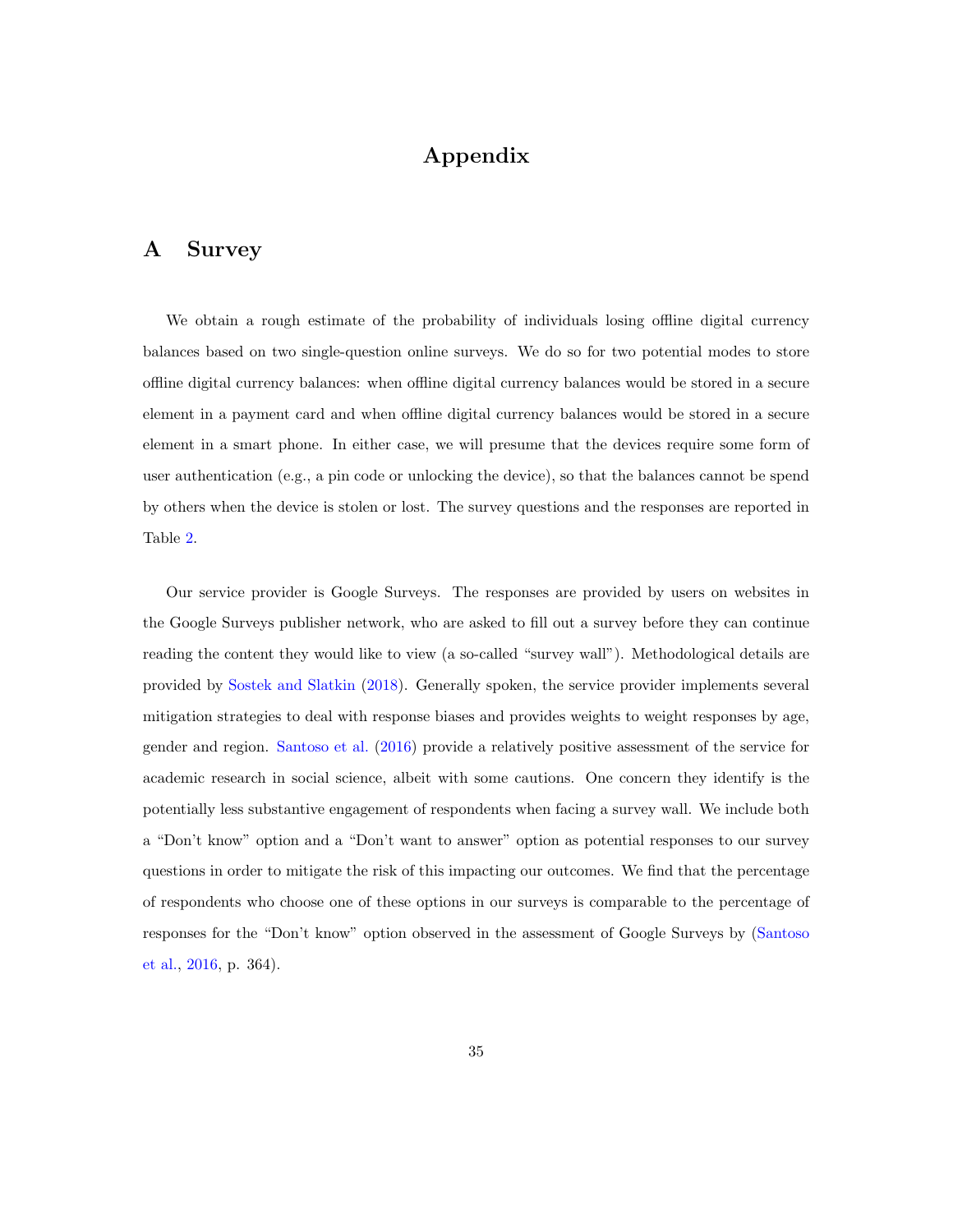#### <span id="page-36-0"></span>Table 2: Survey questions and response rates

Panel (a): Over the past 12 months, did you replace or cancel a payment card (for example, a debit or credit card) because it was damaged, physically stolen or lost?

| Answer:                | Canada:            | United States:                        |                    |                    |
|------------------------|--------------------|---------------------------------------|--------------------|--------------------|
|                        | Weighted           | Unweighted                            | Weighted           | Unweighted         |
| " $No$ "               | 63.7%              | $60.6\%$                              | 58.4\%             | 59.2%              |
|                        | $(-2.6\%, +2.5\%)$ | $(-2.2\%, +2.1\%)$                    | $(-2.9\%, +2.8\%)$ | $(-2.2\%, +2.1\%)$ |
| "Once"                 | 8.0%               | 7.1\%                                 | $8.6\%$            | 8.2\%              |
|                        | $(-1.3\%, +1.6\%)$ | $(-1.1\%, +1.2\%)$                    | $(-1.5\%, +1.8\%)$ | $(-1.1\%, +1.3\%)$ |
| "Twice, or more"       | $1.8\%$            | $1.6\%$                               | $2.7\%$            | $2.2\%$            |
|                        | $(-0.6\%, +0.8\%)$ | $(-0.5\%, +0.7\%)$                    | $(-0.8\%, +1.1\%)$ | $(-0.6\%, +0.8\%)$ |
| "Don't know"           | $4.2\%$            | 4.3\%                                 | $5.1\%$            | $5.1\%$            |
|                        | $(-0.9\%, +1.2\%)$ | $(-0.8\%, +1.0\%)$                    | $(-1.1\%, +1.4\%)$ | $(-0.9\%, +1.1\%)$ |
| "Don't want to answer" | 22.3\%             | $26.3\%$                              | 25.2%              | $25.1\%$           |
|                        | $(-2.1\%, +2.3\%)$ | $(-1.9\%, +2.0\%)$ $(-2.4\%, +2.6\%)$ |                    | $(-1.9\%, +1.9\%)$ |
| Respondents            | 1,376              | 2,001                                 | 1,146              | 2,001              |

Panel (b): Over the past 12 months, was your smart phone stolen, permanently lost, or broken so that you could no longer start it?

| Answer:                | Canada:            |                    | United States:     |                    |
|------------------------|--------------------|--------------------|--------------------|--------------------|
|                        | Weighted           | Unweighted         | Weighted           | Unweighted         |
| " $No$ "               | $70.2\%$           | 67.1\%             | $71.6\%$           | 72.7%              |
|                        | $(-2.4\%, +2.3\%)$ | $(-2.1\%, +2.0\%)$ | $(-2.7\%, +2.6\%)$ | $(-2.0\%, +1.9\%)$ |
| "Once"                 | $4.4\%$            | $4.5\%$            | $5.7\%$            | $4.0\%$            |
|                        | $(-1.0\%, +1.2\%)$ | $(-0.8\%, +1.0\%)$ | $(-1.2\%, +1.5\%)$ | $(-0.8\%, +1.0\%)$ |
| "Twice, or more"       | $2.4\%$            | $2.7\%$            | $0.9\%$            | $1.2\%$            |
|                        | $(-0.7\%, +0.9\%)$ | $(-0.6\%, +0.8\%)$ | $(-0.4\%, +0.7\%)$ | $(-0.4\%, +0.6\%)$ |
| "Don't know"           | $2.9\%$            | $3.5\%$            | $2.4\%$            | $3.2\%$            |
|                        | $(-0.8\%, +1.0\%)$ | $(-0.7\%, +0.9\%)$ | $(-0.8\%, +1.1\%)$ | $(-0.7\%, +0.9\%)$ |
| "Don't want to answer" | $20.1\%$           | $22.2\%$           | 19.4%              | 18.8%              |
|                        | $(-2.0\%, +2.2\%)$ | $(-1.8\%, +1.9\%)$ | $(-2.2\%, +2.4\%)$ | $(-1.7\%, +1.8\%)$ |
| Respondents            | 1.419              | 2,001              | 1.118              | 2,001              |

Note: The table reports the responses for two single-question surveys held in both Canada and the United States. Responses are provided by users of websites included in the Google Surveys publisher network over the period from 5 until 29 May 2021. The weighted responses weigh respondents by age, gender and region, and assign a zero weight to respondents for which this information is not fully available (hence, the higher count of respondents for the unweighted responses). The table reports the 95 per cent confidence intervals using the modified Wilson method [\(Brown et al.,](#page-31-10) [2001\)](#page-31-10) in parenthesis.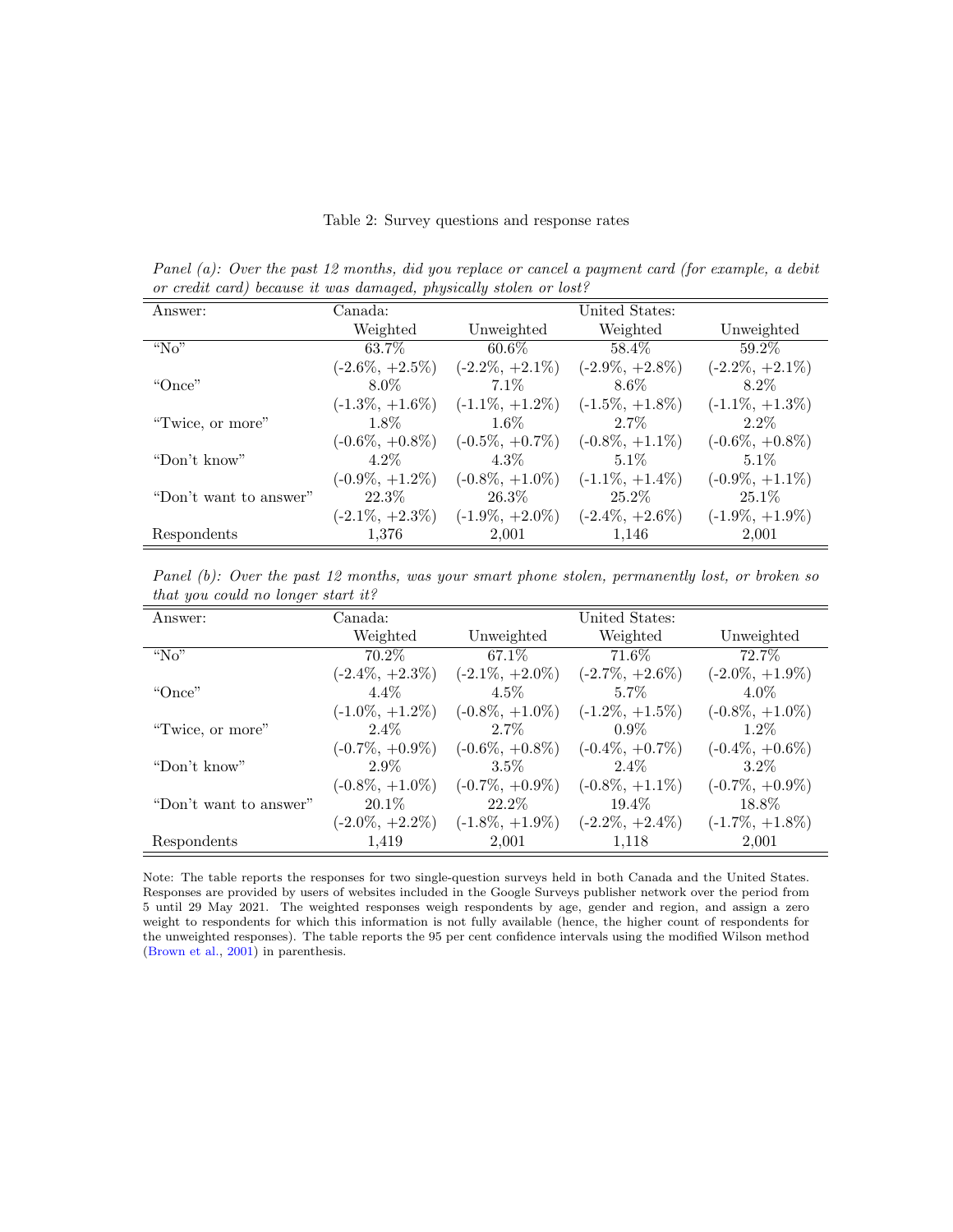The responses in Canada and the United States are generally quite comparable, as are the unweighted and weighted responses. Based on the weighted responses in the United States, the fraction of respondents who would not have lost stored-value in a payment card based on our survey question is estimated to be about  $0.584/(0.584 + 0.086 + 0.027) \approx 0.837$  on an annual basis, which corresponds to an annual loss probability of 16.3%. For stored-value in a phone, the corresponding estimate is about  $0.716/(0.716 + 0.057 + 0.009) \approx 0.916$  on an annual basis, which corresponds to an annual loss probability of about 8.4%. These are the loss probabilities that are used for the baseline calibration and the calibration of the robustness check. For Canadians, the estimated annual loss probabilities are respectively 13.3% for stored-value in a card and 8.8% for stored-value in a phone. The pattern in both jurisdictions is that correspondents are less likely to lose stored-value in phones, potentially due to features that allow them to locate their devices when lost.

#### <span id="page-37-0"></span>B Value of recovery with stochastic outage length

This appendix derives the value of  $\mathbb{E}\beta^{\phi(T)}$ , which is the expected value of loss recovery for a single dollar to the consumer as a function of the expiry date in an environment where the occurrence and the length of the outage are stochastic. The value of loss recovery is not straightforward because outages with stochastic length introduce uncertainty around the moment when the consumer can access recovered funds. Three different scenarios may materialize that need to be accounted for: (i) no outage may occur until the moment of recovery, (ii) an outage may occur that ends before the moment of loss recovery, and (iii) an outage may start before the moment of recovery but may continue until after the moment of recovery. The probabilities in the equation related to these scenarios are indicated below the equation

$$
\mathbb{E}\beta^{\phi(T)} = \beta^{T+1} \left( \underbrace{(1-\lambda)^{T+1}}_{\substack{N\text{o outage} \text{ until } T+1}} + \underbrace{\sum_{s=1}^{T} \sum_{t=1}^{T+1-s} \lambda (1-\lambda)^{s-1} g(t)}_{\substack{\text{Probability of outage} \text{ between now and } T+1}} + \sum_{s=1}^{\infty} \beta^{T+1+i} \left( \underbrace{\sum_{s=1}^{T+1} \lambda (1-\lambda)^{s-1} g(T+1-s+i)}_{\substack{\text{Probability of outage} \text{ between now and } T+1}} \right).
$$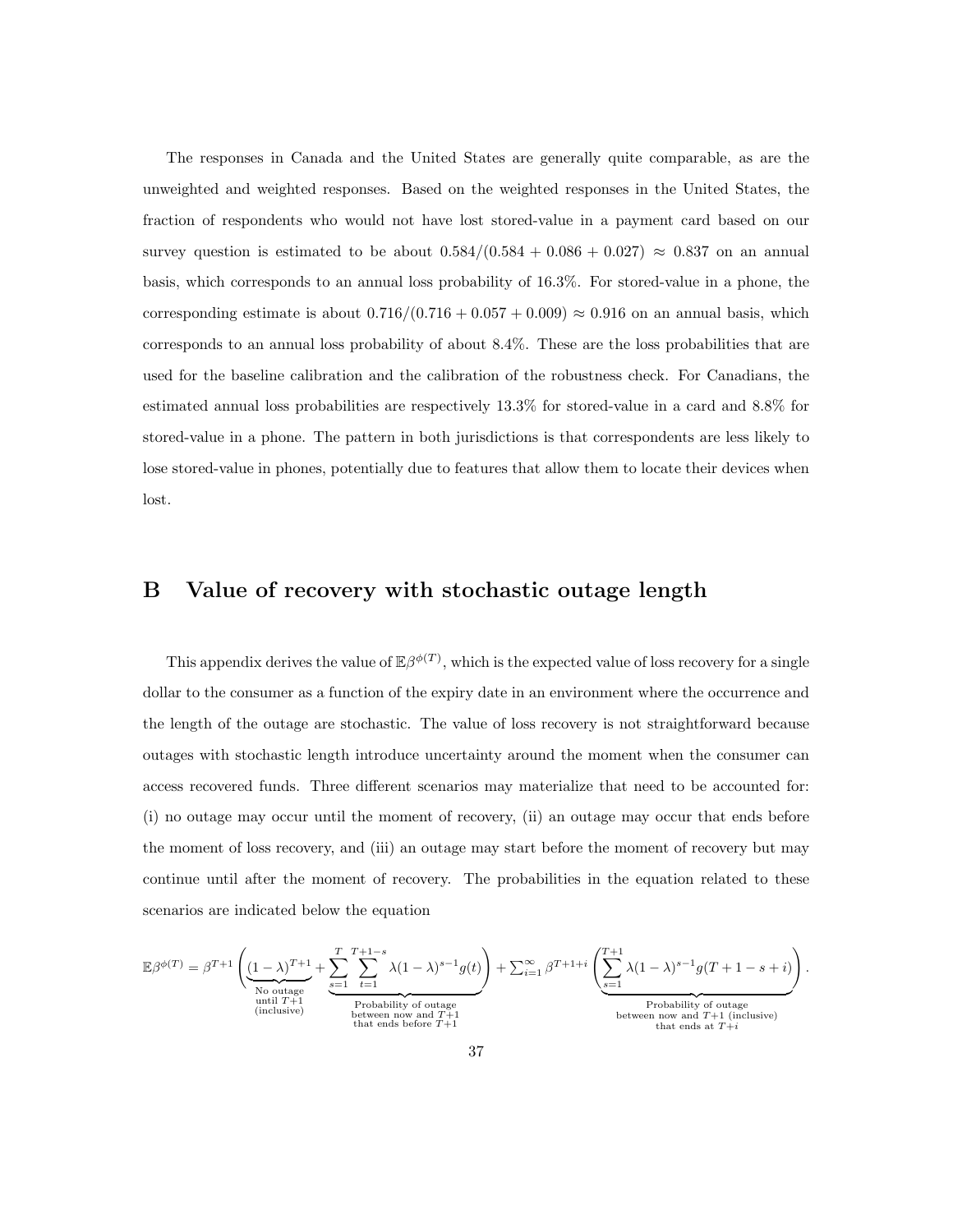In scenarios (i) and (ii), the value of a recovered dollar simply equals  $\beta^{T+1}$ . In scenario (iii), the value of a recovered dollar depends on when it can accessed by the consumer (i.e.,  $\beta^{T+1+i}$  for access at  $t = T + 1 + i$ . The function calculates the expected value of loss recovery by summing the product of  $\beta^{T+1+i}$  and the probability that an outage starts before  $T+1$  (inclusive) and ends at  $t = T + 1 + i$  for each  $i = 1, 2, ..., \infty$ .

### <span id="page-38-0"></span>C Sensitivity Analysis

According to our online survey, the probability of losing value stored in a secure element in a smart phone is around 8.44%, which is lower than the probability of losing value stored in a payment card. In this appendix, we analyze the sensitivity of our results to a lower probability of losing digital cash. If the off-line money is store on a secure chip of the cellphone, a buyer loses offline balance daily with a probability of  $\delta = 2.42 * 10^{-4}$ . We again assume that  $\delta = \eta$  and re-calibrate the model. We then obtain  $\gamma = 4.47$  for  $\sigma = 0.7$ . The results are shown in Figure [5.](#page-39-0) The qualitative results are similar to those obtained using the baseline calibration. The value of T that maximizes money holding is 16 days, while the one that maximizes welfare is 17 days. Compared to the case without an expiry data, the optimal T increases money holding by about 70%, daily consumption in an outage by 40% and daily utility during outages by 12%.